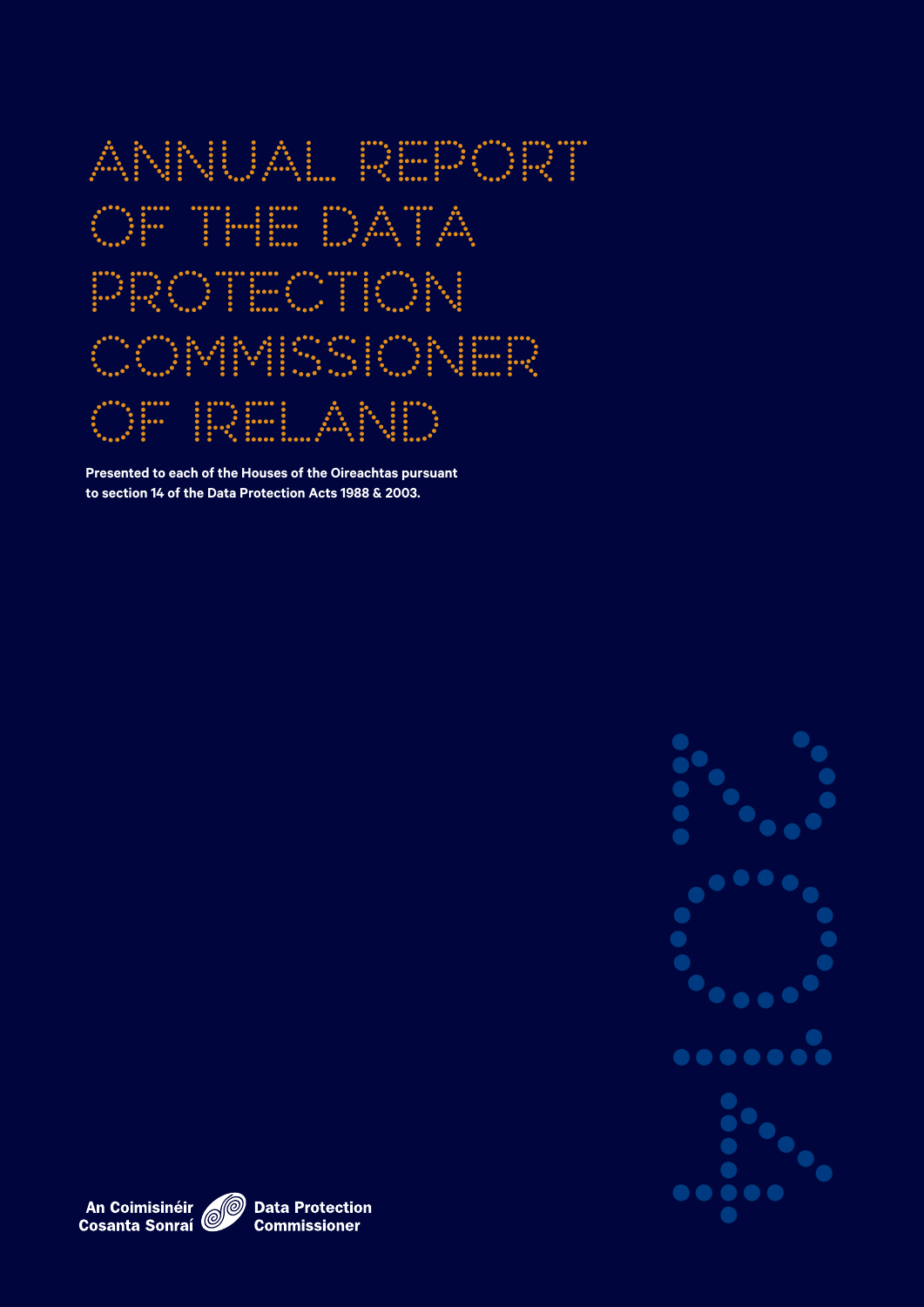# TABLE OF CONTENTS

| Foreword                                                 | 1  |
|----------------------------------------------------------|----|
| <b>Role and Responsibilities</b>                         | 4  |
| Review of 2014 in Brief                                  | 5  |
| <b>Complaints Received</b>                               | 6  |
| <b>Statutory Enforcement Notices</b>                     | 7  |
| <b>Selected Information Notices</b>                      | 7  |
| <b>Data-Breach Notifications</b>                         | 7  |
| <b>Enforced Subject Access Requests</b>                  | 8  |
| <b>Privacy Audits</b>                                    | 8  |
| Guidance, Binding Corporate Rules, and Codes of Practice | 11 |
| <b>Typical Engagements with Tech Multinationals</b>      | 11 |
| Global Privacy Sweep - Mobile and Apps                   | 12 |
| <b>European Union</b>                                    | 13 |
| Other International Activities                           | 14 |

## APPENDICES

| List of Organisations Audited or Inspected in 2014 | 16 |
|----------------------------------------------------|----|
| <b>Case Studies</b>                                | 17 |
| <b>Presentations</b>                               | 28 |
| <b>Registration Statistics</b>                     | 29 |
| Account of Income and Expenditure                  | 29 |
| <b>Energy Report</b>                               | 30 |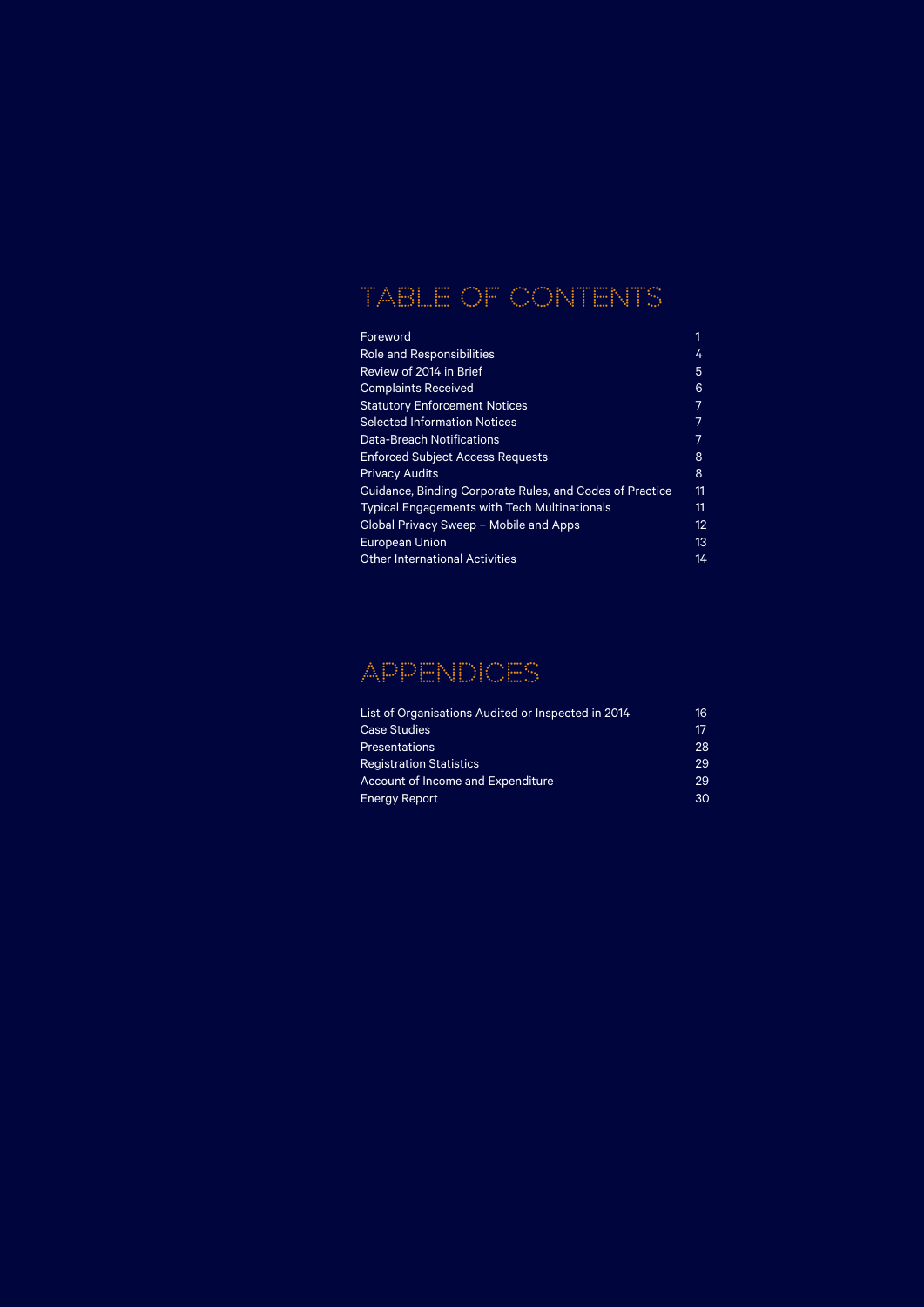

HELEN DIVON Data Protection Commissioner of Ireland

## **FOREWORD**

I'm delighted to present this, my first annual report as the Data Protection Commissioner of Ireland. I hope that it proves useful not just to both Houses of the Oireachtas, but also to the wider group of stakeholders with an interest both in our work and in data protection more generally. That wider group includes, of course, not just consumers, business people and other stakeholders across Ireland, but also a great many people across Europe and beyond. The nature of the internet means data protection is clearly a global matter, and I believe that meaningful cooperation and the free exchange of ideas are essential to making data protection work for everyone.

2014 has been a year of significant change for this Office. Billy Hawkes, an outstanding and highly respected Data Protection Commissioner, stepped down after nine years of excellent and insightful service. I'd like to acknowledge the crucial role he played in guiding the development of data protection in Ireland, while working closely with counterparts in other countries. Billy and his team also worked hard to build the capabilities of our Office, paving the way for a near-doubling of the 2015 budget from €1.8m to €3.65m, a rapid growth in headcount in 2015 from 29 to 50, and the opening of a new office in Dublin in 2015.

I came into the post in the autumn of 2014, following a public, competitive and independent process run by the Public Appointments Service of Ireland. Underlining the international aspect of my Office, the head of a fellow European Union data protection authority sat on the interview board (Christopher Graham, the Information Commissioner of the United Kingdom). 2014 also saw the Irish government appoint, for the first time, a Minister with a specific brief for data protection (Dara Murphy, TD, Minister of State with Special Responsibility for European Affairs and Data Protection). While I and my Office operate fully independently of the Irish government –

and indeed are independent, full stop – Minister Murphy's appointment confirms once again the growing importance of data protection and its cross-border nature.

Data protection is, you will be unsurprised if I tell you, a very fast-moving field. The ways in which data can be collected, analysed, stored, used and abused are all constantly changing, in ever-smaller units of time, and affecting ever-greater numbers of people. In Ireland, smartphone penetration is now at 59% of the subscriber market, use of geolocation data is commonplace and we routinely conduct banking transactions online. Given the pace and scale of change, I believe it is essential for data-protection authorities to have strong relationships with stakeholders, and regular meaningful dialogue.

The engaged approach adopted by my Office means data-protection problems can be detected, and either solved or eliminated, before they affect a greater number of people than would otherwise be the case. It is better for a regulator to be talking to companies and suggesting improvements to borderline compliant products and services before they reach the market, than to see those products launched and to act only once consumers and other stakeholders have already been affected. Engagement also means that an independent regulator,

The ways in which data can be collected, analysed, stored, used and abused are all constantly changing.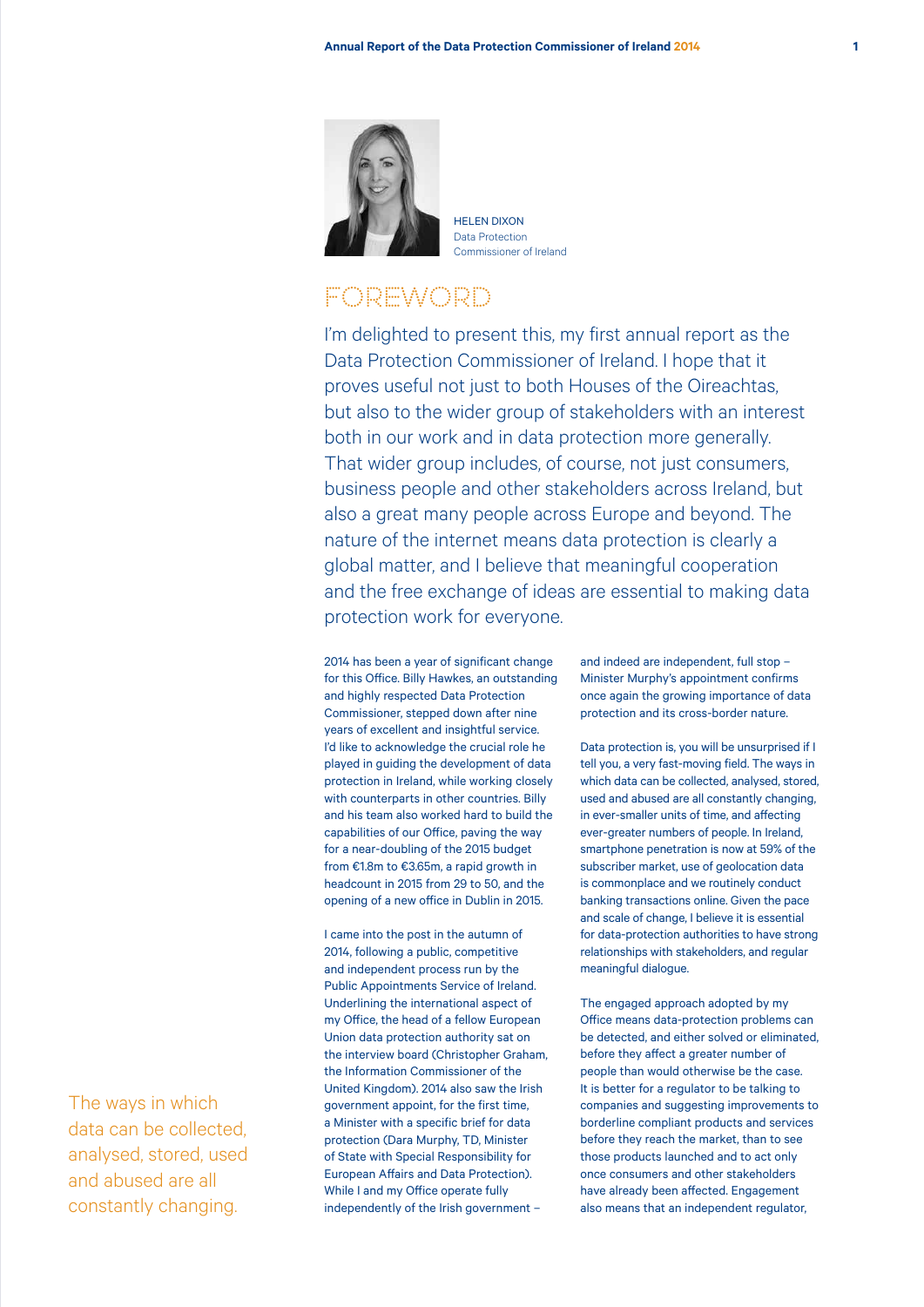such as my Office, is better able to guide meaningfully and consistently, over time, the broader development of data protection for the improved benefit of all parties.

Sometimes, of course, effective dataprotection regulation is best carried out through the use of our statutory powers. This report illustrates the occasions when effective data-protection regulation means issuing, for instance, Statutory Enforcement Notices or examining Data-Breach Notifications, or carrying out a privacy audit (organisations we investigated under the terms of a privacy audit in 2014 included LinkedIn and An Garda Síochána, the Irish police force). While the explicit use of these tools can be measured, as they are in this report, the implicit threat of their use to ensure compliance is also very useful, though necessarily harder to capture statistically.

I took up my post as Data Protection Commissioner of Ireland following a period in which Ireland has become home to the European headquarters of many of the world's leading technology companies. Given the nature of European Union dataprotection legislation, this means that my Office plays a key role in regulating the activities of such companies not just in Ireland, but across the European Union. The responsibility that I and my Office owe to people across the European Union calls, I firmly believe, for the engaged approach I have outlined above, to ensure their dataprotection rights are upheld while ensuring access to digital services that many enjoy and even rely upon. There are those that disagree with this approach, and there are discussions afoot about the underlying framework of data protection in Europe. But with the framework and the facts as they are, I am confident that the engaged approach used by my Office is the right one, and that our expanded resources and geographic proximity to decision-makers in leading technology companies make us well-placed to regulate with the full efficacy that our stakeholders deserve.

In terms of the European framework for data-protection regulation, my Office and I are closely following negotiations around the new General Data Protection Regulation – which is expected to provide a more harmonised data-protection law. Whatever shape this takes, effective data protection in Europe will continue to demand close cooperation between stakeholders, including, of course, fellow data-protection authorities in different countries. We must all be open to suggestions – and helpful criticism – while remembering that we share the same overarching goal of effective data protection, and continuing to maintain the trust and goodwill upon which European cooperation always depends.

2014 provided further reminders of the significance of the Court of Justice of the European Union in relation to data protection. The year saw a decision in the Google Spain case – which recognised a so-called "right to be forgotten" – and the effects of that decision continue to play out. A case centred around personal data transfers outside the European Economic Area was referred by the Irish High Court to the CJEU, and we look forward to the outcome of this case as an event of significance with regard to data regulation by European authorities.

2014 also saw significant cooperation between my Office, the Canadian Commissioner and the Office of the Australian Information Commissioner and the Federal Trade Commission with regard to a data breach by Adobe. The memoranda of understanding my Office has in place with these authorities proved highly useful, leading to much more rapid outcomes than might otherwise have been the case.

While our expanded international remit has given my staff and me plenty to do, 2014 was also a busy year in terms of work relating principally to Ireland. We were involved in a consultative capacity in many large-scale government projects, which is an effective way to ensure data protection is built into these kinds of projects from the outset. My staff and I took a role in a consultation about the government's proposed Data-Sharing and Governance Bill, regarding lawful data-sharing between public bodies. We began 2015 by continuing to input into this proposed legislation, with the goal of ensuring adequate safeguards

The responsibility that I and my Office owe to people across the European Union calls, I firmly believe, for the engaged approach, to ensure their dataprotection rights are upheld while ensuring access to digital services that many enjoy and even rely upon.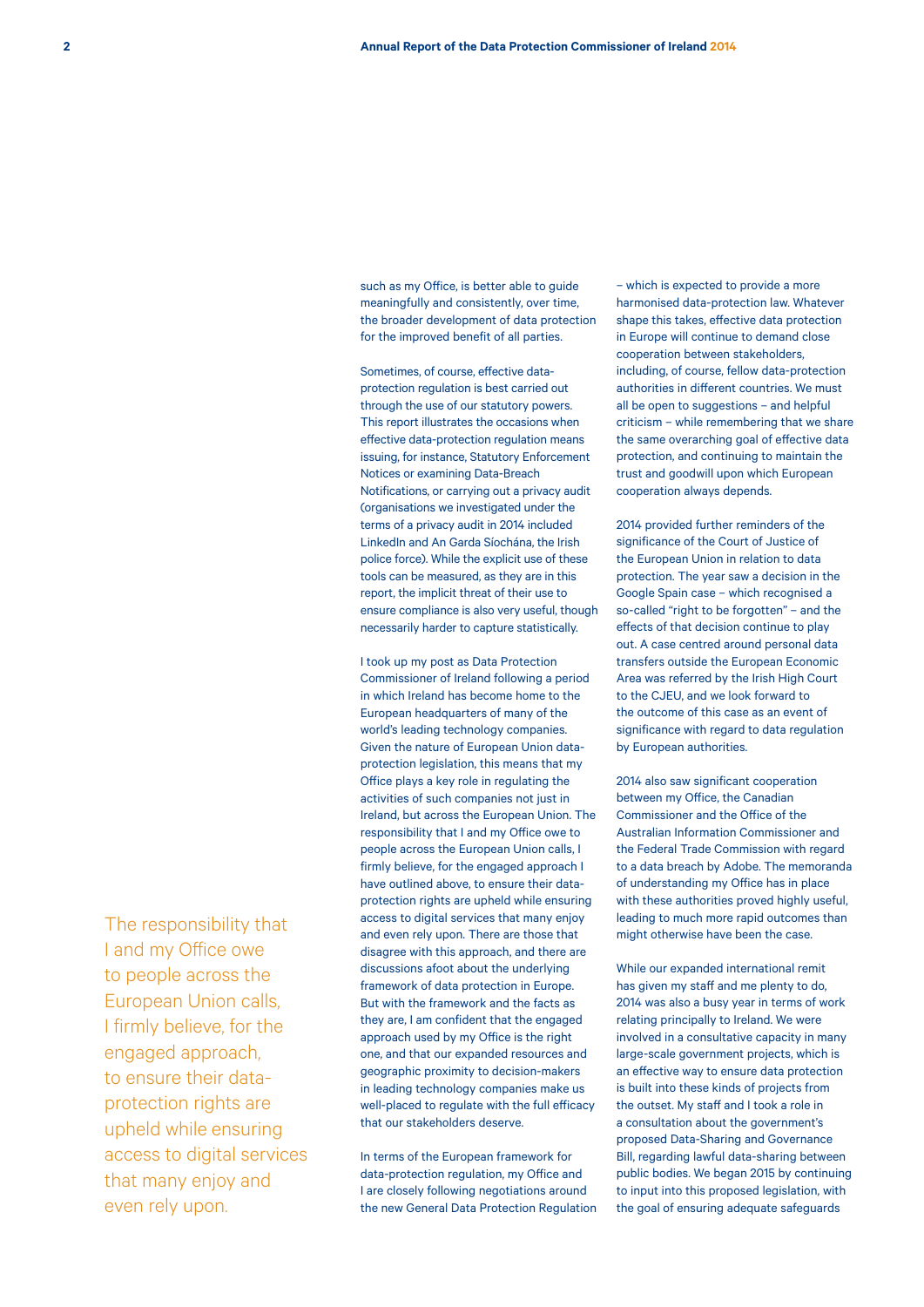The prosecutions were ground-breaking, as they saw the use of Section 29 of the Data Protection Acts of 1988 and 2003 to prosecute the directors of a given company for their part in breaches by investigators employed by the company.

and adherence to data-protection principles remain central to the proposals.

Challenges to the use of the Personal Public Service Number by the new water utility, Irish Water, led to a large volume of work in dealing with queries and investigating complaints. A legal basis for Irish Water to collect and process the PPSN existed but citizens wanted to understand the details around this, such as why the PPSN was being collected, what authority the utility had to collect it, what purposes it would be used for, with whom it would be shared and how long it would be retained. Broadly, the scenario provided a reminder to organisations that information about data collection and use needs to be clear and precise, otherwise confusion and disquiet may be the result. We fielded similar queries and complaints about the Department of Education and Skills Primary Online Database. The Department has made a number of amendments and ameliorations in relation to the project, particularly with regard to the explanatory material prepared for parents. As 2015 began, we remained engaged with the Department about these matters.

Last year's annual report of the Commissioner highlighted our work with regard to the proposed "Eircode" national postcode system. Due to be rolled out in mid-2015, this provides a unique and randomised code for each household (that is, each individual house or apartment), and as such it represents a unique identifier for each household address. It is clear (particularly in light of the rate of single-occupancy households in Ireland) that the Eircode should be regarded as personal data, under the definition in the Data Protection Acts 1988 and 2003. While it is true that, on its own, Eircode is merely a unique identifier for an address and not a person, it is equally the case that in most contexts of its envisaged usage, a data controller will likely have additional information that would then allow identification of an individual person. The Data Protection Commissioner advised the Department of Communications, Energy and Natural Resources to underpin the Eircode project with specific primary legislation. The Department accepted this advice and

is now advancing the project with built-in legislative safeguards to protect privacy.

In terms of the prosecution work of this Office, 2014 saw us undertake a high volume of casework in relation to private investigators (also known as tracing agents). We uncovered significant issues across the sector in terms of abuse of personal data – a more complete outline of our actions is detailed later in this report. The prosecutions were ground-breaking, as they saw the use of Section 29 of the Data Protection Acts of 1988 and 2003 to prosecute the directors of a given company for their part in breaches by investigators employed by the company. The prosecutions sent a strong message to data controllers that they must carry out better diligence before hiring a private investigation firm to process personal data on their behalf, and also to state data controllers that they must ensure they are not inadvertently leaking personal data to third parties.

Self-reported notifications of data breaches to the Office remained high in 2014, at nearly 2,300 during the year. The principal causes of data breaches were human error and not systemic, such as the inclusion of the wrong bank statement in the wrong envelope, or the attachment of the wrong spreadsheet to an email.

2015 sees this Office in a stronger-thanever position to continue, in Ireland and beyond, helping to shape the dataprotection environment and ensuring proper compliance with the relevant laws. I look forward to continuing to engage warmly and constructively with my European and global counterparts, fully reflecting the crossborder nature of data protection. 2014 saw the beginning of significant change for the Office of the Data Protection Commissioner of Ireland, and this transformation will continue during 2015.

HA L

HELEN DIXON Portarlington and Dublin, 23 June 2015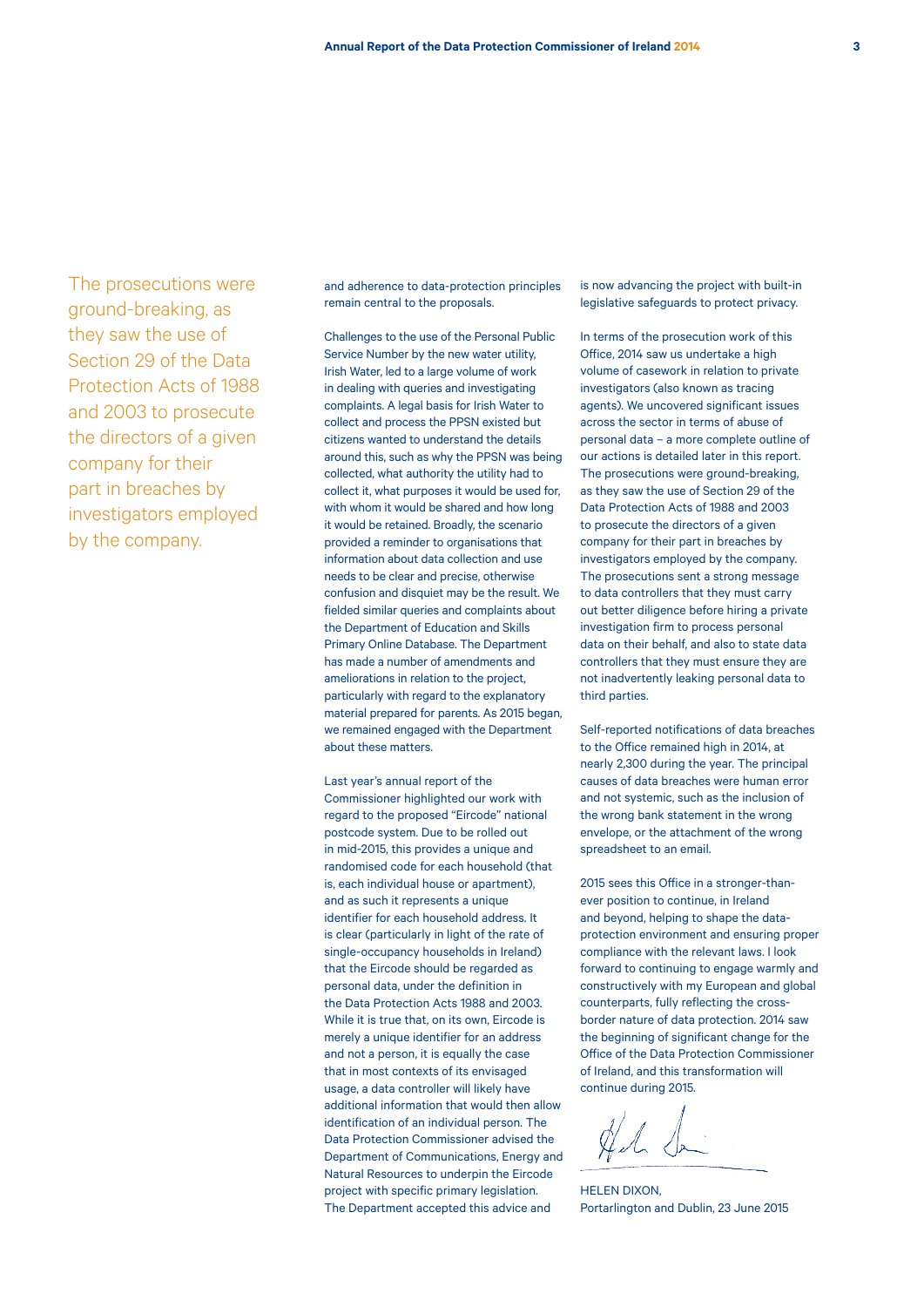# ROLE AND RESPONSIBILITIES OF THE DATA PROTECTION **COMMISSIONER** OF IRELAND

- The Office of the Data Protection Commissioner (DPC) came into being in 1989 following the enactment of the Data Protection Act of 1988. The early issues that the Office dealt with focused on the financial sector – however, the range of issues we deal with has greatly expanded over the last quarter of a century, as has our responsibility to Irish and EU service users.
- The Office of the Data Protection Commissioner is an independent body, which derives its power and authority from the Data Protection Acts 1988 and 2003, which were enacted to give effect to the 1981 Council of Europe Convention and the later 1995 EU Data Protection Directive.
- Funding for the Office of the Data Protection Commissioner is secured through the vote of the Irish Department of Justice and Equality, so, in effect, all funding for the Office comes from the Irish exchequer. The DPC collects revenue from the statutory registration function of the Office, and the revenue is remitted directly back to the exchequer. The government has significantly increased funding to the DPC for 2015 and its annual budget now stands at €3.65m.
- While the Office of the Data Protection Commissioner is an independent body, and has publicly made decisions and enforced against government and industry alike, it is not without oversight in relation to its administration. All expenses, costs and expenditure must be accounted for to the exchequer and the DPC accounts come under the

Comptroller and Auditor General's remit. In addition, as the Office has a large public-facing function in examining complaints raised by individuals, and interacts daily with citizens and businesses, these key stakeholders provide a type of oversight of the Office's work. In relation to statutory decisions of the Office, these can be appealed to the courts.

- The Office of the Data Protection Commissioner's primary goal is to drive compliance with legislation that requires the safe collection, storing and processing of individuals' personal information. The Office examines complaints from individuals who assert that their data-protection rights have been contravened and may enforce against organisations that commit offences under the Acts. The Office actively monitors the constantly changing landscape of data protection and provides and updates guidance to individuals and organisations. With the arrival of large multinational corporations in Ireland, collecting and storing vast amounts of data, the Office acts as a bulwark against possible misuse or disclosures of personal information and ensuring compliance with the Data Protection Acts.
- The Office continues in its role as "lead regulator" of an increasing number of multinational technology companies who are principally headquartered in the US but have chosen to declare Ireland as their European headquarters, following the suite of companies like Apple and Intel, who have been based in Ireland for decades. Due to the manner in which these companies are structured and the way in which EU data-protection law has been applied regarding establishment, jurisdiction and data controllership, the operations of these companies have been regulated from a data-protection perspective by the Irish Data Protection Commissioner, even when they operate in many EU countries and process the personal data of European citizens. On foot of a recent European Court of Justice decision on establishment

for non-EU based data controllers the concepts of "main establishment" and "applicable law" are now subject to debate. Also, the proposed "onestop-shop" mechanism for dealing with large multinational operations among data-protection authorities in Europe has yet to be finalised as part of the General Data Protection Regulation (GDPR), which will supersede EU Directive 95/ EC/46. It is hoped that the General Data Protection Regulation will provide clarity on these crucial issues.

• European Role – Article 29 of the 1995 EU Directive establishes a "Working Party on the Protection of Individuals with Regard to the Processing of Personal Data". It is made up of a representative from the data-protection authority of each EU member state, including the Irish Data Protection Commissioner. The Working Party is independent and seeks to harmonise the application of data-protection rules throughout the EU, and publishes opinions and recommendations on various data-protection topics. It also advises the EU Commission on the adequacy of data-protection standards in non-EU countries. As a member of the Working Party, the Irish Data Protection Commissioner pro-actively contributes to the overall regulatory picture, both in Europe and on the international stage.

## **The Data Protection Commissioner lists her immediate goals as being:**

- 1. To expand and build the capacity and capability of the data-protection authority in Ireland through procuring additional resources and recruiting additional staff.
- 2. To establish a Dublin-based presence of the data-protection authority, which will work in conjunction with the existing Portarlington office.
- 3. To improve the customer service, website and communications functions of the DPC.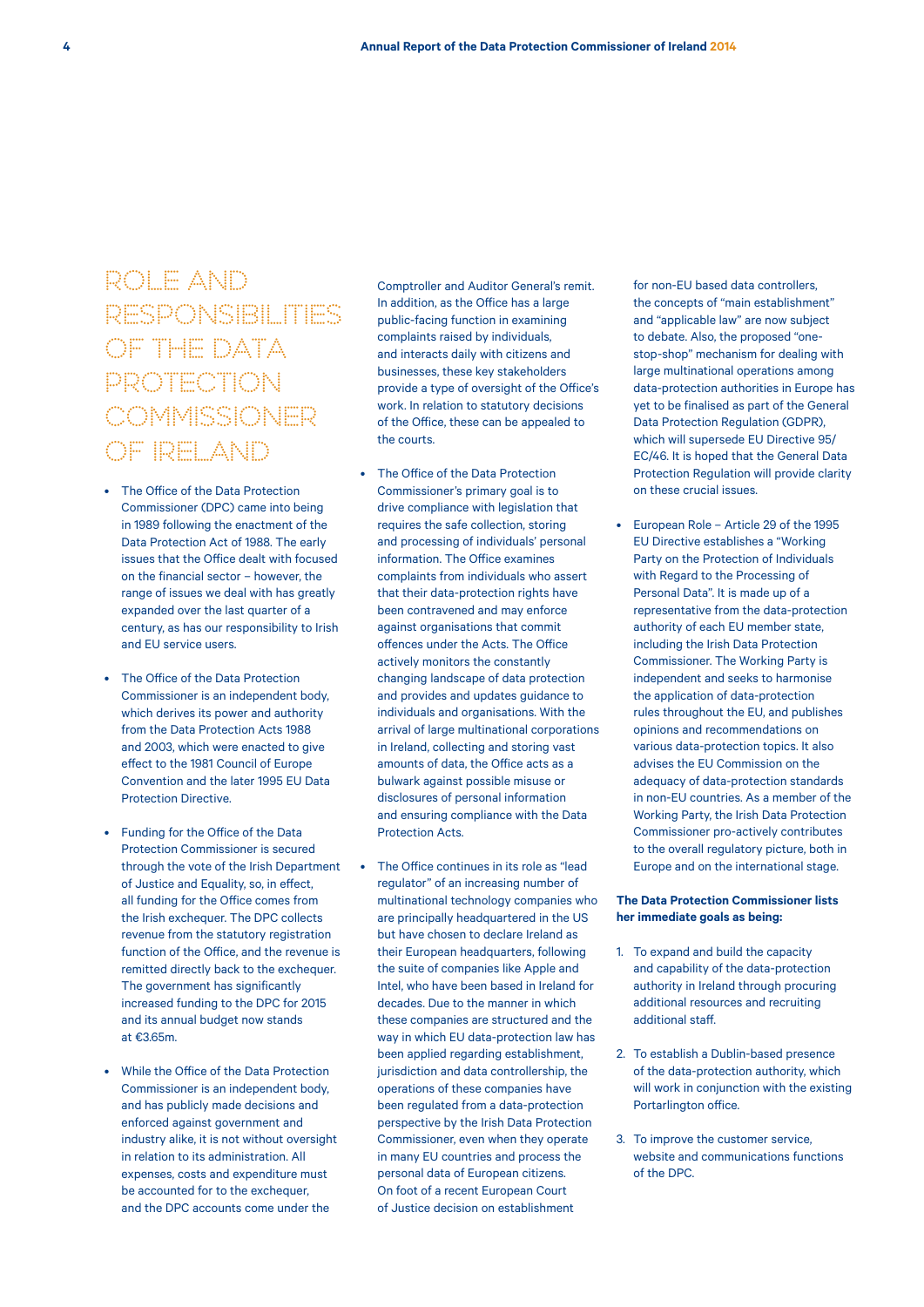- 4. To drive better compliance with data-protection legislation by the Irish public sector.
- 5. To improve international cooperation by the Irish DPC, in particular with its Article 29 "Working Party" counterparts.

## REVIEW OF 2014 IN BRIEF

- We dealt with 13,500 queries via our dedicated information email address, info@dataprotection.ie, an increase from 12,000 in 2013. In addition we dealt with enquiries received by phone and post.
- We received 960 complaints, which were opened for investigation. This compares with 910 complaints open for investigation in 2013.
- The largest single category of complaints related to access requests, which accounted for just over half the total, reflecting public awareness regarding the right of access to data held about them.
- The second largest category of complaints concerned electronic direct marketing.
- While the vast majority of complaints were resolved amicably, we made formal decisions in 27 cases, 18 of which fully upheld the complaint.
- A new category of complaint emerged in 2014, relating to internet search result delisting, following the Google Spain case – we received 32 such complaints against search engines.
- We prosecuted 9 entities for a total of 162 offences under the Data Protection Acts of 1988 and 2003, and the Privacy in Electronic Communications Regulations of 2011.
- While the vast majority of organisations engage voluntarily with us, we issued three Statutory Enforcement Notices.
- We received 2,264 data-security breach notifications, an increase of 681 on the previous year.
- Enforced Subject Access Requests whereby job applicants are required to source personal information about themselves from organisations such as An Garda Síochána – became an offence in 2014, and we have worked to combat this practice.
- We carried out 38 audits and inspections, prioritising multinational technology companies and major public-sector organisations.
- We finalised our audit of LinkedIn-Ireland, and our audit of An Garda Síochána was published.
- We engaged with large tech multinationals, with headquarters or significant presences in Ireland, regarding numerous matters, such as proposed new products and services and emerging data-protection issues.
- We published a revised Guide to the Audit Process.
- We approved new Data Protection Codes of Practices with the Probation Service and with the Department of Health.
- In April 2014, the Court of Justice of the European Union (CJEU) found that the 2006 Data Retention Directive was invalid, leading a number of European Union states to amend their legislation in this area.
- May 2014 saw the CJEU issue judgment in the Google Spain case, giving rise to significant changes in the dataprotection environment in Europe with particular regard to search engines.
- December 2014 saw the CJEU issue judgment in the Rynes case, relating to data and domestic CCTV usage.
- The Commissioner or the Deputy Commissioner attended all plenary meetings of the Article 29 Working Party, which acts as an advisor to the European Union on data-protection issues.
- We took part in the second Global Privacy Enforcement Network Privacy Sweep, analysing 20 apps for data and privacy issues.
- We created and ran a series of presentations for second-level students on cyber awareness and privacy around apps.
- Our running costs in 2014 were €2,274,438, an increase from €1,960,999 the previous year. Receipts from fees increased to €714,697 from €647,997.
- We dealt with over 500 enquiries from the media.
- In October 2014, we began a new Irish language scheme, under the Official Languages Act 2003, and continue to provide an Irish language service, as well as Irish language information via our website www.cosantasonrai.ie.
- The Freedom of Information Act 2014 came into effect in October of 2014. From 14 April 2015, the Office of the Data Protection Commissioner (DPC) became partially subject to the Freedom of Information Act 2014.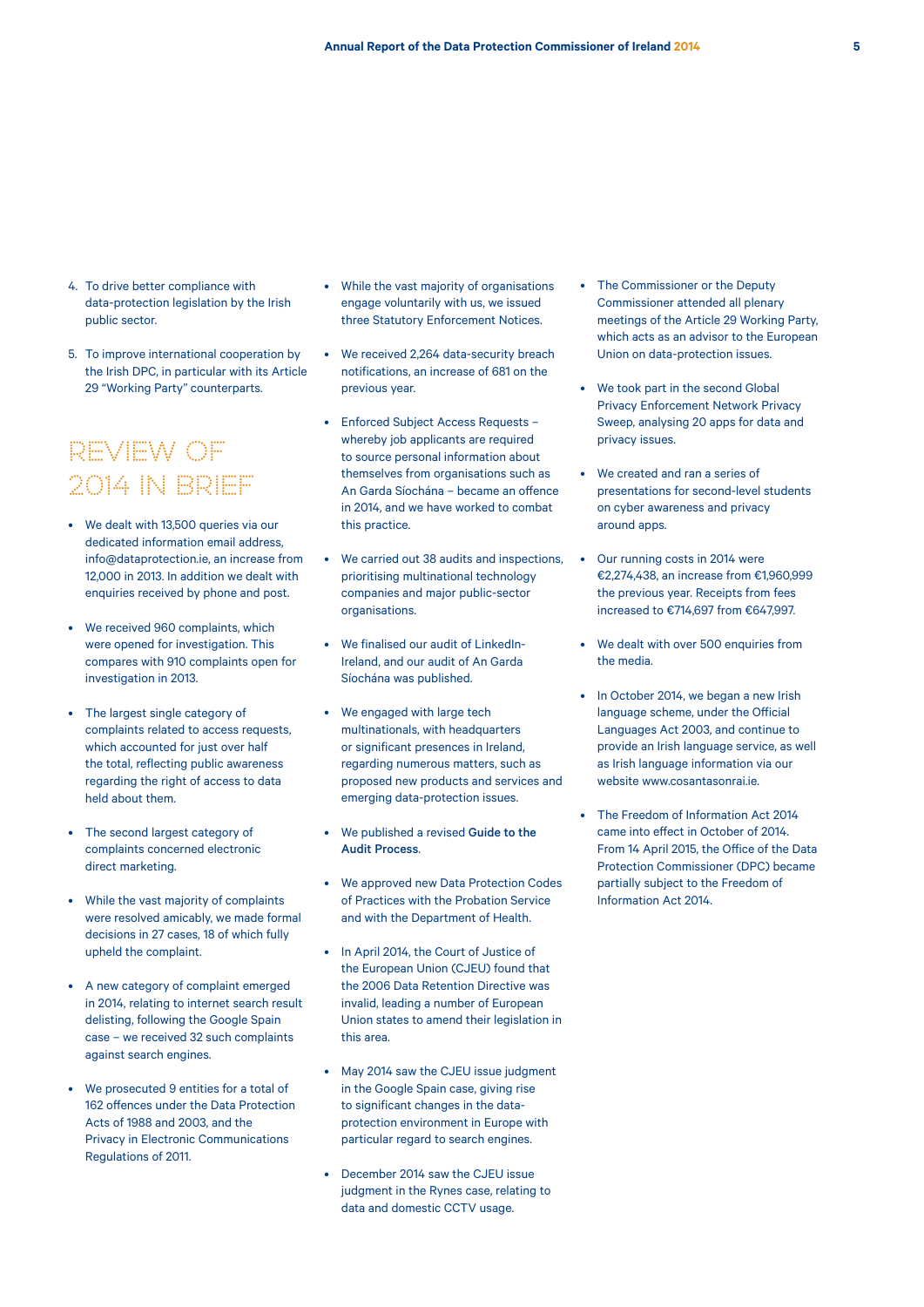## COMPLAINTS RECEIVED

During 2014, the Office received 960 complaints, which were opened for investigation. This compares with 910 complaints in 2013.

Once again, the largest single category of complaints related to access requests. This category of complaint accounted for 54.3% of the overall total for 2014, with 521 complaints topping the high record set in the previous year (517 complaints were received in this category in 2013). As noted in previous reports, the high level of complaints with regard to access requests is indicative of the increased level of awareness among the general public of their statutory right of access and it also points to the extent of the difficulties being experienced by some individuals in their efforts to exercise their rights and the barriers that some data controllers place in their way.

The second highest category of complaints concerned electronic direct marketing. These complaints are investigated under the Privacy in Electronic Communications Regulations (S.I. 336 of 2011). In 2014, the Office opened 176 such complaints for investigation (18.3% of the overall total). This is a decrease of 28 complaints compared with 2013. These complaints related to unsolicited direct-marketing text messages, telephone calls, fax messages and emails. Significantly, this is the first year since 2005 that complaints in this category dropped below 200 in a calendar year. This is a welcome development, particularly when we recall that electronic direct-marketing complaints hit an all-time high in 2007 when the Office received 538 such complaints – which was over three times higher than the 2014 total. The Office is confident that its active prosecution strategy in this area has contributed to the overall decline in this category of complaint.

The vast majority of complaints concluded in 2014 were resolved amicably through the efforts of the Office without the need for a formal decision under Section 10 of

the Acts. We are obliged to seek to attempt to amicably resolve complaints in the first instance. In 2014, the Commissioner made a total of 27 formal decisions: 18 of these fully upheld the complaint, 2 partially upheld the complaint and 7 rejected the subject of the complaint. A total of 829 investigations of complaints were concluded in 2014.



#### **2014**

Complaints opened in year 960 Total complaints concluded in year 829 Total complaints at end of year 549

Table 1 shows the breakdown of complaints by data-protection issue. Excluding the 176 complaints (approx. 18.3%) concerning alleged breaches of S.I. 336 of 2011, the other 784 complaints (approx. 81.7%) relate to alleged breaches of the Data Protection Acts 1988 and 2003. Table 2 gives details of the number of complaints received on an annual basis since 2005.

## **Table 1**

### **Breakdown of complaints by data protection issue 2014**

|                          | <b>Percentages</b> | <b>Totals</b> |
|--------------------------|--------------------|---------------|
| <b>Access Rights</b>     | 54.3%              | 521           |
| <b>Electronic Direct</b> | 18.3%              | 176           |
| Marketing                |                    |               |
| <b>Disclosure</b>        | 7.2%               | 69            |
| <b>Unfair Processing</b> | 5.0%               | 48            |
| of Data                  |                    |               |
| Internet Search          | 3.3%               | 32            |
| <b>Result Delisting</b>  |                    |               |
| Use of CCTV              | 3.0%               | 28            |
| Footage                  |                    |               |
|                          |                    |               |

| TOTALS                             | 100.0% | 960 |
|------------------------------------|--------|-----|
| Other                              | 0.8%   | 8   |
| <b>Rectification</b>               |        |     |
| <b>Right of</b>                    | 0.5%   | 5   |
| <b>Marketing</b>                   |        |     |
| <b>Postal Direct</b>               | 0.9%   | 9   |
| secure data                        |        |     |
| <b>Failure to</b>                  | 1.0%   | 10  |
| Accuracy                           | 1.1%   | 11  |
| <b>Unfair Retention</b><br>of Data | 1.6%   | 15  |
| <b>Excessive Data</b><br>Requested | 3.0%   | 28  |
|                                    |        |     |

### **Table 2**

## **Complaints received since 2005**

| Year | <b>Complaints Received</b> |
|------|----------------------------|
| 2005 | 300                        |
| 2006 | 658                        |
| 2007 | 1037                       |
| 2008 | 1031                       |
| 2009 | 914                        |
| 2010 | 783                        |
| 2011 | 1161                       |
| 2012 | 1349                       |
| 2013 | 910                        |
| 2014 | 960                        |

A new category of complaint emerged in 2014 – Internet Search Result Delisting – arising from a ruling of the Court of Justice of the European Union (CJEU) on 13 May 2014 in the case of Google Spain v AEPD and Mario Costeja (Case C-131/12) (commonly known as the "Google" Spain ruling). This ruling confirmed the application of data-protection law to search engines and it also concluded that users may request search engines, under certain conditions, to remove the links to information affecting their privacy specifically where a search has been conducted on the name of that individual. Where a search engine refuses a request, the data subject may bring the matter before the data-protection authorities of the European Union. The Article 29 Working Party in November 2014 issued guidance and proposed criteria to its member countries and to search engines in terms of deciding how the Google Spain ruling should apply to delisting scenarios. In 2014, the Office received 32 such complaints against search engines.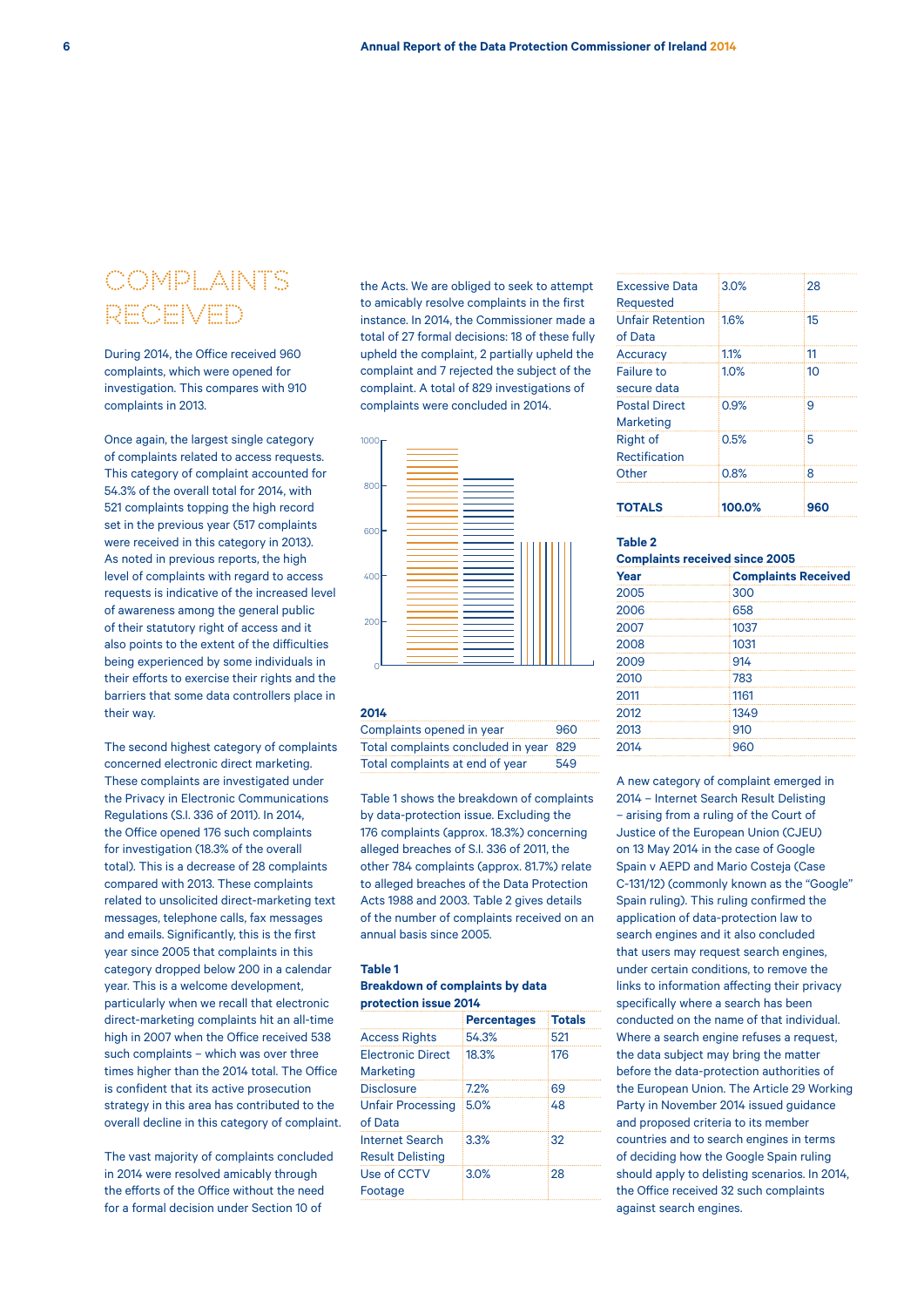Prosecutions – the Office prosecuted nine entities in 2014 for a total of 162 offences, spanning both the Data Protection Acts 1988 and 2003 and the Privacy in Electronic Communications Regulations (S.I. 336 of 2011). The Case Studies section of this annual report carries further details of the prosecutions taken in 2014.

## STATUTORY ENFORCEMENT NOTICES

Under Section 10 of the Data Protection Acts 1988 and 2003, the Data Protection Commissioner may require a data controller or data processor to take whatever steps the Commissioner considers appropriate to comply with the terms of the Acts.

Details of Statutory Enforcement Notices served in 2014 are set out in the following table. Most relate to the right of access. It is hoped that publication of these lists encourages all organisations that are the subject of complaints to cooperate fully with this Office in relation to its statutory investigations.

While an Enforcement Notice may be issued in relation to a number of aspects of the Data Protection Acts, it is not normally necessary to do so. The vast majority of organisations voluntarily engage with the Office without the need for a formal legal notice to advance an investigation.

### **Enforcement Notices issued in 2014:**

| Data Controller:       | In relation to:          |
|------------------------|--------------------------|
| Kevin P. Kilrane       | Section 4(1) of the Data |
| & Co                   | <b>Protection Acts</b>   |
| <b>Paddy Power Plc</b> | Section 2(1)(d) and      |
|                        | Sections 2C(1)(b)(i)     |
|                        | and (ii) of the Data     |
|                        | <b>Protection Acts</b>   |
| <b>Toplook Salon</b>   | Section 4(1) of the Data |
|                        | <b>Protection Acts</b>   |

SELECTED INFORMATION NOTICES

Under Section 12 of the Data Protection Acts 1988 and 2003, the Data Protection Commissioner may require a person to provide her with whatever information the Commissioner needs to carry out her functions, such as to pursue an investigation. Below is a list of Selected Information Notices issued in 2014.

## **Data Controller:**

Truck Plant Mobile Services Limited ESB Electric Ireland Limited Health Service Executive (PCRS) Sixmilebridge Credit Union Limited St Paul's Garda Credit Union Limited Blackpool Credit Union Limited Glanmire and District Credit Union Limited Ballinlough Credit Union Limited Mitchelstown Credit Union Limited

## DATA-BREACH NOTIFICATIONS

During 2014, the Office received 2,264 datasecurity breach notifications. The Office considered that 76 such notifications were not classified as data-security breaches, under the principles of the Personal Data Security Breach Code of Practice. A total of 2,188 valid data-security breaches were recorded.

This is an increase of 681 on the previous year. The increased numbers are accounted for by a large increase in the number of data-security breaches through disclosures made via postal and electronic means. The majority of mailing breaches being reported to the Office come predominantly from the financial sector, which accounts for two thirds of such notifications. The breaches are caused by a number of issues, such as third-party data being inadvertently included in correspondence, addresses being incorrectly recorded at time of collection, or data being issued to brokers not acting on behalf of the affected individual. There are other data-security breaches that are caused by technical issues, but the majority relate to simple human error. The impact such data-security breaches have on affected individuals varies. In many cases, the breach poses a low risk to individuals. In some cases, though, there is a cause of embarrassment to the affected individual when the correspondence relates to outstanding debts and, in limited cases, inappropriate access to account information. The data controller usually becomes aware of the issue when they are notified by the thirdparty recipient. The data controller will then seek either the return of the documents or confirmation that the documents will be destroyed

The Office has been contacted by a number of individuals who have received notification from a financial institution of a disclosure of their personal data. A concern that they express is the fact that they do not know who has received such information about them. The data controller cannot release the name and address of the recipient of their data as this would be a further disclosure of personal data. The data controller can only advise that they have either secured the return of the documents or received assurance that the documents have been destroyed. The data controller must also have appropriate security arrangements in place to ensure that any individual contacting them must be able to verify their identity before being allowed access to account data.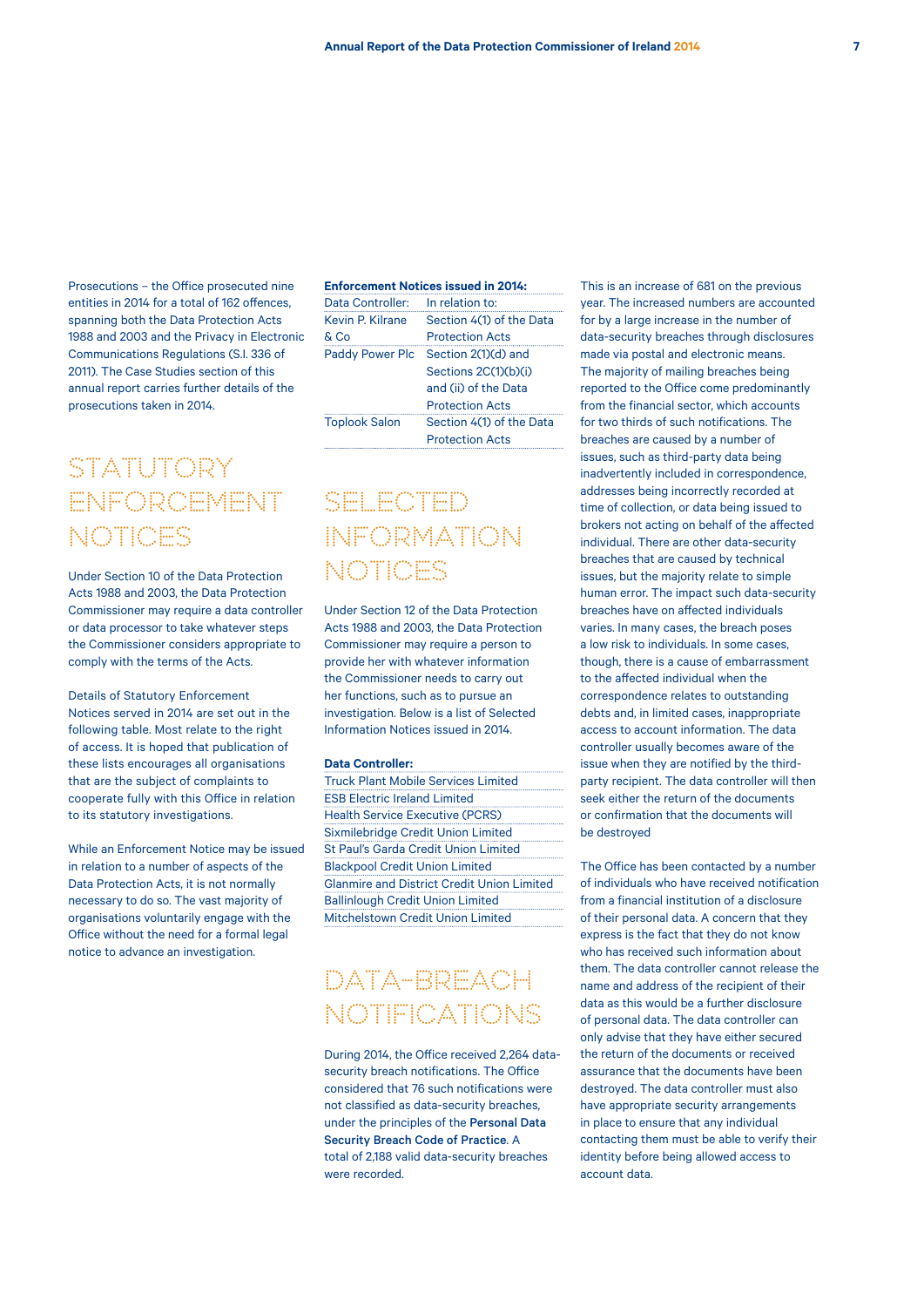These breaches usually impact only one or two individuals at a time. The Office receives many notifications from other types of data controller that can impact several thousand individuals at a time. In certain cases, the data controller can have a presence in multiple jurisdictions, and this Office will liaise with the relevant data-protection authorities in other jurisdictions to conduct an investigation into the data-security breach. One example of such an investigation is the data-security breach notification received from Adobe in October 2013. The number of individuals affected by this particular breach was in the millions. This Office entered into a joint investigation of the matter with the Office of the Privacy Commissioner of Canada and the Office of the Australian Information Commissioner, the findings of which were recently published. The US Federal Trade Commission was also consulted during the investigation. The Office has also received requests for assistance in investigating issues from other jurisdictions seeking information regarding data controllers based in Ireland. This Office is committed to providing assistance to our counterparts in other jurisdictions to ensure that dataprotection rights are enjoyed by all.

Due to the geographic spread of customers of large data controllers, a data-security breach can affect individuals across many jurisdictions. It is encouraging to know that data-protection authorities can work together, sharing their knowledge and experience, in investigating such security breaches to ensure the rights of the individual are protected. The Office worked closely with the Office of the Privacy Commissioner of Canada and the Office of the Australian Information Commissioner during the investigation of the Adobe datasecurity breach and we thank them for their invaluable assistance in this matter. We also thank the US Federal Trade Commission for its input into this matter.

We have received notification of issues from third parties who happen across potential breaches of data-protection rights. In one case last year, we were notified of a website that appeared to be hosting documents containing the name, address and PPSN

of approximately 38,000 individuals. The website was hosted in Eastern Europe. When the Office examined the website, it appeared to contain a list of valid names, addresses and PPSNs. Upon investigation, it appeared that the file was created in 2009. We contacted both the Revenue Commissioners and the Department of Social Protection, seeking their assistance in the matter. We provided them with a copy of the data hosted on the website and asked if they could identify the source of the data. Both reported that while some of the names and addresses were valid, the PPSNs were not valid numbers. We then contacted the hosting company for the website and requested that the relevant data be taken down. The data was subsequently removed from the website.

The attached tables provide a breakdown of the notifications received.

### **Number of Breach Notifications Received, 2014**

| 2264 |
|------|
|      |
| 76   |
|      |
| 2188 |
|      |

## **Number of Organisations Making Breach Notifications, 2014**

| <b>Private-Sector Organisations</b> | 254 |
|-------------------------------------|-----|
| <b>Public-Sector Organisations</b>  | 160 |

#### **Breach Notifications – by Category**

| Category                             | <b>Number</b> |
|--------------------------------------|---------------|
| Theft of IT Equipment                | 41            |
| <b>Website Security</b>              | 34            |
| <b>Mailing Breaches (Postal)</b>     | 1318          |
| <b>Mailing Breaches (Electronic)</b> | 274           |
| Security-related Issues              | 153           |
| Other                                | 368           |
| <b>Total</b>                         | 2188          |

## **Comparison of Breach Notifications –**

| by Year |      |
|---------|------|
| 2010    | 410  |
| 2011    | 1167 |
| 2012    | 1592 |
| 2013    | 1507 |
| 2014    | 2188 |

### **Comparison of Organisations making Breach Notifications**

|          | <b>Year Private Public Sector Total Sector</b> |     |
|----------|------------------------------------------------|-----|
| 2010 89  | 34                                             | 123 |
| 2011 146 | 40                                             | 186 |
| 2012 220 | 84                                             | 304 |
| 2013 246 | 61                                             | 307 |
| 2014 254 | 60                                             | 314 |

### **Breaches by Category**

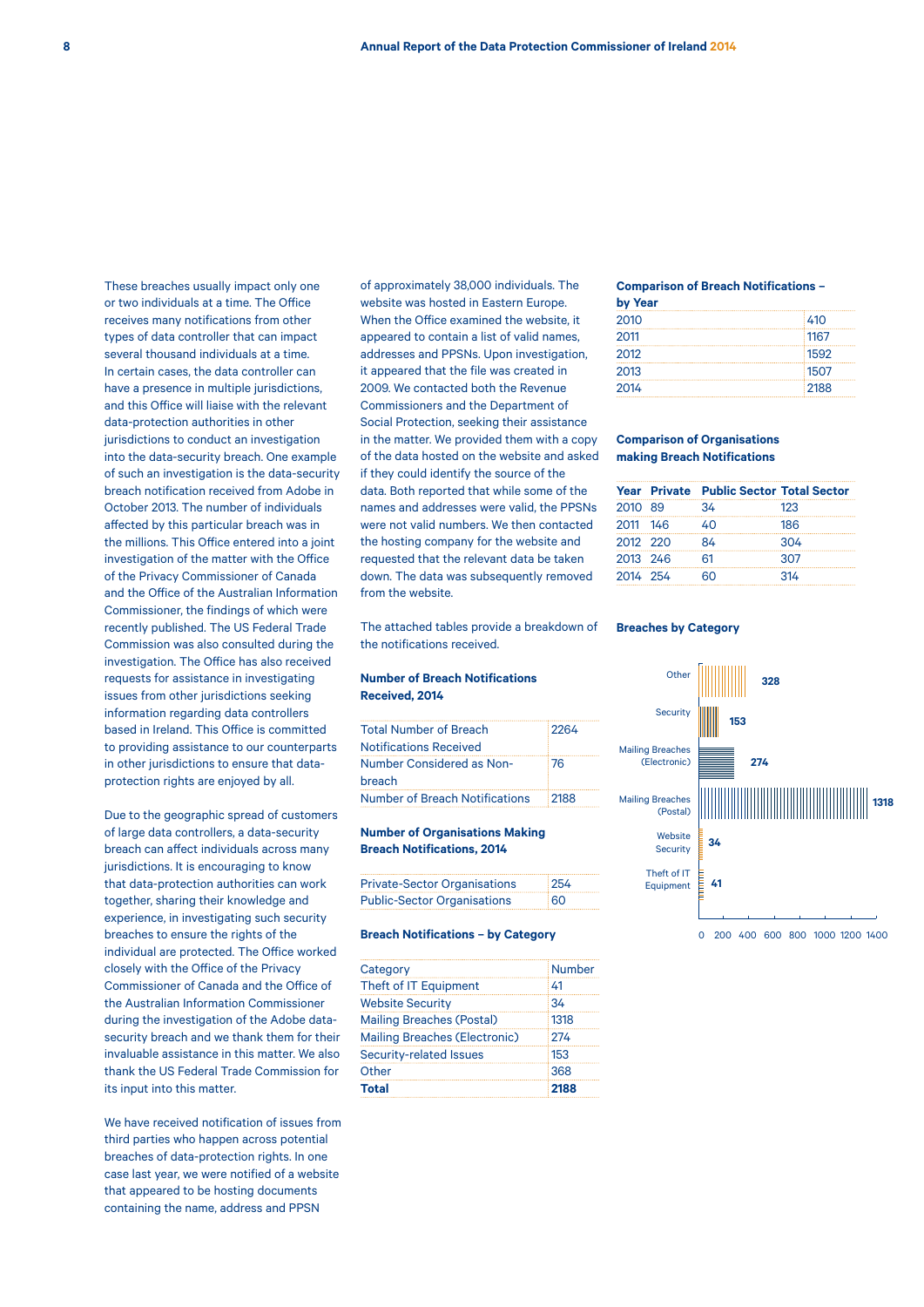## ENFORCED SUBJECT **ACCESS** REQUESTS

An "enforced subject access request" is where an applicant is obliged by a potential employer or organisation they are dealing with to make an access request under Section 4 of the Data Protection Acts to a data controller. The individual is typically then asked to provide this information to their employer/prospective employer/ recruitment agency.

The Data Protection Commissioner advises all data controllers and processors that enforced subject access is now an offence. In 2014, the Minister for Justice and Equality signed Statutory Instruments 337 and 338, bringing the remaining sections of the Data Protection Acts into force with effect from 18 July 2014, including Section 4(13) of the Acts.

With Section 4(13) of the Data Protection Acts in force, it is therefore now unlawful for employers to require employees or applicants for employment to make an access request under Section 4 of the Data Protection Acts. It also applies to any person who engages another person to provide a service such as a recruitment agency or pre-screening organisation. An employer who requires an employee or prospective employee to make such an access request commits a criminal offence under the Data Protection Acts.

In 2015 and onwards, the Data Protection Commissioner intends to vigorously pursue and prosecute any abuse detected in this area. Section 4(13) of the Data Protection Acts states:

(a)A person shall not, in connection with —

- (i) the recruitment of another person as an employee,
- (ii) the continued employment of another person, or
- (iii) a contract for the provision of services to him or her by another person, require that other person —
- 1. http://www.garda.ie/Documents/User/Garda%20Vetting%20Procedures%20 -Aministration%20Filter%20revised.pdf
- (I) to make a request under subsection (1) of this section, or
- (II) to supply him or her with data relating to that other person obtained as a result of such a request.

(b)A person who contravenes paragraph (a) of this subsection shall be guilty of an offence.

In the UK, similarly Section 56 of the UK Data Protection Act 1998 (DPA) has commenced in early 2015 whereby it is a criminal offence for employers to require a candidate or current employee to use his or her subject access rights under the UK Data Protection Acts to obtain and then provide certain records to the employer as a condition of employment.

## **Section 4 Access Requests to An Garda Síochána**

In the case of access request applications to An Garda Síochána, information released under an access request should not be considered as a formal Garda vetting procedure for employment or other purposes.

Garda vetting is mandatory under legislation such as the Child Care Act 1991, the Child Care Regulations 2006 and the Teaching Council Act 2001. Vetting also takes place in relation to certain state employees working in sensitive areas and to persons working in the private-security industry; these are covered by the Private Security Services Acts (nightclub security staff etc.). In 2014, there were over 320,000 vetting applications processed by the Garda Central Vetting Unit.

As part of the follow-up to the audit of An Garda Síochána (report published March 2014), the Office of the Data Protection Commissioner is monitoring the number of access requests made under Section 4 of the Acts to the Data Protection Processing Unit. As per the audit report of AGS, it was noted that the Data Protection Processing Unit received 11,266 access request applications in 2012. In 2014, a very similar number was recorded: 11,219.

The Office of the Data Protection Commissioner considers these access request figures to be questionably high in terms of the number of individuals actively invoking their data-protection rights by making such requests to An Garda Síochána. Of concern is the real prospect that organisations who would not legitimately qualify to conduct a vetting check would instead turn to Section 4 of the Data Protection Acts and, in effect, engage in "vetting by the back-door". Even more alarming is the fact that a Section 4 access request could potentially reveal a lot more sensitive data than would ever be disclosed on foot of a legitimate vetting check.

A Section 4 access request could result in everything held on Garda records about a person being disclosed (subject to certain exemptions under Section 4 and 5 of the Data Protection Acts). This is chiefly because the data disclosed is intended to be for the information of the person making the request only.

A vetting check has always been subject to certain restrictions on what would be disclosed. In a recent further development, on 31 March 2014, the Minister for Justice and Equality implemented an "administrative filter"<sup>1</sup> to be applied to all Garda vetting applications. The administrative filter is a new procedure being applied by the Garda Central Vetting Unit to allow certain minor convictions over seven years old to be removed from disclosures. The Office will continue to monitor this area following the commencement of Section 4(13) of the Data Protection Acts.

## PRIVACY AUDITS

The Commissioner is empowered to carry out privacy audits and inspections to ensure compliance with the Acts and to identify possible breaches. Scheduled audits are intended to assist the data controller in ensuring that their data-protection systems are effective and comprehensive, and are sometimes supplementary to investigations carried out by the Office in response to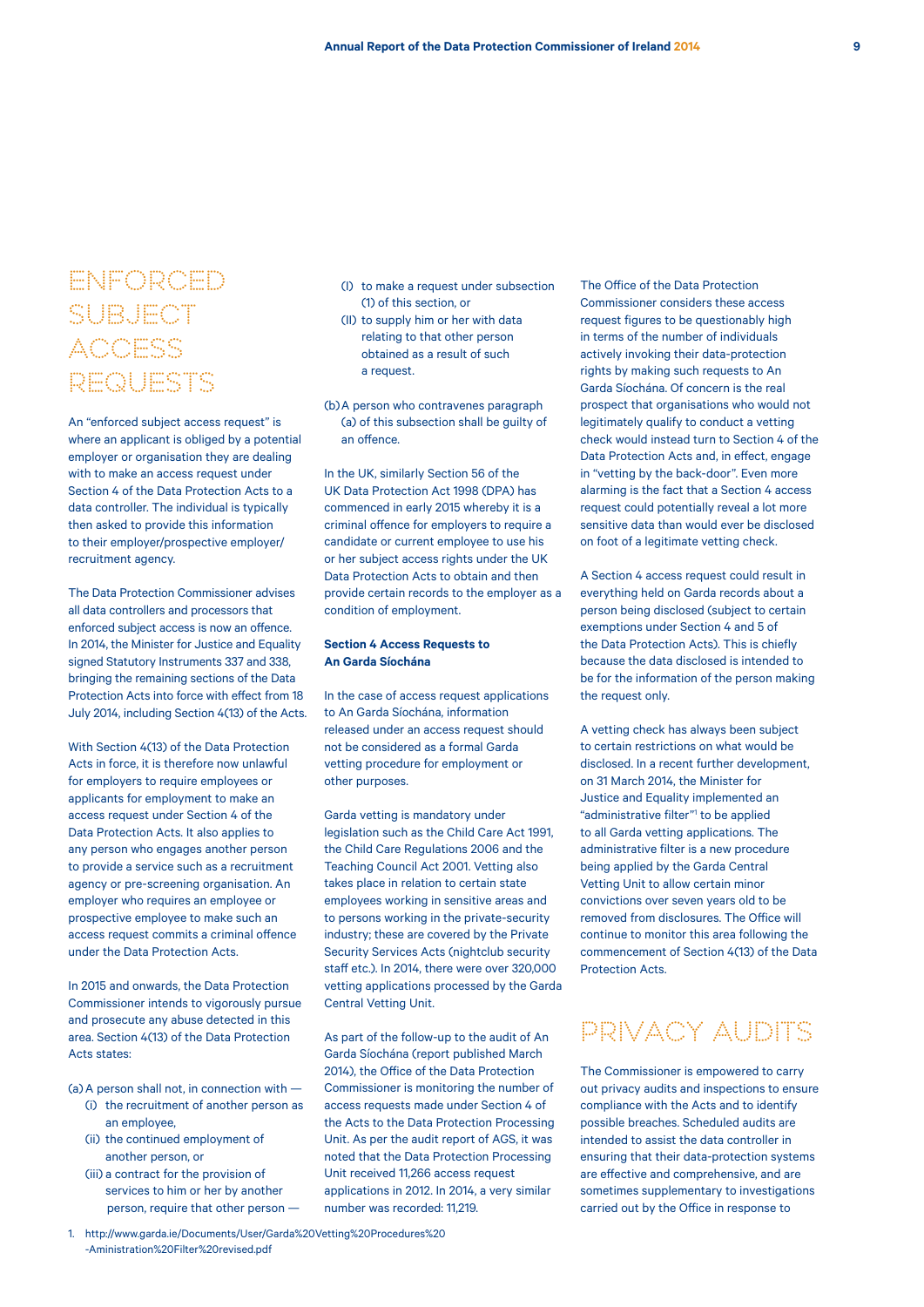specific complaints. Priorities and targets for audit are identified, taking account of factors such as the amount and nature of personal data processed by the organisation and complaints and enquiries to the Office. A particular priority is given to multinational technology companies with establishments in Ireland and to major holders of personal data in the public sector. In the course of the year, 38 audits and inspections were carried out. In addition, a desk-based audit of 20 mobile apps was conducted as part of a Global Internet Privacy Sweep themed "Mobile Privacy". The Office also continued with its programme of unscheduled inspections under powers conferred under Section 24 of the Data Protection Acts.

In August 2014, a revised Guide to the Audit Process was published. This guidance was originally published in 2009. The revised version was updated to take account of subsequent legislative developments and to reflect any changes in the approach of the Office of the Data Protection Commissioner to the audit process.

As in previous years, the programme of audits was tailored to allow for a focus on a few carefully selected targets; in 2014, this entailed a focus on the finalisation of the LinkedIn-Ireland audit report based on the 2013 audit of LinkedIn-Ireland and the publication by An Garda Síochána of the audit report on www.garda.ie.

One area selected for particular attention in 2014 was the data-processing activities of credit unions, private investigators, accountants and liability adjusters. All of these entities were targeted on the basis of the ongoing investigation by the Office into inappropriate access to state databases by agents appointed by organisations engaged in the pursuit of debts. Insurance companies and other financial institutions will be the subject of such scrutiny by the Office in the future with regard to their use of private investigators to examine potentially fraudulent insurance claims.

In terms of the public sector, an emphasis was placed on citizen-facing services such as a motor tax office, a recently established National Driver Licence Service Centre,

a Money Advice & Budgeting Service, a Citizens Information Centre and the HSE's customer complaints service "Your Service Your Say".

One of the largest data brokers in the state was audited in order to ensure its compliance with the principles of fair obtaining and processing as well as directmarketing regulations. The audit team also embarked upon a programme of audits of shopping centres, with specific regard to CCTV cameras and the requirement for a CCTV policy to be in place. Another area of focus was the beauty and cosmetic sector in which a large beauty clinic chain and a slimming company were selected for audit. In all cases, the Office had the opportunity to issue a range of recommendations customised to each organisation; all displayed a willingness to meet the requirements of these recommendations. In terms of sectoral engagement based on audit findings, the Office is meeting with representatives of retail bodies in order to further address issues identified during the targeted programme of audits in shopping centres.

#### **LinkedIn-Ireland**

In 2013, a major audit of LinkedIn-Ireland (LI-I) commenced. The on-site element of the audit was conducted in May 2013 in LinkedIn-Ireland's European headquarters in Dublin. Intense systems testing and interaction with the company continued throughout 2013 and into 2014. The audit report of LinkedIn-Ireland was finalised in July 2014 following detailed discussion and clarification with LI-I.

As part of the Office's ongoing engagement with other European data-protection regulators, the preparation of the report entailed consultation within the Article 29 Working Party and its Technology Subgroup mechanisms, the membership of which comprises a representative from the dataprotection authorities of each EU member state, the European Data Protection Supervisor and the EU Commission. This engagement took place in order to ensure that any particular concerns of individual data-protection regulators could be accommodated. The Office continues to

engage with LI-I concerning progress on implementation of the recommendations in the report, and this dialogue will continue in 2015.

The Office of the Data Protection Commissioner has established a scopeand-risk basis for audits of the many other multinational technology companies with establishments in Ireland. This approach balances the resources and skills required with the needs of other investigations into particular technology issues that arise during the normal course of operations within the Office.

## **An Garda Síochána**

In February 2014, An Garda Síochána published the report of the data-protection audit carried out by the Office.

The audit consisted of an examination of documentation provided by An Garda Síochána, on-site inspections at An Garda Síochána HQ in Dublin, the Garda Síochána Vetting Unit in Thurles, the Garda Síochána Information Services Centre (GISC) in Castlebar and a number of Garda stations. A central focus of the audit was the main IT system used by An Garda Síochána for recording data, PULSE, as the initial phase of the audit had uncovered some evidence of inappropriate access to PULSE by members of An Garda Síochána. The audit findings highlighted areas where improvements are required. Overall, the majority of areas examined demonstrated professionalism on the part of the Garda force in terms of operating in compliance with data-protection legislation. The Office continued to engage with An Garda Síochána throughout 2014 in terms of the implementation of the recommendations and notes the good progress that has been made in this regard.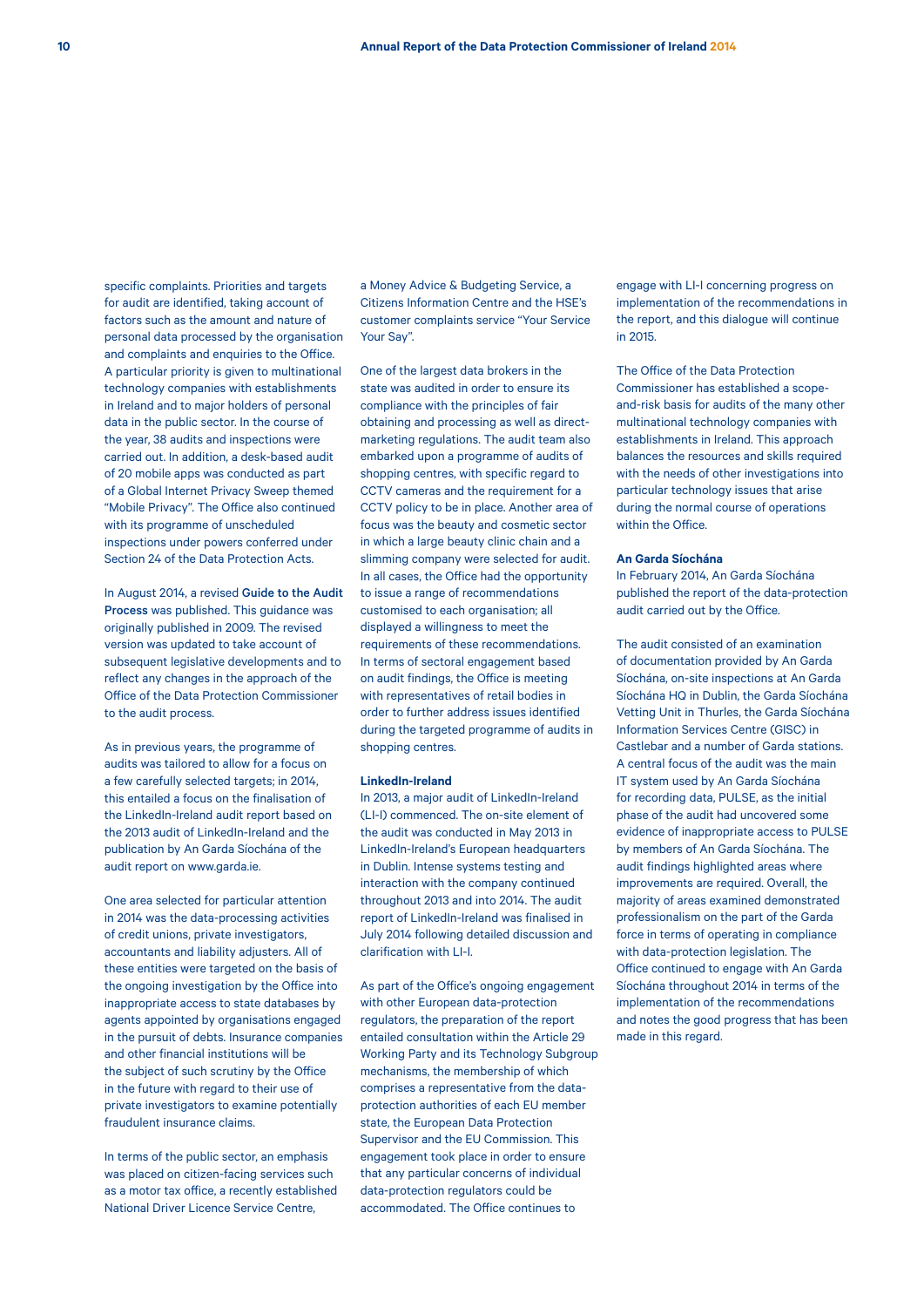# **GUIDANCE** BINDING **CORPORATE** RULES, AND CODES OF PRACTICE

#### **Guidance**

During 2014 the Office provided guidance and advice about data protection to a wide range of public and private organisations. Over 120 consultations took place, each of which involved varying degrees of interaction with this Office. Providing guidance in this way helps organisations to ensure compliance with the Data Protection Acts from the inception of their policies and business initiatives, and we often continue to advise as projects are rolled out.

Projects we consulted on during 2014 included:

- The Credit Reporting Act
- The Health Information Bill
- Sports Ireland Bill
- Credit Reporting Standards
- Eircodes/Postcodes
- **Irish Water**
- Primary On-line Database
- Individual Health identifiers/Health Identifiers Act
- Child Protection Issues
- Sepa Compliance
- **Irish Genealogy website**
- **Smart Metering**

We also advised on compliance with data protection policies within organisations, for instance how to use and store CCTV in a compliant manner. We are often consulted on areas such as transfer of medical records, transfers abroad, direct marketing, use of PPSN and use of medical data for research. During 2014 we dealt with over 1000 queries on subjects such as these from private and public sector organisations.

#### **Binding Corporate Rules Reviews**

Binding Corporate Rules are internal rules adopted by multinational groups of companies. These rules define the global policy with regard to the international transfers of personal data within the same corporate group to entities located in countries which do not provide an adequate level of protection. Therefore BCRs ensure that all transfers made within a group benefit from an adequate level of protection. This is an alternative to the company having to sign standard contractual clauses each time it needs to transfer data to a member of its group. Once approved under the EU cooperation procedure, BCRs provide a sufficient level of protection to companies to get authorisation of transfers by national data protection authorities. It should be noted that the BCRs do not provide a basis for transfers made outside of the group.

In 2014 the Office was involved in coreviewing the following BCRs, which have since been approved:

- First Data (Processor BCR UK lead reviewer)
- Linkbynet (Processor BCR France lead reviewer)
- TMF (Controller and Processor BCR's Netherlands lead reviewer)

This Office is currently acting as the lead reviewer in two further BCRs, and in one other co-review.

#### **Codes of Practice**

Since 2008, when the Department of Finance produced a Guidance Note on Protecting the Confidentiality of Personal Data (http://www.ict.gov.ie/docs/Data\_ Protection\_Guidelines.pdf), all government departments, offices and bodies have been encouraged to prepare a Code of Practice for their handling of personal data to be approved by the Data Protection Commissioner. The Commissioner would welcome more public-sector organisations approaching her Office with their draft Codes as a means of assisting them in improving their personal-datahandling practices.

The Commissioner is pleased to report that during the course of 2014, two dataprotection Codes of Practice were approved under Section 13 of the Data Protection Acts. These Codes of Practice were approved for the Probation Service and the Department of Health. These approved Codes will provide a clear framework for these organisations when processing personal data in accordance with the Data Protection Acts. It is expected that these Codes will help customers to understand how their personal data is used and what standards they should expect in this regard.

Both of these organisations have worked closely with the Office to develop these Codes and the objectives have been achieved as the approved Codes provide a comprehensive guide to the Probation Service and the Department of Health regarding their responsibilities when it comes to protecting personal information.

The Commissioner would like to thank both of these organisations for adopting such a progressive attitude towards the benefits that can be derived from a Code of Practice on the use of personal data.

# TYPICAL ENGAGEMENTS WITH TECH MULTI-NATIONALS

We undertake a significant amount of work with multinational technology companies with a headquarters or significant presences in Ireland. These are generally large-scale technology companies that offer web-based services. Often, the Irish Data Protection Commissioner is effectively the "lead" regulator for these companies regarding their activities in the European Union, under the European Union framework and by virtue of their European headquarters being located in Ireland. In 2014, we engaged with such companies on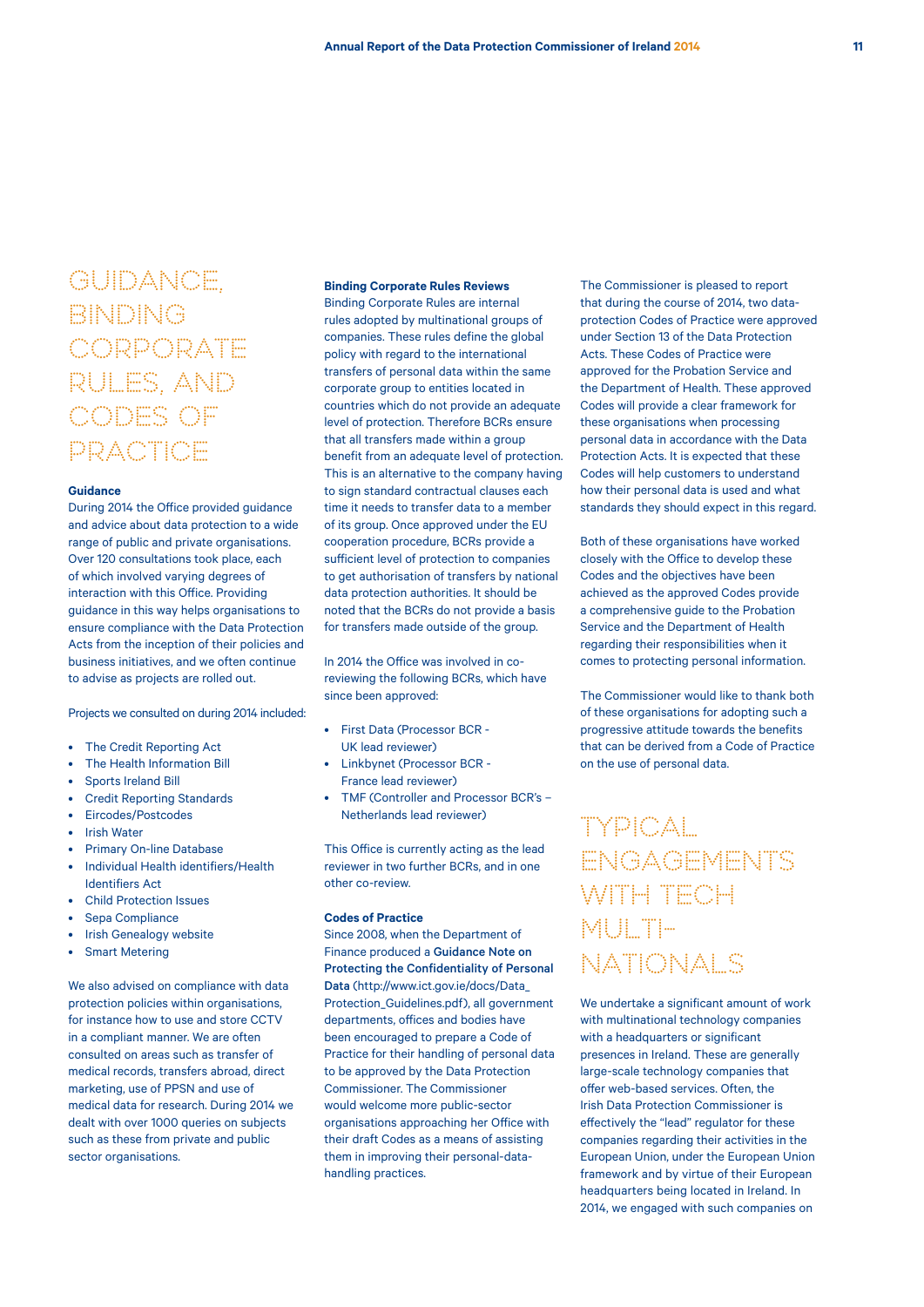numerous occasions in relation to existing products and services, proposed products and services, and other matters. In common with many regulators around the world, it is not possible to publicly disclose details of our engagement with these organisations, as this could negatively impact on the frankness of those conversations and therefore make effective regulation more difficult. However, the examples outlined below reflect our work with multinational technology companies, which is a significant element of our annual activity.

- Continuing engagement with Facebook Ireland prior to the introduction of new features, alterations to existing features, privacy settings and controls for individuals, advertising functions, and the recent launch of its new "Terms and Conditions" in January 2015. This included legal and technical examinations of the "user facing" elements of Facebook's offering, and the organisational and technical processing that goes on behind the scenes. In addition, a substantial on-site review of audit recommendations took place in mid-2014.
- Examination of a proposal from Apple to roll out a mobile mapping product, a legal and technical analysis of the proposal, and recommendations provided to the company on data-protection matters related to both Irish and possible other EU jurisdictions. All recommendations have been taken on board.
- Regarding our audit of LinkedIn, regular meetings and correspondence with LinkedIn to ensure the final privacy baseline of its service was detailed and addressed in that audit report. This involved lengthy engagement and evaluation on the progress of LinkedIn's actions based on the audit recommendations. Further updates to the LinkedIn service have also been discussed and work continues on refining the engagement process.
- Continuing updates from Microsoft on issues and clarifications relating to

terms, agreements and establishment of certain services.

- Correspondence, site visits and examination of the Binding Corporate Rules and supporting organisational and technical measures for a number of cloud-based data processors now established in Ireland in the B2B sector.
- Consultative meetings with a number of international organisations seeking to establish in Ireland in relation to Internet of Things home devices, security and health data services in the cloud.
- Preparatory meetings, documentation submissions and reviews from a number of international organisations in Ireland ahead of possible audits or investigations.
- Meetings and correspondence with a number of international internet search organisations in Ireland in respect of the handling of the so-called "right to be forgotten" requirement.

## GLOBAL PRIVACY SWEEP – MOBILE AND APPS

In May 2014, 26 privacy enforcement authorities, including Ireland, participated in the second Global Privacy Enforcement Network Privacy Sweep. The theme of the sweep – Mobile Privacy – was chosen because many privacy enforcement authorities had identified mobile apps as a key area of focus in light of the privacy implications for consumers.

In total, 1,211 apps were examined. They included a mix of Apple and Android apps, free and paid apps as well as public-sector and private-sector apps that ranged from games and health/fitness apps to news and banking apps.

In Ireland's case, the sweep involved the examination of 20 apps drawn from across various sectors, including transport, retail, media, banking, entertainment and government.

The most striking finding based on the results of the Irish sweep was that the team found that in 55% of cases examined, the privacy information provided by the apps only partially explained the collection, use and disclosure of personal information, with questions remaining with regard to some of the permissions requested. In terms of best practice, the sweep team examined two apps that related to personal finance – Ulster Bank and Tralee Credit Union – and found that both scored highly on how the app explains how it collects, uses and discloses the associated personal data. At the other end of the scale, the team found that three of the apps examined failed to provide adequate information to the customer, while one provided no privacy information whatsoever.

Going forward, the Office intends to examine the issues highlighted by the sweep in the context of our programme of audits in a similar way to how we included an examination of "cookies" information on the websites of entities we have audited since 2013.

In addition, and in line with our overall complaints function, we will examine any complaints made to us by members of the public in relation to data protection and mobile apps.

Finally, in terms of awareness, in 2014 we provided a series of presentations on cyber awareness to second-level students, which included questions aimed at 12–18 year olds, challenging them to consider, prior to the downloading of such apps, what personal data apps are seeking.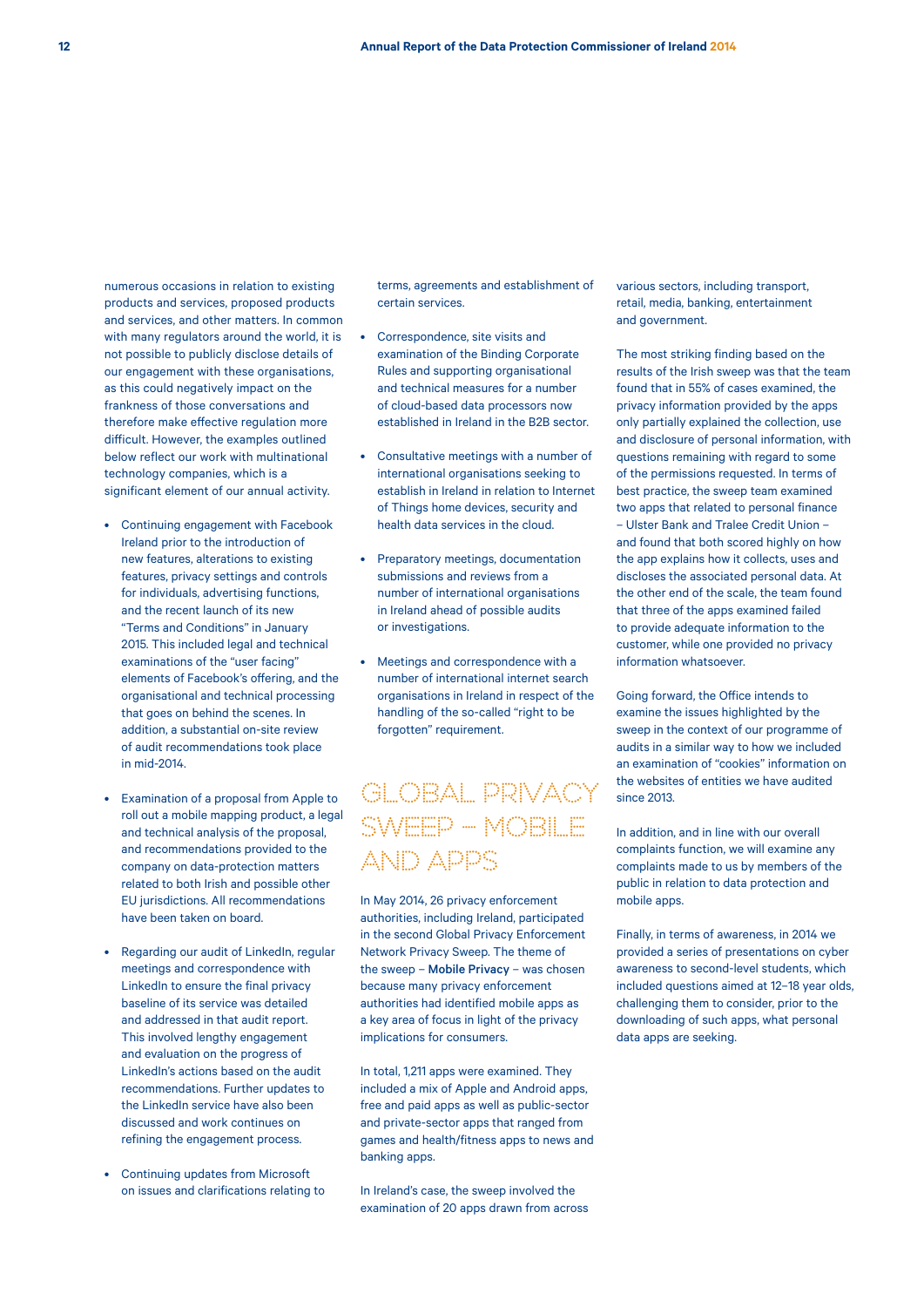## EUROPEAN UNION

## **New EU Data Protection Laws**

The European Commission proposals for a new General Data Protection framework, which were published in 2012, continued to be the subject of much discussion in 2014. The European Parliament Committee (LIBE) had approved its text in October 2013 and awaits the Council of Ministers' text, which was still under discussion at the end of 2014. It is expected that the Council will agree its position in June 2015 and will then commence trialogue negotiations with the European Parliament and the European Commission.

### **Article 29 Working Party**

In 2014, the Commissioner or the Deputy Commissioner attended all plenary meetings of the Article 29 Working Party, which acts as an advisor to the European Commission on data-protection issues. It also promotes a uniform application of EU data-protection law throughout the European Economic Area. During 2014 it exchanged ideas on many operational and policy issues.

#### **Article 29 Subgroups**

During 2014, members of staff of the Office of the Data Protection Commissioner attended the regular meetings of the Article 29 Technology Subgroup. Our participation in this panel is key to our commitment to consistency in policy and enforcement at a European level for technology issues. The topics covered in these meetings are wide and varied but have resulted this past year in cooperation on opinions regarding matters such as effective anonymity, the Internet of Things, device fingerprinting, big data, the Google Privacy Policy taskforce and cookie usage across Europe.

Other subgroups have been active in the areas of contract model clauses, national security, legitimate interests, risk approaches to data protection and binding corporate rules. Ireland's active role in these groups and opinions means that we can share expertise and knowledge with colleagues in Europe on a broad range of

topics, while also discussing approaches to enforcement, and understanding the differences that sometimes occur in national implementations of the EU Data Protection Directive.

#### **Joint Supervisory Bodies**

During 2014, members of staff attended meetings of the Joint Supervisory bodies of JSB Europol and JSA Customs. These groups were established to monitor the processing of personal data in large pan-European databases operated by Europol and European customs authorities. The Office also participated in a week-long audit of Europol systems conducted at Europol's HQ in The Hague.

## **The Court of Justice of the European Union (CJEU)**

#### Data Retention Directive Case

The Data Retention Directive (2006/24/ EC) requires telecoms and other electronic communications businesses to retain identifying details of telephone calls and emails such as traffic and location data, to help the police detect and investigate serious crimes. The content of those communications is excluded.

In April 2014, the CJEU found that the Data Retention Directive was invalid on the grounds that the EU legislators had exceeded the limits of proportionality in forging the Directive. It held that the Directive entailed serious interference with the rights to privacy and personal data protection of individuals provided for by the Charter of Fundamental Rights. The Directive also failed to establish limits on access by competent national authorities, such as prior review by judicial or independent administrative authority.

The effect of the judgment is that any EU member state that has transposed the Directive into national law has to ensure that such law is in compliance with the judgment. A number of EU states have either scrapped or amended their legislation as a result of the judgment. This Office understands that the Department of Justice and Equality is considering any implications of the CJEU decision.

#### Google Spain Case

In May 2014, the CJEU issued its judgment in the case of Google Spain v AEPD and Mario Costeja (Case C-131/12). (It is commonly known as the Google Spain case or the "right to be forgotten" case).The Court held that an internet search engine is responsible for the processing that it carries out of personal information appearing on web pages published by third parties.

Due to the ruling, the internet search engine is obliged to consider requests from individuals to remove links to freely accessible web pages that result from a search of their name. The Court set out a number of grounds for removal. If the search engine rejects the request from the individual then s/he can request their local data-protection authority (DPA) to consider the case. If the DPA finds in favour of the individual then the search engine may be ordered to remove the links from search results. In order to have a consistent process in place to consider requests from individuals, the Article 29 Working Party drafted a set of Guidelines to assist DPAs.

The ruling not only led to the requirement for search engines to delist results concerning individuals in certain cases, but also had a potential impact on jurisdictional matters where establishments have offices or legal entities in more than one European country.

CCTV Household Exemption case In December 2014, the CJEU handed down its judgment in the case of Rynes (Case C-212/13). It related to the processing of personal data in the operation of a domestic CCTV system that was installed to protect the property, health and life of the occupants; however, the system also monitored a public space.

The outcome of the case has significant implications on the application of Article 3(2) of the Data Protection Directive (95/46/ EC). Under Article 3(2), the Directive did not apply to the processing of personal data done by a person in the course of personal or household activity, commonly known as the "household exemption". However, the CCTV in this case was capturing footage of the entrance to a neighbouring property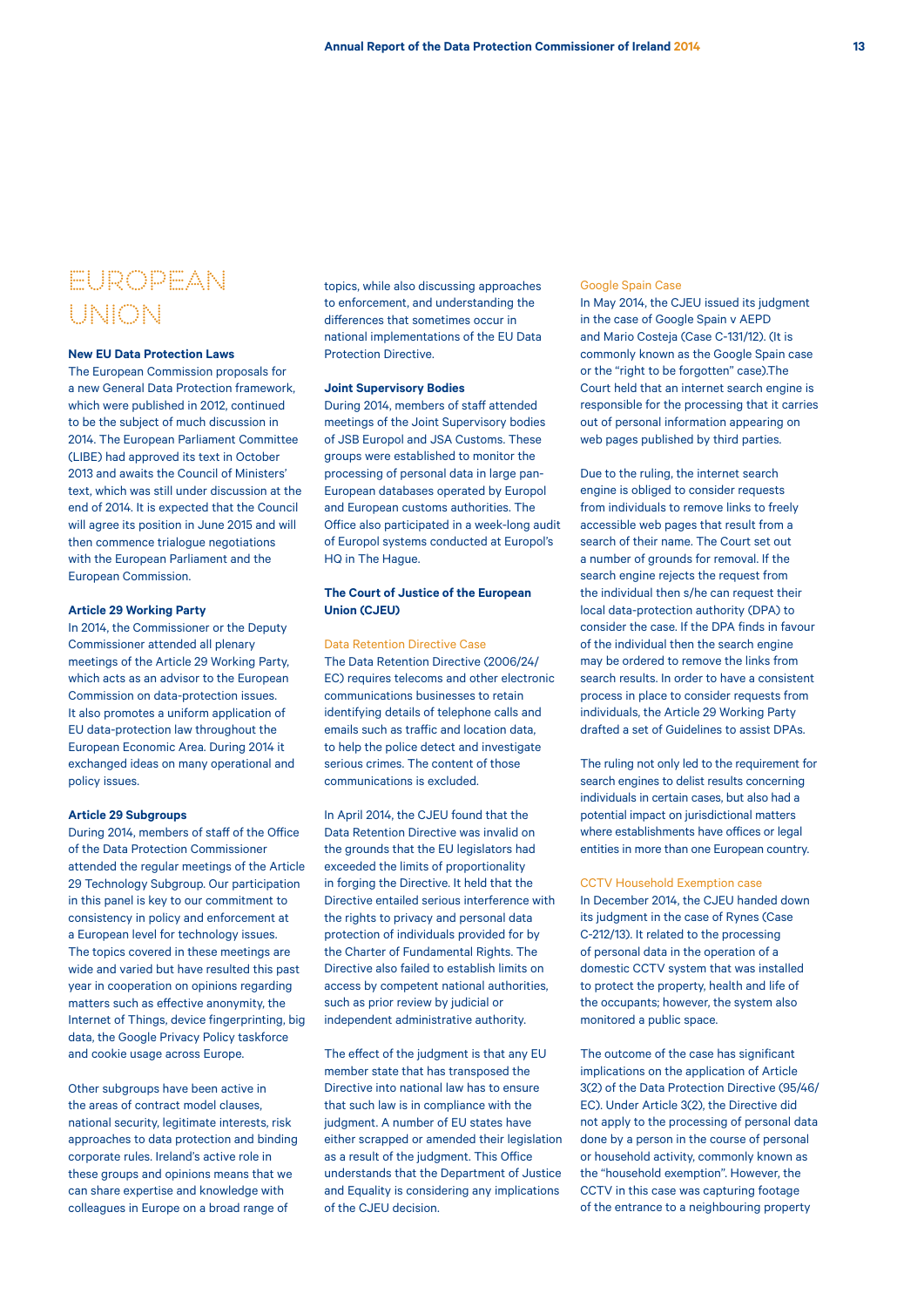and the public highway. The footage was used in a criminal case.

The Court held that household exemption should be narrowly construed and it only applies to processing in the course of purely personal or household activity. It found that public surveillance by a private household system fell outside Article 3(2). This means that domestic use of CCTV that captures public roads, walkways etcetera could be construed as being a data-controller operation and subject to access requests by members of the public on the data captured by the CCTV. Therefore, the decision has implications for the application of the household exemption as provided for in Section 4 of the Data Protection Acts 1988 and 2003.

The Office of the Data Protection Commissioner will take into account the CJEU judgment when considering issues arising in relation to the household exemption.

## OTHER INTERNATIONAL ACTIVITIES

The office was represented at the 35th International Conference of Data Protection and Privacy Commissioners, which was held in Mauritius in September 2014. The main theme of the conference was the Internet of Things.

The office also followed the useful work done by the OECD, particularly as regards cross-border enforcement of data protection.

Beyond the EU level, we actively continue to participate in technology-related matters in the International Working Group on Data Protection in Telecommunications (IWGDPT) and in the newly formed Internet Privacy Engineering Network (IPEN).

The office was also a contributor to matters in the Global Privacy Enforcement Network

(GPEN), where cooperation and knowledge can be shared globally with dat-protection authorities outside of Europe – a key issue considering that many North American or other multinationals established in Ireland are representatives for all users outside of the USA.

During 2014, the Office continued its involvement with the International Association of Privacy Professionals (IAPP), including attendance at its Brussels summit in November 2014.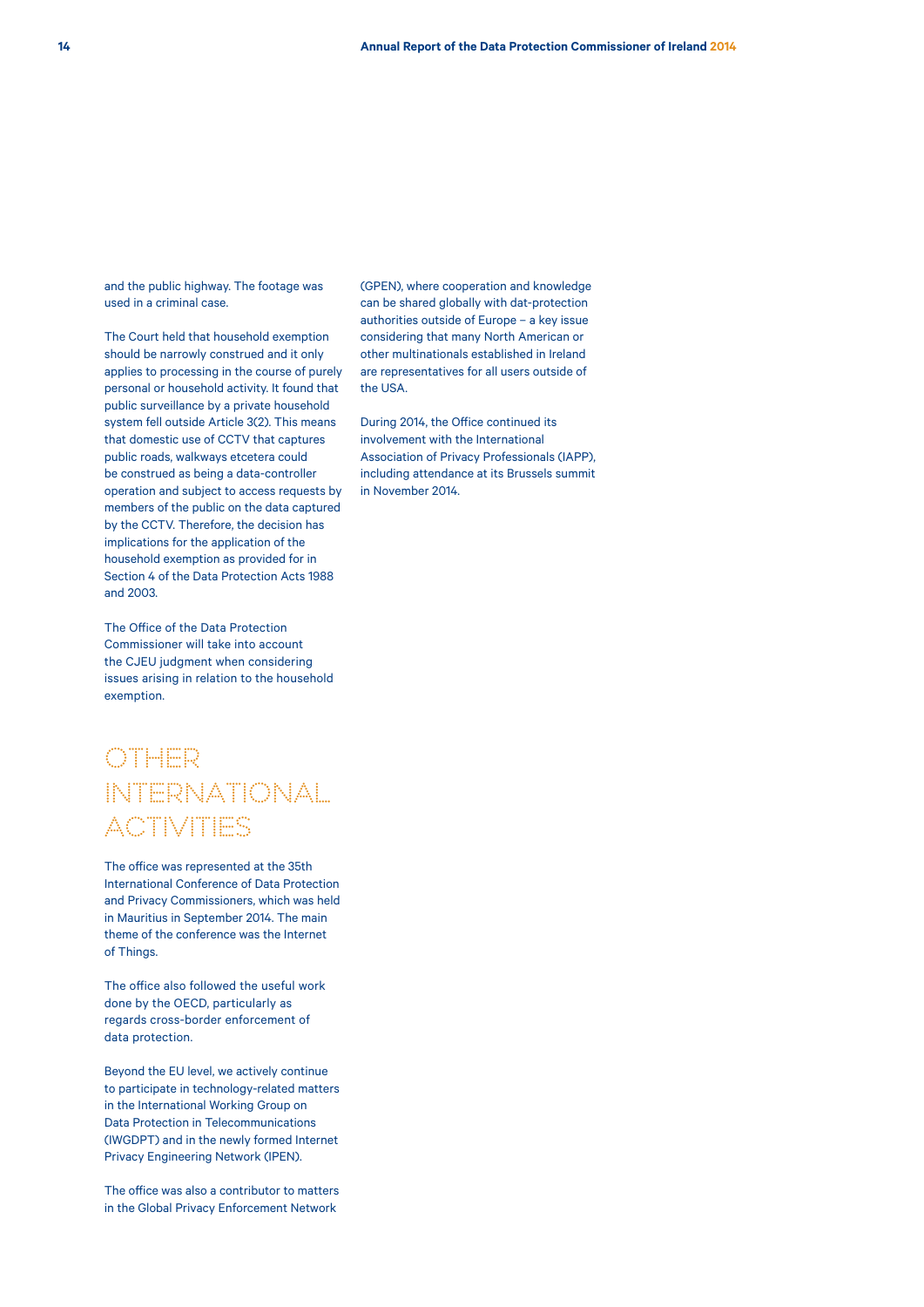

List of organisations audited or inspected in 2014 16 and 10 and 10 and 16 and 16 and 16 and 16 and 16 and 16

| <b>Case studies</b>                                                         |    |
|-----------------------------------------------------------------------------|----|
| 1) Prosecutions: Private Investigators                                      | 17 |
| 2) Prosecutions: Marketing Offences                                         | 18 |
| 3) Excessive Data Collection by An Post                                     | 19 |
| 4) Disclosure of Employee Salary Details by the HSE                         | 20 |
| 5) Excessive Data Collection by a Letting Agency                            | 20 |
| 6) Disclosure of Financial Information by a Credit Union                    | 21 |
| 7) Complaint of Disclosure by Permanent TSB Not Upheld                      | 21 |
| 8) Patient Denied Right of Access by SouthDoc                               | 22 |
| 9) Excessive Data Collection by the Department of Agriculture               | 22 |
| 10) Personal Data Disclosed by County Council                               | 23 |
| 11) Eircom Fails to Meet Statutory Timeframe for Processing Access Request  | 24 |
| 12) Third-Level Student Data Appeared on Third-Party Website                | 25 |
| 13) Data Controller Discloses Personal Data to Business Partner             | 25 |
| 14) Employee of Financial Institution Resigns Taking Customer Personal Data | 26 |
| 15) Theft of Unencrypted Laptop                                             | 26 |
| 16) Compromise of Adobe Network                                             | 26 |
| <b>Presentations</b>                                                        | 28 |
| <b>Registration Statistics</b>                                              | 29 |
| Account of Income and Expenditure                                           | 29 |
| <b>Energy Report</b>                                                        | 30 |
|                                                                             |    |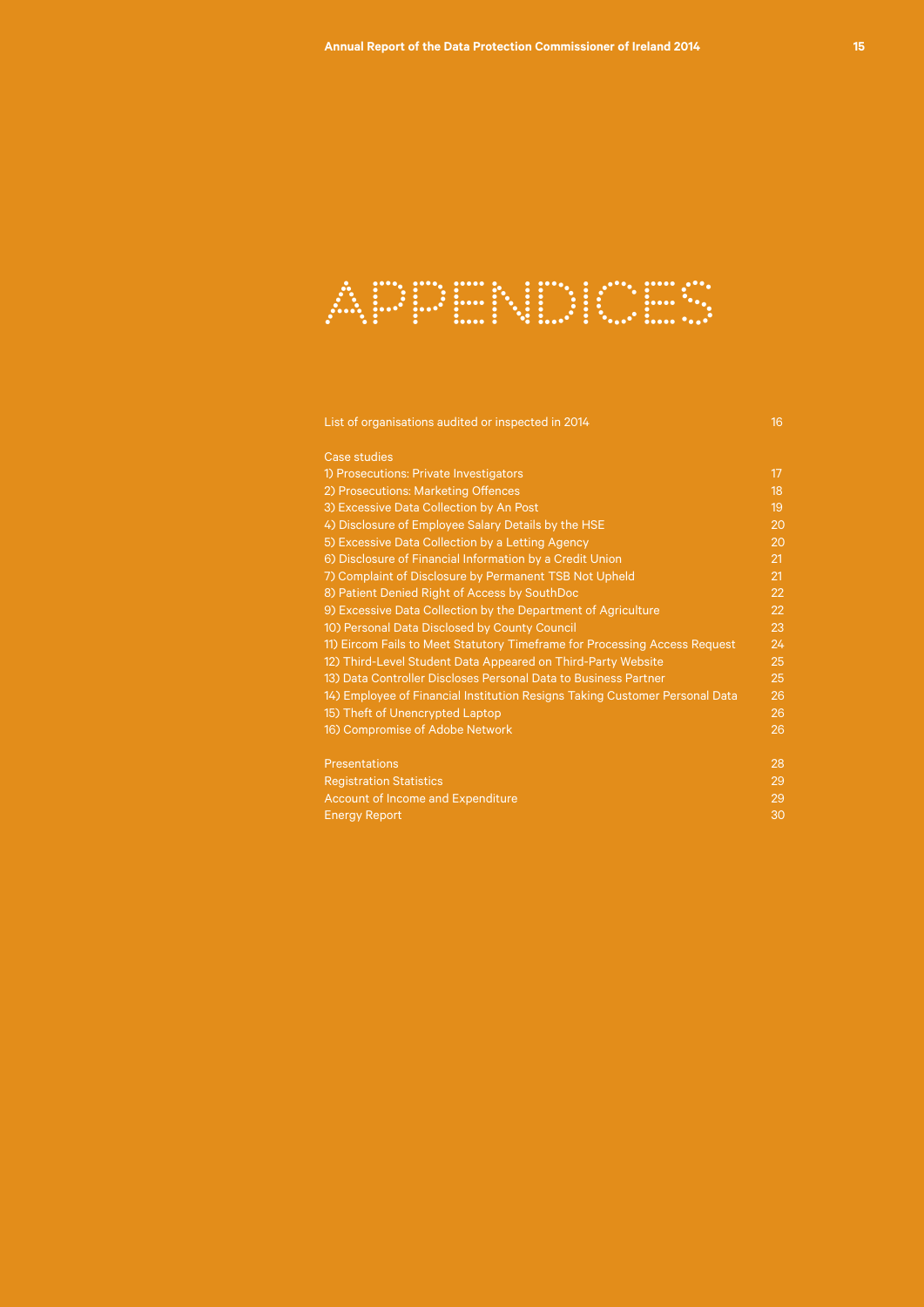# LIST OF ORGANISATIONS AUDITED OR INSPECTED IN 2014

Overall, the inspection teams found that there was a reasonably high awareness of, and compliance with, data-protection principles in the organisations that were inspected. Notwithstanding this, the majority of organisations had areas where immediate remedial action was necessary. It was noted with satisfaction that the majority of the data controllers audited have demonstrated a willingness to put procedures in place to ensure they are meeting their data-protection responsibilities in full. The Commissioner would like to thank all of the organisations audited and inspected throughout the year for their cooperation.

- Irish Farmers Association
- Lifestyles Online Ireland Ltd t/a Data Xcel
- Abtran
- Athlone Money Advice & Budgeting Service (MABS)
- Kildare Motor Tax Office
- Thurles Citizens Information Service
- Therapie
- Whitewater Shopping Centre (CCTV)
- Garwyn Liability Adjustors
- Jervis Shopping Centre (CCTV)
- National Driver Licence Service
- "Your Service Your Say" (HSE)
- Liability Claims Appraisers Ltd
- Citizens Information Board
- **Parkbytext**
- Pageboy (related to Parkbytext audit)
- Unislim
- MCK Rentals Ltd t/a MCK
- Investigations Ltd
- Mara & Young Accountants
- Byrne O'Byrne Associates
- Chartered Accountants Ireland
- UCD Records Office
- M & F Finance Ltd
- Lucan District Credit Union
- Positive Moves, Rialto
- Limerick CIE Employers Credit Union
- St Canices Credit Union
- Carrick on Shannon & District Credit Union
- Glancys Supervalu Carrick on Shannon
- Ballynacargy Community Childcare
- Services
- Mullingar Credit Union
- Bray Credit Union
- Toplook, Dublin
- Thurles Credit Union
- Soundstore, Cork
- Catoca t/a Emo Tea Rooms
- EGIS (Port Tunnel Toll Booths)
- National Gallery of Ireland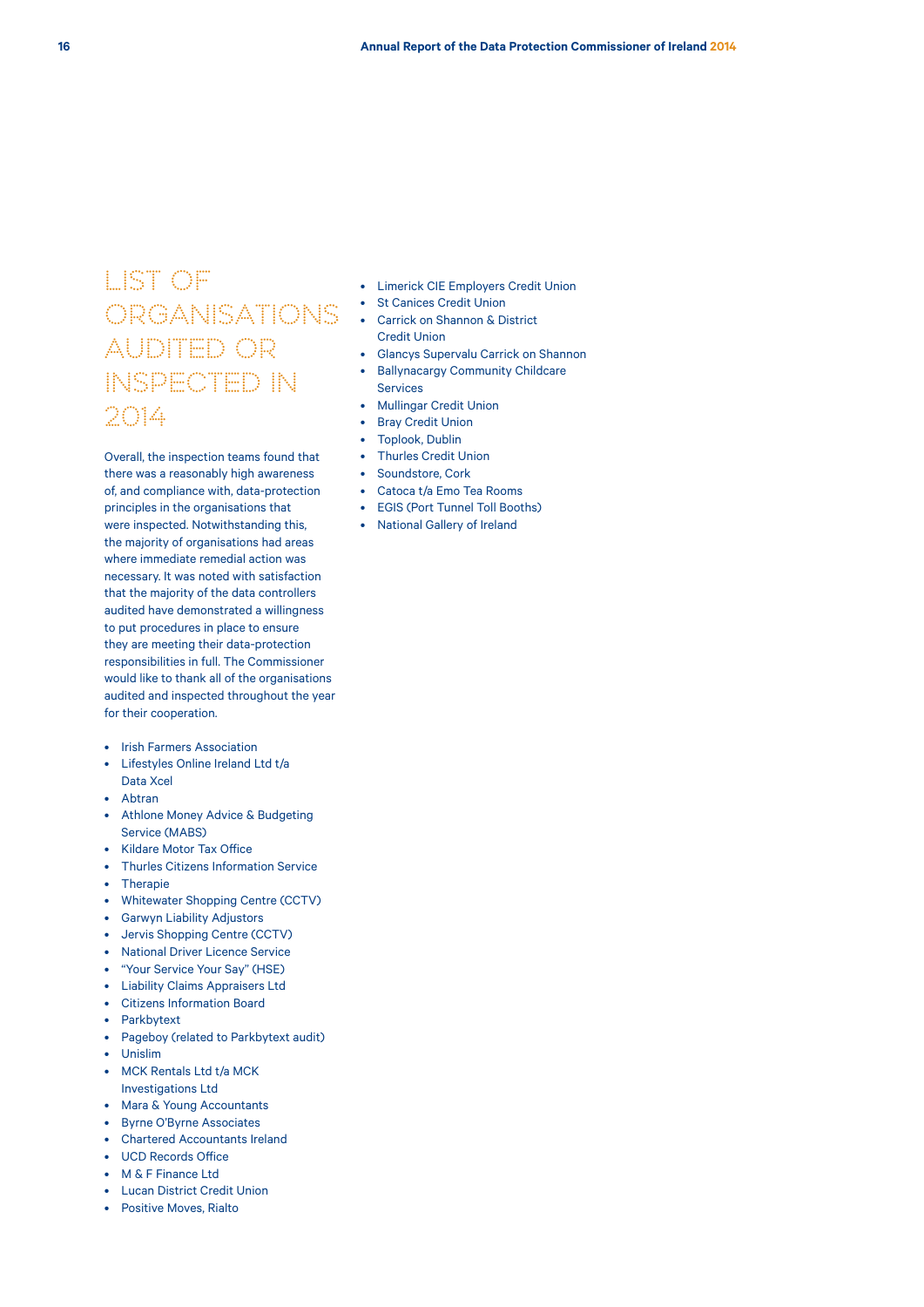## CASE STUDIES

### **Case Study 1: Prosecutions: Private Investigators**

This Office initiated prosecutions in the private investigator/tracing-agent sector for the first time in 2014. These prosecutions arose from a detailed investigation that commenced in the summer of 2013. Arising from audits carried out in a number of credit unions at that time, the Office became concerned about the methods employed by some private investigators hired by credit unions to trace the current addresses of members who had defaulted on their loans. The Office launched a major investigation to identify the sources from which the private investigators had obtained the current address data. This investigation involved a wide range of public bodies and private companies. As a result of our findings, the Office established that personal data on databases kept by the Department of Social Protection, the Primary Care Reimbursement Service of the Health Service Executive, An Garda Síochána and the Electricity Supply Board had been accessed unlawfully and the information was disclosed thereafter to credit unions. Details of the prosecutions that ensued are as follows:

### M.C.K. Rentals Limited and its Directors M.C.K. Rentals Limited (trading as M.C.K.

Investigations) was charged with 23 counts of breaches of Section 22 of the Data Protection Acts 1988 and 2003 for obtaining access to personal data without the prior authority of the data controller by whom the data is kept, and disclosing the data to another person. The personal data was kept by the Department of Social Protection (7 cases) and by the Primary Care Reimbursement Service of the Health Service Executive (16 cases). In all cases, the personal data was disclosed to various credit unions in the state.

The two directors of M.C.K. Rentals Limited, Ms Margaret Stuart and Ms Wendy Martin, were separately charged with 23 counts of breaches of Section 29 of the Data Protection Acts 1988 and 2003 for their part in the offences committed by the company.

This Section provides for the prosecution of company directors where an offence by a company is proved to have been committed with the consent or connivance of, or to be attributable to any neglect on the part of, the company directors or other officers.

At Bray District Court on 6 October 2014, M.C.K. Rentals Limited pleaded guilty to five sample charges for offences under Section 22 of the Data Protection Acts 1988 and 2003. The Court convicted the company in respect of each of the five charges and it imposed a fine of €1,500 per offence. Company Secretary and Director Ms Margaret Stuart pleaded guilty to one sample charge for an offence under Section 29 of the Data Protection Acts 1988 and 2003. The Court convicted Ms Stewart in respect of that offence and imposed a fine of €1,500. Company Director Ms Wendy Martin pleaded quilty to one sample charge for an offence under Section 29 of the Data Protection Acts 1988 and 2003. The Court convicted Ms Martin in respect of that offence and it imposed a fine of €1,500.

This was the first occasion on which company directors were prosecuted by the Data Protection Commissioner for their part in the commission of data-protection offences by their company, and the proceedings in this case send out a strong warning to directors and other officers of bodies corporate that they may be proceeded against and punished in a court of law for criminal offences committed by the body corporate.

The investigation of this company uncovered wholesale and widespread "blagging" techniques used by the offenders, and this was the first prosecution by the Data Protection Commissioner of offenders engaged in such practices. The findings of the investigation carried out in this case expose the constant threat to the security of personal data that is in the hands of large data controllers and the vigilance that is required by front-line staff at all times to prevent unlawful soliciting of personal data, in particular by means of telephone contact, by unscrupulous agents. Data controllers across the state should regularly review their data-protection

procedures to maximise the effectiveness of their security protocols in order to counter such criminal activity. They must ensure that all staff, and particularly those at the front line who handle telephone calls, are fully trained in the security protocols in order to be able to recognise and deal with the threat of information blagging or pretext calling if it arises.

#### Michael J. Gaynor

Michael J. Gaynor (trading as MJG Investigations) was charged with 72 counts of breaches of the Data Protection Acts 1988 and 2003. Twelve charges related to breaches of Section 22 of the Data Protection Acts for obtaining access to personal data without the prior authority of the data controller by whom the data is kept, and disclosing the data to another person. The personal data was kept by the Electricity Supply Board (9 cases) and by An Garda Síochána (3 cases). In all cases, the personal data was disclosed to various credit unions in the state. A further 60 charges related to breaches of Section 16(2) of the Data Protection Acts in respect of the processing of personal data of a number of individuals in circumstances where no record was recorded in respect of the accused in the public register maintained by the Data Protection Commissioner. Mr Gaynor is a former member of An Garda Síochána.

On 25 November 2014, at Dublin Metropolitan District Court, Michael J. Gaynor was convicted on two charges for offences under Section 22 of the Data Protection Acts 1988 and 2003. The Court imposed a fine of €2,500 in each of these two charges. Separately the defendant pleaded guilty to 69 charges (60 of which related to breaches of Section 16(2)) and these were taken into consideration in the sentence imposed.

This was the first prosecution to be completed by the Data Protection Commissioner of a data processor for processing personal data without having registered as a data processor on the public register of the Office of the Data Protection Commissioner. The investigation in this case uncovered access by the defendant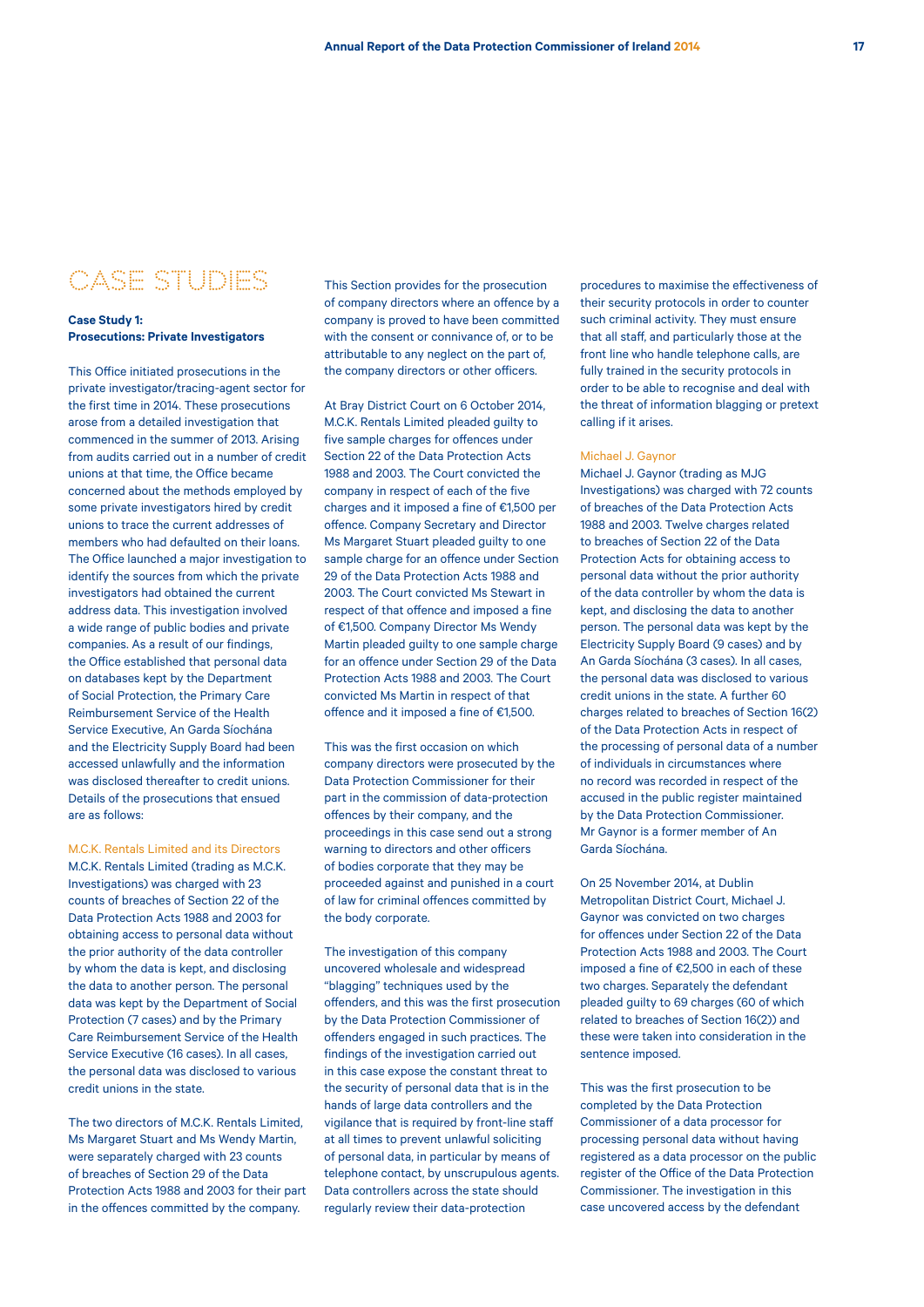to customer data held on databases held by the Electricity Supply Board. To access the personal data, the defendant used a staff contact in the Electricity Supply Board, which he had established during his previous Garda career.

These prosecutions send a strong message to private investigators and tracing agents to comply fully with data-protection legislation in the conduct of their business, and that if they fail to do so they will be pursued and prosecuted for offending behaviour. They also serve to remind all companies and businesses who hire private investigators or tracing agents that they have onerous responsibilities under the Data Protection Acts to ensure that all tracing or other work carried out on their behalf by private investigators or tracing agents is done lawfully. Specifically, in this regard, those operating in the credit union, banking, financial services, legal and insurance sectors should review their engagement of private investigators and tracing agents to ensure they have fully safeguarded all personal data against unlawful forms of data processing.

These investigations uncovered serious issues in relation to the hiring of private investigators or tracing agents by credit unions, particularly in respect of a lack of awareness on their part of how the private investigators were tracing members and, in some cases, in relation to the disclosure of PPS numbers by credit unions to private investigators. This Office has pursued all of these issues with the credit unions concerned and with their representative bodies in recent months. In addition, we have undertaken a range of follow-up work with the Department of Social Protection. the Health Service Executive, An Garda Síochána and the Electricity Supply Board on the implications of the datasecurity breaches that occurred in their organisations and on the measures required to deal with those breaches and to prevent a recurrence. This Office welcomes the fact that the Private Security Authority has proposed the introduction of regulation of private investigators.

## **Case Study 2: Prosecutions: Marketing Offences**

## Pure Telecom Limited

We received a complaint in March 2013 from an individual who received two marketing phone calls from Pure Telecom Limited on his landline telephone. The individual's telephone number was listed on the National Directory Database opt-out register. It is an offence to make a marketing call to a telephone number listed on that register.

Pure Telecom Limited informed our investigators that it used the services of a third-party representative to make the marketing calls and it explained that the agent sourced the individual's number themselves rather than using marketing data provided by Pure Telecom Limited. The company admitted that the third-party agent did not have consent to contact the complainant for marketing purposes.

At Dublin District Court on 3 February 2014, Pure Telecom Limited pleaded guilty to two charges concerning breaches of Regulation 13 (5)(b) of S.I. 336 of 2011 relating to two marketing phone calls to a phone number listed on the opt-out register. The Court imposed a conviction in respect of both charges and a fine of €500. It further ordered payment of the prosecution costs of the Data Protection Commissioner. The hearing was informed that the defendant had a previous conviction from 2010 for a similar offence.

### Next Retail Limited

In February 2013, this Office received a complaint from an individual who received a number of unsolicited marketing emails from Next Retail Limited after she requested the company not to send her any more such emails. The complainant claimed to have unsubscribed firstly by using the unsubscribe link that was provided in a marketing email sent by the company and, following this, in four separate emails to the company requesting not to be contacted with marketing emails again.

Next Retail Limited informed our investigators that as it no longer used the services of the company that it had engaged to process unsubscriptions it was unable to explain what happened to the first unsubscribe request. With regard to the emails containing unsubscribe requests, the company confirmed that they did reach its complaints inbox but it was unable to trace where the emails went afterwards.

At Dublin District Court on 3 February 2014, Next Retail Limited pleaded guilty to two charges concerning breaches of Regulation 13(1) of S.I. 336 of 2011 relating to the sending of two unsolicited marketing emails without consent. The Court imposed a conviction in respect of one charge, with the second charge taken into consideration. A fine of €100 was imposed. The defendant agreed to cover the prosecution costs of the Data Protection Commissioner.

Next Retail Limited subsequently appealed the severity of the sentence. On 19 March 2014, the Circuit Court affirmed the conviction and penalty previously imposed by the District Court and it noted the appellant's intention to discharge the Data Protection Commissioner's reasonable costs for the appeal.

#### Airtricity Limited

In May 2013, this Office received a complaint against Airtricity Limited from a person who received an unsolicited marketing phone call on his landline telephone, which was listed on the National Directory Database opt-out register. The complainant informed us that the purpose of the marketing call was to encourage him to switch energy supplier to Airtricity.

In response to our investigation, Airtricity admitted that the phone call had been made by a third-party contractor acting on its behalf. It explained that the error occurred when an old PC, on which the 2009 phone book was installed, was re-commissioned by the contractor. A spreadsheet containing the complainant's phone number was still on the old PC and this led to the number being dialled in error.

At Dublin District Court on 3 February 2014, Airtricity Limited pleaded guilty to one charge concerning a breach of Regulation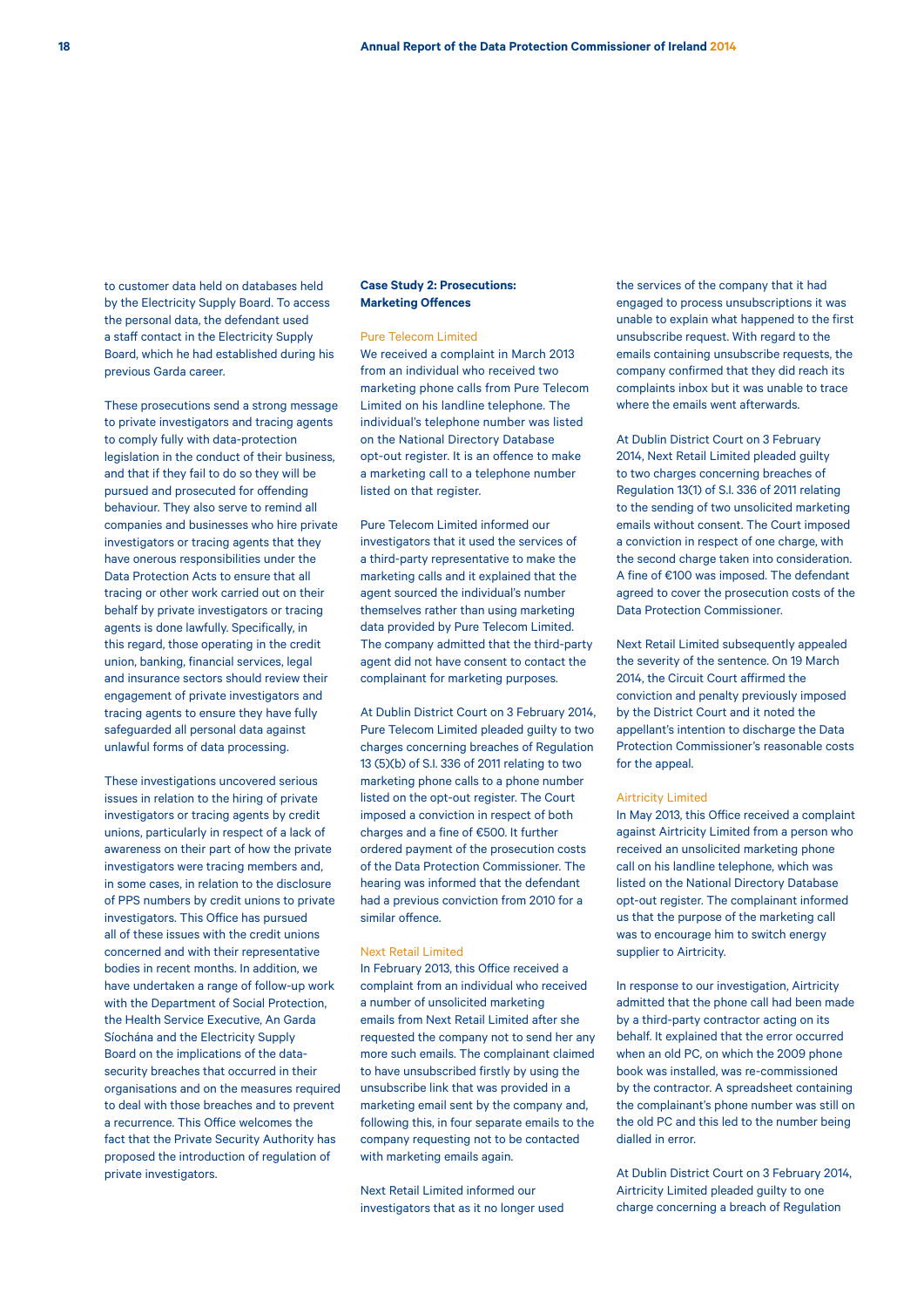13(5)(b) of S.I. 336 of 2011 relating to one marketing phone call to a phone number listed on the opt-out register. The Court imposed a conviction in respect of the charge and a fine of €75. The defendant agreed to cover the prosecution costs of the Data Protection Commissioner.

#### The Carphone Warehouse Limited

In March 2013, we received a complaint from a customer of The Carphone Warehouse Limited after he received marketing text messages from the company despite having ticked the marketing opt-out box when he had previously made a purchase in one of its stores. The company informed our investigators that a systems error resulted in the customer being incorrectly included in its marketing list.

In April 2013, we received a complaint from another customer of The Carphone Warehouse Limited who received regular offers by text message from the company even though he had called the company on at least three occasions, asking that it stop. The company told our investigators that its system temporarily did not recognise the customer's preference not to receive marketing due to an internal issue within the electronic filter process and this resulted in the customer's phone number being accidentally selected for marketing campaigns.

At Dublin District Court on 3 March 2014, The Carphone Warehouse Limited entered a guilty plea in respect of five charges concerning breaches of Regulations 13(1) and 13(4) of S.I. 336 of 2011. The court imposed convictions in respect of four charges, with the fifth charge taken into consideration. It imposed fines of €1,500 in respect of each conviction. The defendant agreed to cover the prosecution costs of the Data Protection Commissioner. The hearing was informed that the defendant had two previous convictions from 2012 in relation to the sending of unsolicited marketing emails.

#### Valterous Limited (trading as Therapie Clinic and/or Therapie)

A former customer of Valterous Limited (trading as Therapie Clinic and/or Therapie) complained to this Office in June 2013

after receiving an unsolicited marketing text message despite having opted out of receiving such communications over three months earlier. Therapie explained to our investigators that the complainant's contact details were on systems in two branches and that when the opt-out request was made the company removed their details from one database and did not realise they were also on another one, thus leading to a further unsolicited text message being sent to the same contact number.

In July 2013, we received a complaint from another former customer of Therapie who had received marketing text messages on several occasions. The complainant informed us that she sent a text message to opt out but the company continued to send her further marketing text messages. Our investigation found no evidence that Therapie had obtained consent at any time for the sending of marketing text messages to this individual. In relation to the sending of text messages after the former customer had opted out, Therapie explained that the individual should have texted the word "STOP" rather than the word "OPTOUT" at the time of attempting to opt out of the marketing database. We did not accept this as a valid excuse as the opt-out instruction on the marketing text message sent to the individual read "OptOut:086.......".

At Dublin District Court on 3 March 2014, Valterous Limited (trading as Therapie Clinic and/or Therapie) pleaded guilty in relation to three charges concerning breaches of Regulation 13(1) of S.I. 336 of 2011 concerning the sending of unsolicited marketing text messages without consent. The Court imposed convictions in respect of two charges, with the third charge taken into consideration. It imposed fines of €1,500 in respect of each conviction. The defendant agreed to pay the prosecution costs of the Data Protection Commissioner. The Court was told that in 2012 Therapie Laser Clinics Limited (trading as Therapie Clinic and/or Therapie) was convicted for two offences in relation to the sending of unsolicited marketing text messages.

## **Case Study 3: Excessive Data Collection by An Post**

This Office received two complaints from members of the public concerning new requirements that were introduced in November 2013 by An Post in relation to direct-debit applications for payment of TV licence fees. A mandatory requirement was introduced to provide a recent bank statement with the direct-debit application and mandate form. An Post's TV licence website explained that a copy of a bank statement was required to verify the bankaccount details provided by the licensee for payment of their TV licence fee. It went on to state that the bank statement must show the BIC, IBAN and the full name and address of the bank-account holder. The complainants argued that requesting a copy of confidential financial information that appears on bank statements was excessive.

We investigated these complaints with An Post. By way of background, An Post explained that the new SEPA regulations impose significant new obligations on direct-debit originators such as An Post with the TV Licence Direct Debit Scheme. It said that the commercial risk attached to accepting direct debits is now the sole responsibility of An Post and therefore An Post has to verify the direct-debit details supplied by the customer. It stated that An Post does not have proof that the bankaccount details exist, are accurate or that the account is owned by the person stated on the mandate. Accordingly, it developed its new bank-detail verification process to check the mandate details supplied, and in that new process it seeks extra documentation to verify that the bankaccount details supplied by the applicant are accurate, complete and up to date. It also pointed out that it cannot process a direct-debit application without having valid BIC and IBAN numbers in respect of the account on which the direct debit is drawn. An Post indicated that, further to our correspondence, it had decided that customers who choose direct-debit payment are no longer required to submit details of their bank balances.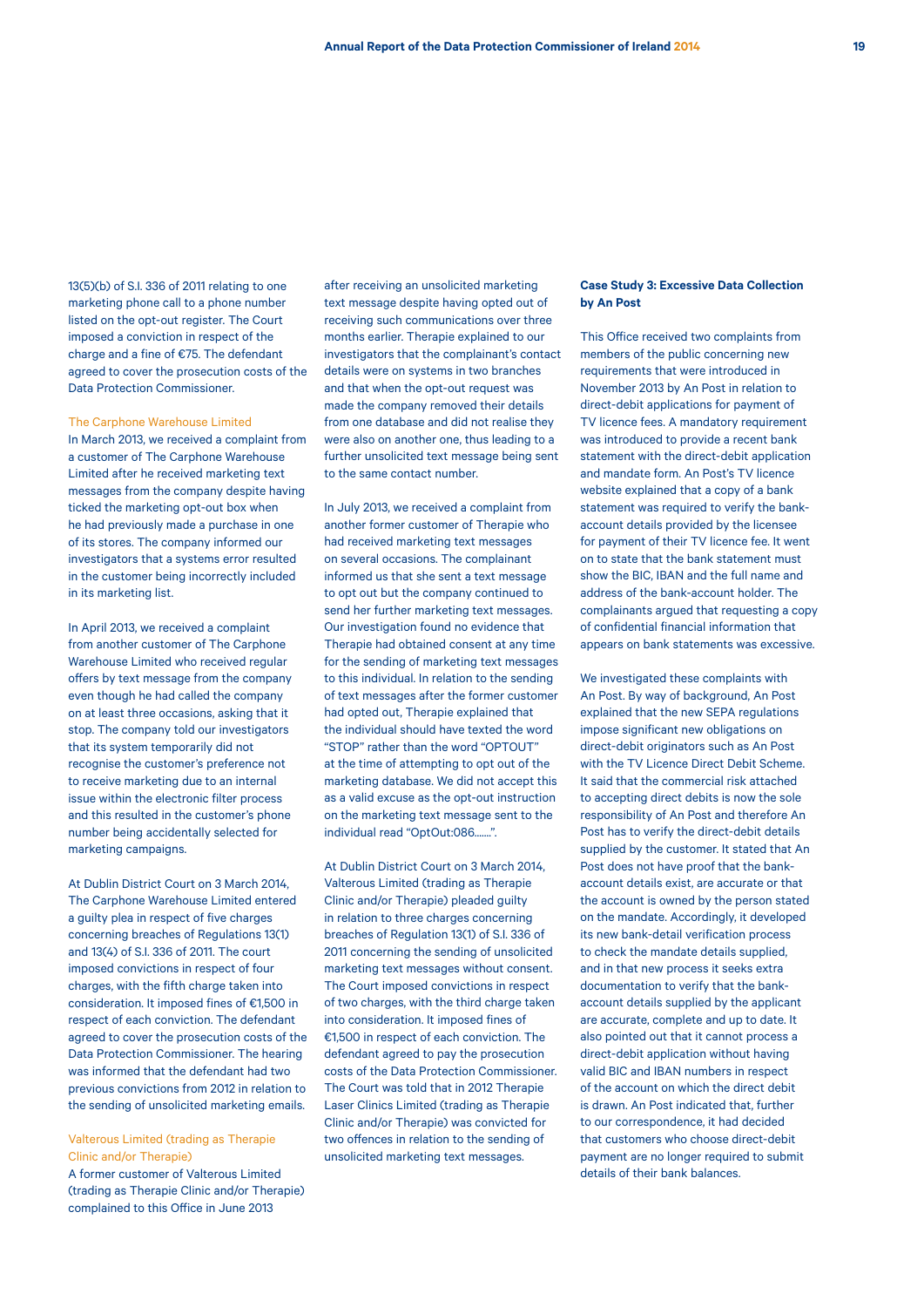We considered the matter further and we advised An Post that applicants should either be allowed to submit a copy of only the portion of the bank statement containing the name, address, BIC and IBAN numbers or they should be allowed to blacken out all of the transaction information on any copies supplied. An Post agreed to implement our advice. It amended its TV licence direct-debit application form to include the following text: "You should ensure that financial transactions on your bank statement are fully masked or removed before you attach it to your application. All bank statements are destroyed once the first successful payment has gone through." An Post also amended its website to reflect this change and to clarify that it does not require the balance on the bank statement to be shown. We were satisfied with the changes implemented by An Post and with the manner in which it dealt with the matter expeditiously once we had drawn it to its attention.

Organisations that seek copies of bank statements for purposes such as proof of current address, as a verifier of identify or other similar issues should bear in mind that such documents contain a range of financial information that is private to the individual to whom it relates. As a general rule, individuals must be permitted to blacken out or otherwise mask those financial details and transactions as they are irrelevant for the purposes of address verification, etc. This case study should serve as a reminder to organisations to consider all the implications and the potential to collect an excessive amount of personal data in circumstances where they seek copies of bank statements from customers or clients.

## **Case Study 4: Disclosure of Employee Salary Details by the HSE**

An employee of the Health Service Executive (HSE) complained in March 2014 concerning the alleged disclosure on two occasions of his salary details to his ex-wife. He informed us in his complaint that the matter came to his attention when his ex-wife went to court in the summer of 2013 in relation to maintenance issues, and in court she provided exact details from his payslips. In December of the same year, his ex-wife went back to court for a review of maintenance and on that occasion she produced a copy of his P60 along with his salary details for the previous four months.

We commenced an investigation of the matter by writing to the HSE. In response, the HSE accepted that on two separate occasions, in May 2013 and in November 2013, personal data relating to its employee was disclosed to a third party without his consent. It acknowledged that there was no legal basis for the disclosure of the personal data. It stated that it established who, within the HSE, made the first disclosure but it was not possible to establish who made the second disclosure. It explained that its payroll department had received a number of court orders directing the HSE to make maintenance payments to its employee's ex-wife. It stated that numerous queries were raised by a firm of accountants and tax professionals called Accountax on behalf of its employee's ex-wife. Those queries sought clarifications with regards to the payments made. It went on to state that, in relation to the first breach a specific request was made seeking a copy of its employee's most recent payslip showing the maintenance deductions from January 2013 to date. The HSE admitted that the requests for constant updates regarding maintenance payments ultimately resulted in the unauthorised disclosure of its employee's personal data. The HSE accepted that in hindsight the only data that should have been released by its payroll department to its employee's ex-wife (or to a person acting on her behalf) was a summary of payments made that related to the court orders.

We informed the HSE that we considered that the Data Protection Acts were breached when the personal data of its employee was disclosed to a third party without his consent. The HSE indicated that it wished to pursue an amicable resolution to the complaint and, to this end, it enclosed a letter of apology for the complainant. The data subject considered the letter of apology and he decided that he did not wish to accept it, opting instead to seek

a formal decision of the Data Protection Commissioner on his complaint.

A decision of the Data Protection Commissioner was issued in August 2014. In his decision, the Commissioner formed the opinion that the HSE contravened Section 2(1)(c)(ii) of the Data Protection Acts 1988 and 2003 on two occasions by the further processing of the complainant's personal data in a manner incompatible with the purpose for which it had been obtained. These contraventions occurred in May 2013 and in November 2013 when the HSE disclosed his personal information to a third party. Section 2(1)(c)(ii) of the Data Protection Acts 1988 and 2003 provides that data shall not be further processed in a manner incompatible with the purpose for which it was obtained. In this case, the HSE acknowledged that on two separate occasions the personal data was disclosed to a third party without the consent or knowledge of the data subject. Such disclosures constitute further processing of personal data.

## **Case Study 5: Excessive Data Collection by a Letting Agency**

In July 2014, a prospective tenant complained about the collection of bank details, PPS numbers and copies of utility bills by a letting agency when applying to rent a property. The complainant stated that this information was in addition to the usual material, such as previous landlord's reference, which one would expect to submit at application stage. She stated that she believed that if she did not supply all of the sought data up-front, her application would not be seriously considered by the letting agency. The complainant said that the practice of collecting such a broad range of personal data forces prospective tenants who are desperate to rent a property to submit this personal information at application stage even though they do not know if their application will be successful. She pointed out that the majority of applications are unsuccessful given the high demand for a limited supply of available rental properties in the Dublin area.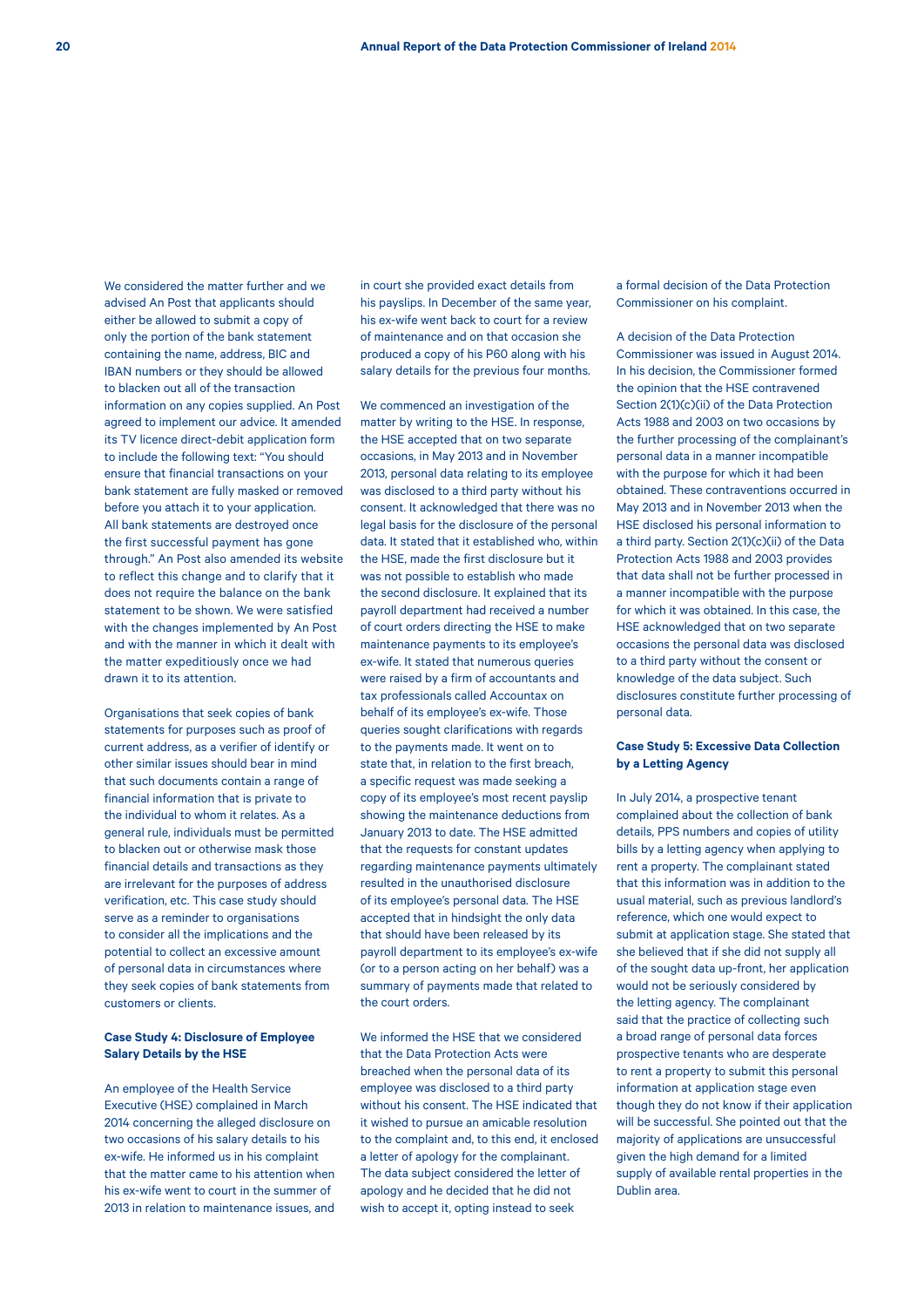We commenced an investigation of the matter with the letting agency concerned, seeking an explanation for the collection of such a broad range of personal data at application stage. In response, the letting agency said that it requested PPS numbers from applicants because this verifies that they are entitled to work in the state, and that bank details are required to show that a tenant has a bank account because they would be ineligible if they were not able to pay rent through a bank account. We told the letting agency that we could not see any basis for collecting bank details, PPS numbers or copies of utility bills at application or property-viewing stage and we urged it to cease the practice immediately. We questioned the letting agency further about using the PPS number to verify the applicant's work status. It replied to the effect that the main reason it requests PPS numbers is that it is required for the Private Residential Tenancies Board (PRTB) registration form and it said that it cannot register a tenant without it. It went on to say that it is only an added assurance that the applicant is working and it stated that it does not verify the PPS number.

We accepted that personal data concerning bank details, PPS numbers and utility bills could be requested once the applicant had been accepted as a tenant. In October 2014, the letting agency confirmed, following our investigation, that it had ceased the requesting of this personal data prior to the property being let and it undertook that it would only request this information once the tenant had been accepted. The complainant informed us that she was very satisfied with the outcome of her complaint.

This case study is a classic example of the temptation of some data controllers to collect a whole range of personal data in case they might need it in the future. In this case, the letting agency collected a significant amount of personal data from every applicant who expressed an interest in renting a property even though, at the end of the process, only one applicant could be accepted as the new tenant and it was only in the case of that successful applicant that the full range of personal data was required. Section 2(1)(c)(iii) places an obligation on data controllers to ensure that personal data which they process is adequate, relevant and not excessive in relation to the purpose or purposes for which it is collected or are further processed. Data controllers must be mindful of this requirement and abide by it despite the temptation for convenience or other reasons to embark on an unnecessary broad data collection exercise.

## **Case Study 6: Disclosure of Financial Information by a Credit Union**

A member of a credit union complained in 2013 in relation to the alleged disclosure of his loan and savings information by the credit union to his daughter. By way of background, the complainant explained that he was a guarantor on a credit union loan to his daughter. He received a letter from the credit union to inform him of difficulties that his daughter was experiencing with her loan. The purpose of the letter was to call on him, as the loan guarantor, to pay the balance of monthly repayments. He outlined that the letter was addressed to him and that it contained his membership number along with his savings and loan details, including balance outstanding. Soon afterwards, his daughter called to his house with a copy of the same letter as the credit union had also sent it to her. The complainant said that he considered this disclosure of his financial information to be a gross violation of his privacy.

We investigated the matter with the credit union concerned. It explained that the error that led to the disclosure occurred when the letter to the guarantor was issued under the guarantor's membership number and not under the membership number of his daughter, whose loan it referred to. It explained that the computer system automatically brings across the account details of the membership number keyed in. The credit union admitted that a member of its credit-control staff inadvertently typed the letter under the guarantor's membership number and, as a result, his account details were printed on the letter.

The credit union proposed that, as a means of trying to reach an amicable resolution

of the complaint, it would issue a letter of apology to the guarantor. It also carried out staff training in regard to issuing letters to members, in particular letters to guarantors, and it re-circulated its data-protection policy to all staff. The complainant considered the offer and rejected it. He sought a formal decision of the Data Protection Commissioner on his complaint.

In April 2014, a decision issued to the complainant. In his decision, the Commissioner formed the opinion, following the investigation of the complaint, that the credit union contravened Section 2(1)(d) of the Data Protection Acts by providing details of the complainant's membership account to a third party by means of a letter that was copied to the third party. Section 2(1)(d) obliges data controllers, among other things, to take appropriate security measures against unauthorised disclosure of personal data.

This case highlights the serious consequences for the complainant concerned arising from what appeared to be an innocuous error on the part of the staff member typing a letter for the complainant on his own account rather than on the account of his daughter, to whom the subject matter of the letter related. It serves as a reminder to data controllers generally to keep data-protection awareness to the forefront, with regular staff training for those whose work involves any form of data processing.

### **Case Study 7: Complaint of Disclosure by Permanent TSB Not Upheld**

A complaint from a customer of Permanent TSB alleged that the bank had violated the Data Protection Acts by discussing their accounts and personal details with a third party, the complainant's tenant, thereby causing financial loss and stress.

We investigated the allegation with Permanent TSB. In response, the bank informed us that it had made no contact with residents in the properties concerned to discuss the mortgage account details of the complainant concerned. It further stated that all telephone calls received from the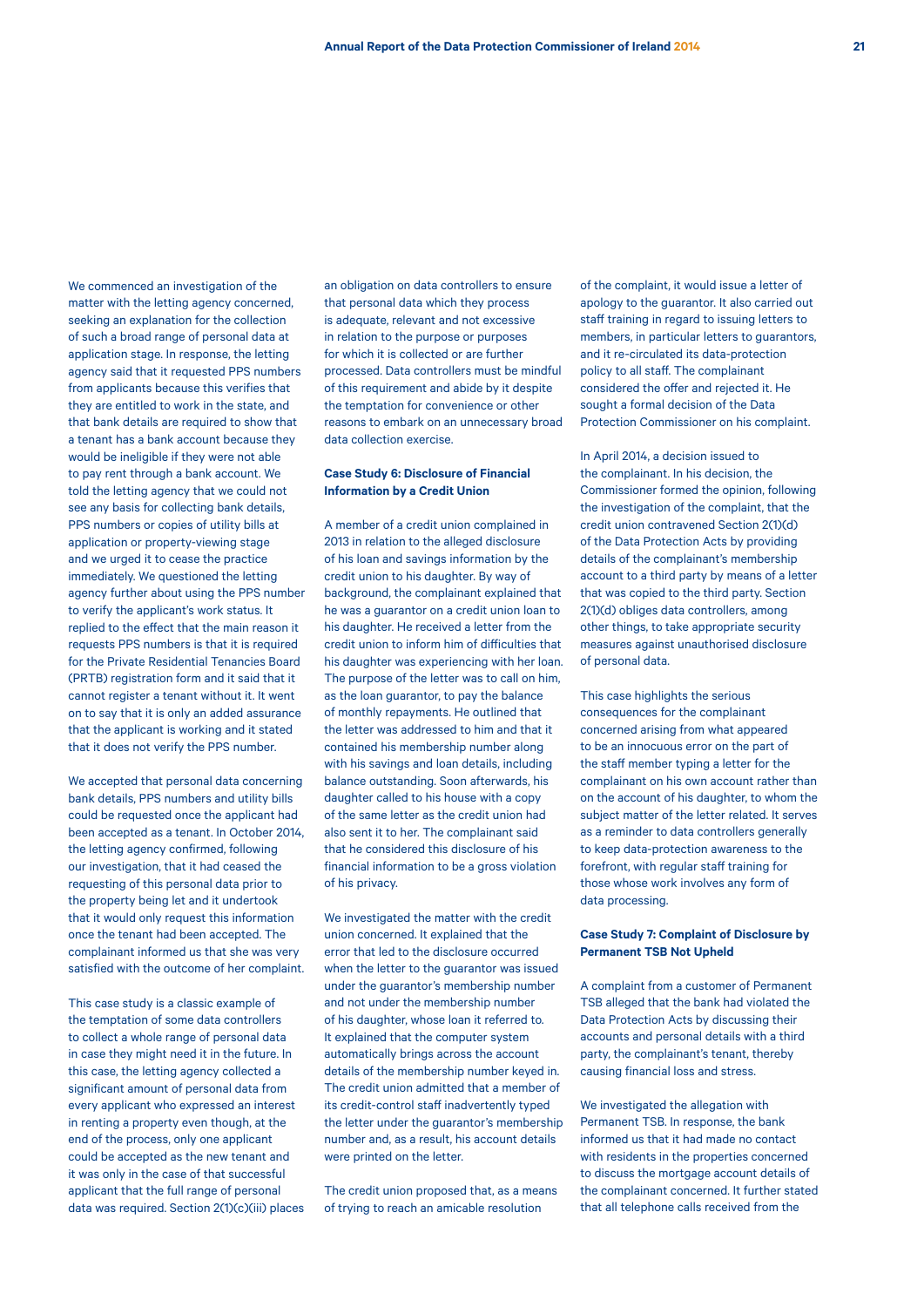tenant concerned had been listened to and at no time did any staff member discuss the details of the mortgage account with her. As part of our investigation we sought a copy of the recordings of phone calls that took place between Permanent TSB and the tenant. We listened to the call recordings and we were satisfied that no personal data relating to the complainant was passed to the tenant during the phone calls with Permanent TSB. Instead, the tenant was repeatedly told that Permanent TSB could not discuss anything with her without the written authority of the account holder. In one instance, the tenant offered to give her contact number to Permanent TSB but she was informed that it was not required as Permanent TSB would not be contacting her. This Office's investigation found no evidence that Permanent TSB disclosed any personal data relating to the complainant to the third party concerned.

In a separate aspect to the same complaint, it was alleged by the complainant that Permanent TSB had sent correspondence to a previous residential address after it had been notified of a change of address. The complainant supplied us with a copy of a letter sent by them in August 2011 notifying the bank of the new address for correspondence and we were also supplied with copies of letters sent by Permanent TSB to the previous address after that date. In response to our investigation of this matter, Permanent TSB confirmed that it had received the August 2011 letter, which notified it of the new address, but it could offer no explanation as to why its systems had not been updated at that time to reflect this. It informed us that it was not until it received a further letter in January 2012 that the system was updated. To assist with trying to resolve the complaint, the bank offered a goodwill gesture as an acknowledgement of the delay encountered and of any stress the delay may have caused, but this was rejected by the complainant.

The complainant sought a formal decision on the complaint. With regard to the failure to update the contact address, having been requested to do so in August 2011, the Commissioner formed the opinion that

Permanent TSB contravened Section 2(1(b) of the Data Protection Acts. This section obliges data controllers to comply with the requirement to keep personal data accurate and up to date.

With regard to the allegation of disclosure of the complainant's personal data to a tenant, the Commissioner was unable to form the opinion that a contravention of the Data Protection Acts occurred in this instance.

## **Case Study 8: Patient Denied Right of Access by SouthDoc**

We received a complaint in June 2014 from a firm of solicitors whose client had made an access request in May 2014 to the Practice Manager at South West Doctors-On-Call Limited (trading as SouthDoc) seeking a copy of his medical notes. In response to the access request, SouthDoc replied to the solicitors, stating that they are advised to contact the patient's own GP, who holds a complete record for the patient. The solicitors wrote back to SouthDoc, pointing out that the access request was made to SouthDoc and that it was a separate request to any request their client may make to his own GP. The solicitors pointed out that SouthDoc was obliged to comply with the request. In submitting the complaint to this Office, the solicitors informed us that SouthDoc had not replied to their latest letter but had returned it to them unanswered.

We began an investigation by writing to SouthDoc. It responded by return post, indicating that the request for medical records had now been dealt with. Soon afterwards, the solicitors for the complainant supplied us with a copy of a letter they had received from SouthDoc stating that, further to the access request, the patient's records had been forwarded to his own GP. The solicitors pointed out that SouthDoc had not complied with the access request as it was their client who requested the records, and it was not sufficient for SouthDoc to give them to his GP. We wrote to SouthDoc again, seeking an explanation. A few days later we received from SouthDoc a copy of a letter that it had issued to the patient's solicitors, enclosing a copy

of the patient's medical records. We then concluded our investigation.

There are a number of after-hours or oncall service providers such as SouthDoc in operation in Ireland, all of which provide an essential medical service for the general public. In doing so, these service providers collect and process both personal data and sensitive personal data (data relating to the physical or mental health of the attending patient). For the purposes of data protection, it is important that patients and service providers understand that when a patient attends one of those services, they provide their personal data to an organisation (data controller) that is entirely separate to their usual GP practice. Accordingly, the records created by the service provider in respect of the patient's attendance and treatment are new records in respect of which the service provider is the data controller. For that reason, the patient has a right to access those records directly from the service provider by making an access request for a copy of them. This right of access to the records of the service provider exists whether or not the service provider passes on details of the patient's attendance and treatment to the patient's GP. Furthermore, the service provider is obliged to supply a copy of the personal data directly to the requesting patient (or to the solicitor acting on his behalf, as in the above case) rather than to the patient's own GP. (Access to medical records is subject to the provisions of S.I. 82 of 1989, which prohibits the supply of data to a patient in response to an access request if that would cause harm to his or her physical or mental health.)

## **Case Study 9: Excessive Data Collection by the Department of Agriculture**

An individual complained to this Office about new requirements introduced by the Department of Agriculture to produce bankaccount details in relation to registering premises to comply with the Diseases of Animals Act 1966–2001. He explained that horse owners are required to register the premises in which horses are kept with the Register of Horse Premises and he said he had no difficulty with that requirement.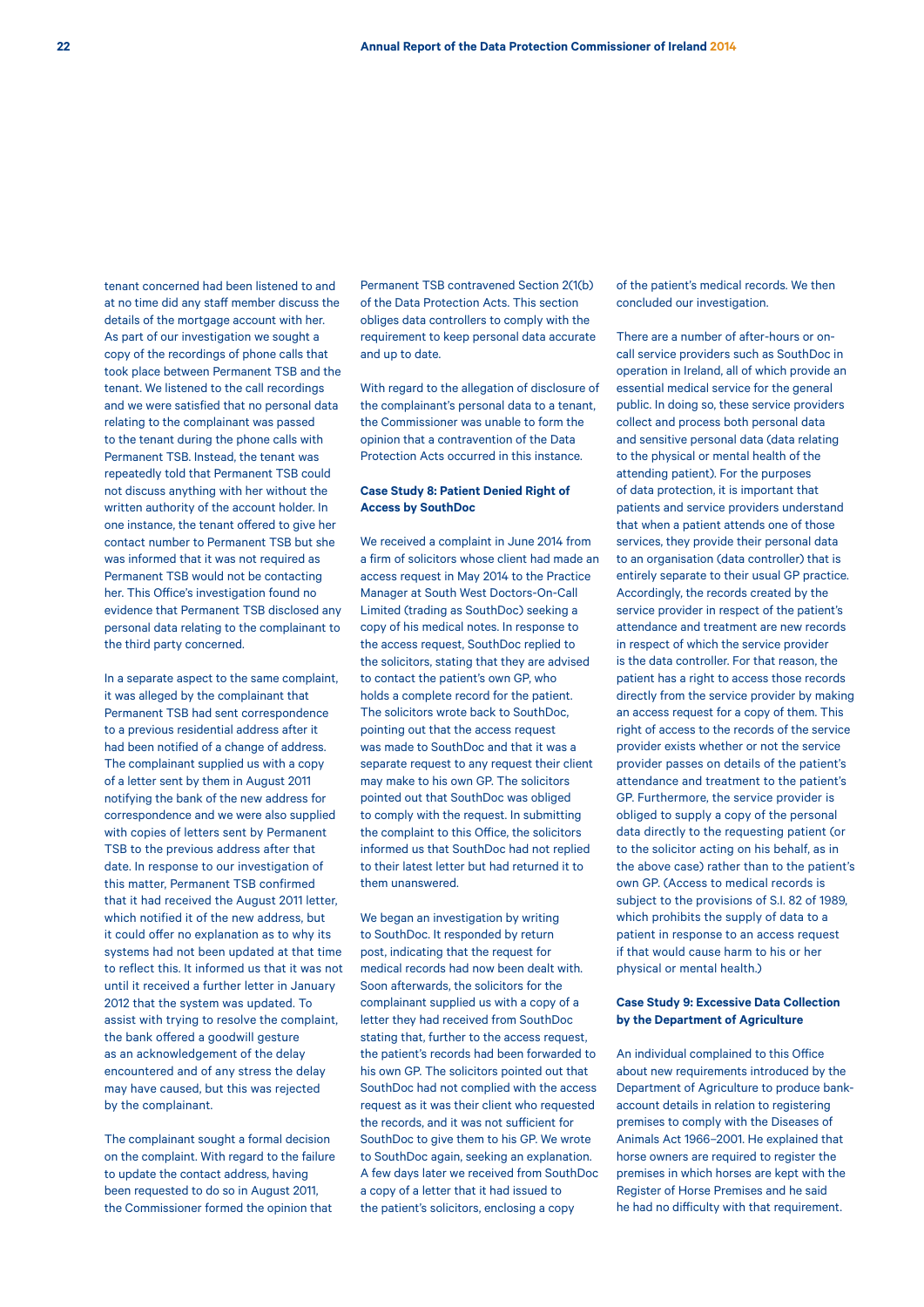However, he objected to being asked to supply his bank-account details and he pointed out that there was no possibility of this information being needed by the Department as there were no schemes or grants that entitle horse owners to payment. He told us that he and his wife each own a horse and that both horses are kept purely for pleasure purposes. He said that he had expressed his concerns directly to the Department initially but the Department continued to insist that he submit bank details.

We sought an explanation from the Department of Agriculture. In its response, the Department referred to the government's drive towards e-commerce and the fact that government departments can no longer issue payable orders. It said that payments due by the Department can only be made by way of electronic fund transfer to a bank account. Accordingly, all clients of the Department in receipt of payments are asked to supply bank details as a prerequisite for entry onto the Department's Corporate Customer System. It said that as most of the Department's clients are in receipt of payments or could potentially receive payments, it was decided that all new clients (applicants), including those who exceptionally might not currently qualify for payments, would be asked for their bank-account details.

We referred the Department to the provisions of Section 2(1)(c)(iii) of the Data Protection Acts, which places a requirement on data controllers to ensure that personal data shall be adequate, relevant and not excessive in relation to the purpose for which it is collected. We pointed out that the principle established by this provision required that personal data should be collected when required and not on the basis that it might be required at some future point. We received confirmation from the Department in February 2014 that the practice of seeking bank details in anticipation of possible future payments had ceased. We were informed that an information notice had been issued to staff, stating that customer bank details are required only where a customer will be in receipt of payments from the Department.

The complainant in this case raised a very valid complaint with this Office, having failed to resolve the matter directly with the Department himself. Insufficient thought appears to have been given at the outset to the concept of requiring bank details from every customer or potential customer of the Department – whether that information was needed or not. More disappointingly, however, was the fact that the Department did not review the situation and fix it after this individual drew the Department's attention to his circumstances and the circumstances of others who keep horses for pleasure purposes – pointing out that the Department would never need to use his bank-account details as he was not an applicant for a scheme or grant. In the end, it took the intervention of this Office to persuade the Department to cease seeking excessive personal data and to comply with the principle that data collection shall be adequate, relevant and not excessive.

## **Case Study 10: Personal Data Disclosed by County Council**

In April 2014, we received a complaint from an individual who alleged that her private email address was disclosed to third parties without her permission by Dun Laoghaire Rathdown County Council. The complainant had made a submission to the county council in respect of a local area plan. She found out about the disclosure when one of the parties to whom her email address had been disclosed made an unsolicited contact with her using her email address. She indicated that she was worried as she did not know how many people were in possession of her private email address as a result of the disclosure.

We commenced an investigation by writing to Dun Laoghaire Rathdown County Council. In response, the county council by way of background explained that it supplies notices, agendas and minutes of its meetings to parliamentary representatives in accordance with Local Government Act 2001 (Section 237A) Regulations 2003.

It went on to state: "It has been the practice of this Authority heretofore to supply copies of all reports that issue with

these agenda, as this is how the agenda issues to our councillors. In accordance with the Planning and Development Act 2000 [as amended], Section 20(3)(c) (ii), a Manager's Report for a Local Area Plan must list the persons who made submissions or observations. In all cases a list of submitters is prepared, for internal use and file, which includes necessary contact details, home address and email address. It is our standard practice, however, to remove the email addresses before circulation to councillors. The home addresses are left on as councillors wish to see who in their constituency made a submission. In this case we inadvertently included the email and home addresses with the list of submitters. This was an error on our part, and not standard practice. What has been placed on our website, however, is the list without the contact details. In order to prevent a recurrence of this, we have reminded all staff not to include the contact details of submitters in reports which are circulated to councillors or placed on the website. Additionally, although as mentioned above the list that went to councillors usually contained the submitter's address for the councillors' information, we will not include either home address or email address in any reports issuing to councillors. In addition to the above, and to further prevent the inadvertent release of personal information, the Council will cease the practice of issuing reports with the agenda which are supplied to parliamentary representatives."

The county council stated that it had issued a revised report, with all of the personal contact details removed, to all of the recipients and it asked that they delete the original version. The county council concluded by saying that in this case the information was disclosed accidentally and it said that it would endeavour to ensure that there will be no repeat of this incident by adhering to its standard procedure and by reminding all staff concerned of those procedures.

The complainant sought a formal decision on her complaint.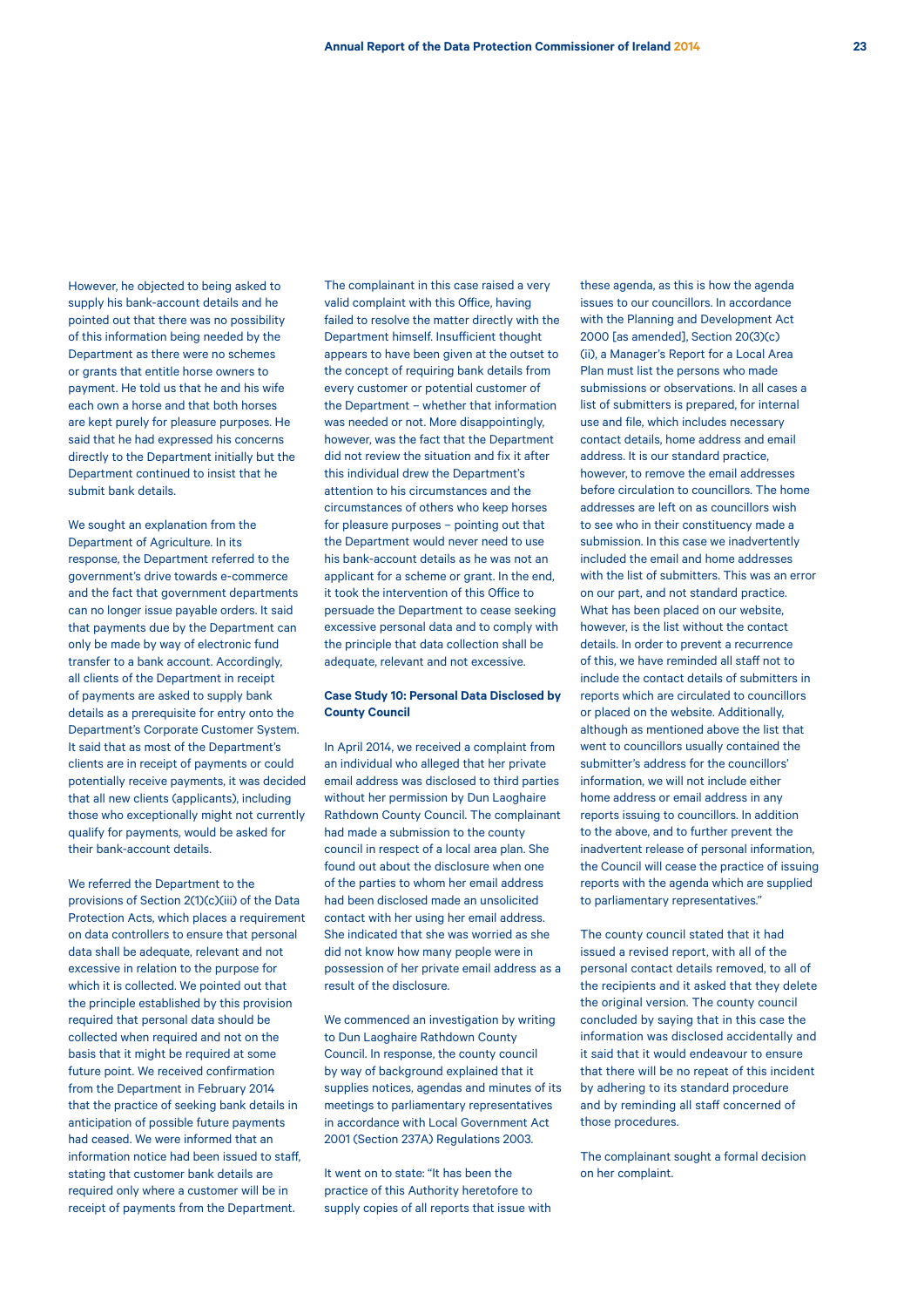Section 2(1)(c)(ii) of the Data Protection Acts provides that personal data shall not be further processed in a manner incompatible with the purpose for which it was obtained. The data controller in this case, Dun Laoghaire Rathdown County Council, explained to our investigation that in accordance with the Planning and Development Act 2000, a County Manager's Report for a Local Area Plan must list the persons who made submissions or observations. The data controller further stated that in all cases a list of submitters is prepared for internal use, which includes contact details, home address and email address, and that it is its standard practice to remove the email addresses from this list before circulation to councillors. However, it was clear that in this particular instance the email addresses of the submitters was not removed from the circulation list. In making his decision, the Commissioner formed the opinion that Dun Laoghaire Rathdown County Council contravened Section 2(1)(c)(ii) of the Data Protection Acts. This contravention occurred by the further processing of the complainant's personal data in a manner incompatible with the purpose for which it had been obtained when her email address was disclosed by Dun Laoghaire Rathdown County Council via the circulation of a report to county councillors, TDs and senators in relation to a local area plan.

## **Case Study 11: Eircom Fails to Meet Statutory Timeframe for Processing Access Request**

A staff member of Eircom submitted a complaint to this Office in relation to the alleged failure of Eircom to comply with an access request submitted by him to the company in September 2013. In his access request, he specifically requested a copy of a particular letter that was sent on a date in February 2013 to Eircom's Chief Medical Officer.

We commenced the investigation of the complaint and we asked Eircom to respond to the access request without further delay. We were informed by Eircom that it had already provided the data subject with a copy of the letter that was the subject of

his access request, and it subsequently provided us with a copy of its response to an access request. However, on further inspection of Eircom's response to that access request, it was unclear to us that the response was in relation to the particular access request that was the subject of the current complaint as the response issued to the data subject prior to the date of his access request. We asked Eircom to review the matter. Eventually, on 2 May 2014, we received an email from Eircom enclosing a copy of the response of that date to the data subject's access request of 22 September 2013, supplying a copy of the document that the data subject had sought access to.

The complainant asked for a formal decision of the Data Protection Commissioner on his complaint. In making his decision, the Commissioner formed the opinion that Eircom Limited contravened Section 4(1) (a) of the Data Protection Acts by failing to supply the data subject with a copy of his personal data in response to his access request submitted on 22 September 2013 within the statutory period of 40 days. This contravention occurred when Eircom Limited released a copy of the data subject's personal data to him on 2 May 2014 – which was outside the statutory period of 40 days.

As outlined elsewhere in this annual report, over half of the complaints received by this Office in 2014 were made by data subjects who experienced difficulties in accessing their personal data. One common theme that emerges in many of these complaints is lateness on the part of the data controller in processing the access request. The Acts lay down a period of 40 days for compliance with an access request and if this is not met, as in the case outlined above, the data controller contravenes the Data Protection Acts. The Office of the Data Protection Commissioner is very concerned about the prevalence of this particular contravention. In some instances, the data controller fails to even acknowledge receipt of the access request within the 40-day period. This means that the requester has no idea whether their access request is being dealt with or ignored. There have been

many instances where the data controller has taken no action whatsoever in terms of processing the access request until this Office commences an investigation on foot of receiving a complaint from the data subject. Clearly, that is an undesirable situation. Data subjects have a statutory right to access their personal data held by a data controller by the simple means of submitting an access request, and the data controller has a statutory obligation to comply with that request within 40 days. A data subject should not have to resort to the extra step of lodging a complaint with the Office of the Data Protection Commissioner in order to have their statutory right of access enforced. Unfortunately, as the complaint statistics reveal, far too many data subjects are experiencing barriers and access-denying tactics on the part of data controllers.

In the above case, the data subject's right of access was severely delayed. There is no justification for such a lengthy delay in any circumstances. Such a delay is particularly unacceptable in a situation where the requester simply sought a copy of personal data contained in one relatively recently created letter and where the data controller is a large telecommunications company that is well aware of the Data Protection Acts and receives and processes subject access requests on a regular basis. Eircom is the subject of several data-protection complaints every year across a range of issues, many of which relate to access requests. The Office of the Data Protection Commissioner expects to see a marked improvement in that company's dataprotection performance in the near future, particularly in the context of processing subject access requests in a timely manner.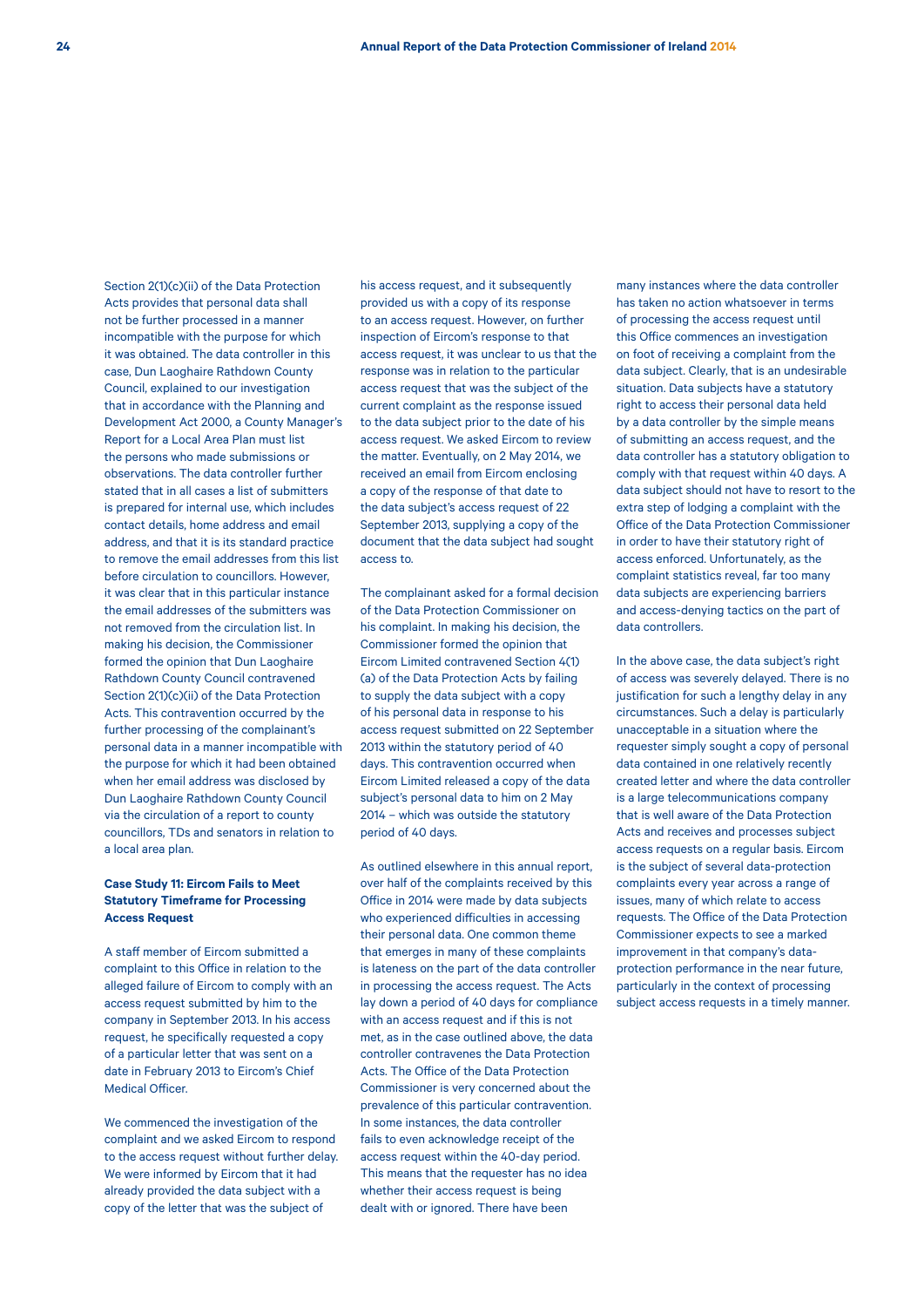## **Case Study 12: Third-Level Student Data Appeared on Third-Party Website**

The Office received a notification from a data controller, in accordance with the Personal Data Security Breach Code of Practice. The notification alerted the Office to the fact that data relating to a large number of students had been discovered on a website that was unrelated to the data controller. The data related to the 2010 academic year.

The Office began an investigation of the matter. The data controller advised the investigation team that the information disclosed on the website included the name, email address and password of the student. The investigation team confirmed that there was no financial or sensitive data involved.

The data controller engaged an external security company to carry out its own investigation into the security breach.

Due to the passage of time, there were no server logs showing when or by whom the data had been uploaded to the website. However, the data controller was able to identify that the data published matched a file created for testing purposes in mid-2011. This file was then sent to a thirdparty service provider who was engaged in developing a management system for the data controller. The file was sent via unsecured email.

The third-party service provider informed the data controller that while there was a relationship between their staff and the website on which the data was published, they had conducted a very thorough review of the matter and could find no evidence to show that the file had been posted onto the website due to an act of omission on their part.

Our evaluation of the information showed that the data controller, when creating student accounts, used generic passwords when generating the student accounts. The password was the date of birth of the student. While students could change their passwords, they were never advised to change them.

While it could not be determined exactly how the data appeared on the website, it was evident that there had been a breach of the Data Protection Acts, in that appropriate security measures were not in place to prevent the unauthorised disclosure of personal data.

Our investigation also found that the use of live data for testing purposes was not in accordance with data-protection best practices. Where live data is being used by an organisation for testing purposes, there would have to be a strong justification for such use and we were not aware of any justification applicable in this particular case. The Office recommended that the data controller cease the use of live personal data for testing and either anonymise the data or create a fictitious data set for testing purposes.

The transmission of such student data via an unsecured channel is also inconsistent with the Data Protection Acts. It was found that, during the development of the management system, personal data, including passwords, was exchanged between the data controller and the service provider, using an unsecured channel. The data controller advised my Office of the fact that they now transmit such data via a secure mechanism. The Office recommended that this mechanism be brought to the attention of all staff.

Another issue discovered during our investigation that caused great concern was the use of a generic password. The fact that the date of birth of the student was assigned as their password meant that any individual who had access to the date of birth of another student could access the user account of that student. The Office recommended that the data controller communicate with students, advising that they change their password and that the new password be a minimum of 12 characters and include upper- and lower-case characters, numerals and special characters, such as a symbol or punctuation mark.

## **Case Study 13: Data Controller Discloses Personal Data to Business Partner**

The Office received notification from a data controller advising that an email had been issued to a business partner which included personal data that should not have been disclosed.

The data controller advised the Office that it had entered into a business agreement with a third-party company to provide anonymised data to allow for a feasibility assessment of a proposed business venture. An email was issued to the third-party company which included the names of individuals in addition to the agreed anonymised data. This allowed for the third-party company to identify the individuals involved.

The data controller, in notifying this Office, stated that the third-party company had provided assurances that the data had been deleted.

The Office commenced an investigation of a data-security breach, under Section 10 of the Data Protection Acts.

Given the nature of the data involved and additional information received by a third party, this Office decided to visit the premises of the third-party business partner to satisfy ourselves that the data had been deleted and not further processed.

An investigation team, using our powers under Section 24 of the Data Protection Acts, arrived unannounced at the premises of the business partner. The team obtained documents in relation to the business agreement; these showed that only anonymised data had been sought. The team also obtained reports that had been created on foot of the receipt of the personal data. It was evident from these reports that, while personal data was available to the third party, it had not been used in the preparation of the reports and had no impact on the reports.

The team then examined the computer systems of the company and discovered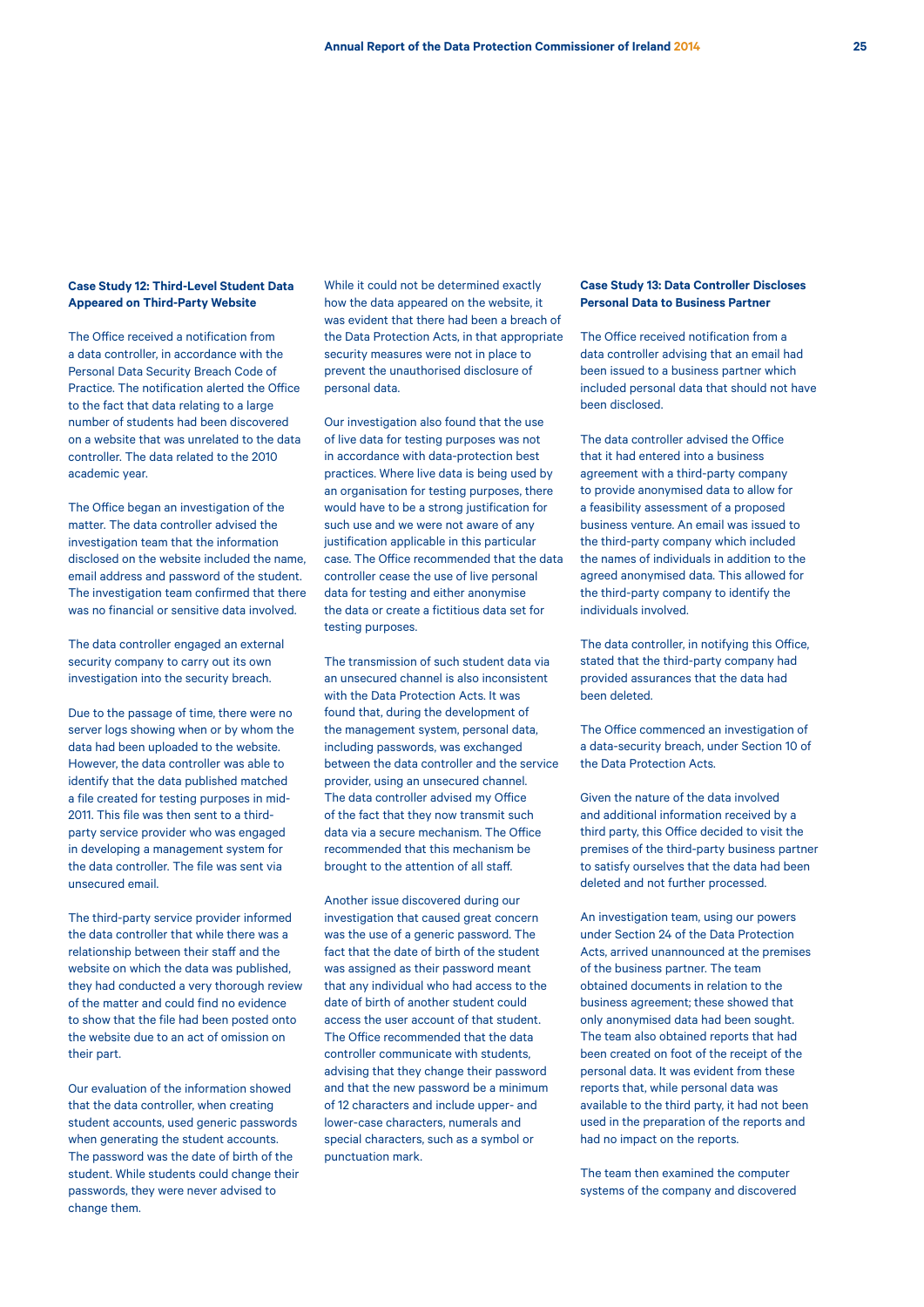several instances of the email it had received which contained the personal data.

The Commissioner felt it appropriate to issue an Enforcement Notice to the thirdparty company, requiring them to engage an external IT security company to delete any and all copies of the personal data it had received. The IT security company was to provide my Office with a report on the completion of the work. This report was duly received and this Office was satisfied that all copies of the personal data had been securely deleted.

The investigation found that personal data had been disclosed without consent or a legal basis. The investigation also noted that non-business related email accounts had been used by members of staff of the data controller in the conduct of business matters. The data controller was advised to prevent the use of non-business email accounts as the data controller could not control any data that would be transmitted through these non-business accounts.

### **Case Study 14: Employee of Financial Institution Resigns Taking Customer Personal Data**

The Office received a notification from a data controller, in accordance with the Personal Data Security Breach Code of Practice. The notification stated that an employee had tendered their resignation and the data controller then discovered that the employee had emailed a spreadsheet to their personal email account prior to their resignation. The spreadsheet contained details of customers, including their employment details, salaries, contact details and medical consultant.

The data controller provided the name and home address of the employee.

The Office was also contacted by the umbrella organisation of the data controller seeking assistance on how to advise their member.

The Office verified, through the Companies Registration Office, that a business was operating from the home address of the

employee. We then contacted the employee on the basis that they were now operating as a data controller in their own right. We sought clarification from the employee as to the consent they had to process any personal data they obtained from their previous employment.

The employee advised the Office that, as part of their employment, they were asked to use their own laptop and personal phone for all business dealings. The employee also advised that they had not yet started canvassing for clients. The employee also confirmed that they had deleted all the personal data they held in relation to their previous employment.

We also engaged with the data controller who had made the notification in relation to the security procedures that were in place to protect customer data in its possession. The Office noted that the employment contract contained appropriate dataprotection clauses. However, of concern was the fact that employees were using their own equipment for business purposes. In such circumstances, the data controller has little or no control over that data held on personal equipment.

The data controller introduced further procedures and policies on foot of the issue to prevent a repeat of this type of incident, including the introduction of software to password protect any data records being emailed. Furthermore, all employees must sign an undertaking on termination of employment that all data has been returned and will not be further processed.

### **Case Study 15: Theft of Unencrypted Laptop**

The Office received a data-security breach notification during the year from a medical professional relating to a stolen laptop.

The notification advised that the laptop was password protected, but not encrypted. The notification also advised that the data stored on the laptop related to a medical study that was undertaken in 2009 and included audio files of interviews carried out with the study subjects which contained limited information. It was determined that a file listing the subjects of the study contained an ID number rather than the name of the individual. However, a further file that correlated the ID number with the subject name was also stored on the laptop. This file was also password protected.

It was noted that, before the study began, approval was obtained from the relevant Ethics Committee that covered the storage of data.

This Office advised the data controller of our guidance in relation to the notification of the affected individuals. In this particular case, the data controller advised the Office that it was of the view that notification to affected individuals would cause more distress than help to the affected individuals. This view was offered by the relevant medical professional overseeing the project. This Office must note the opinion of a medical professional who has a professional relationship with the affected individuals. We assume this decision is taken weighing the potential effects of an unauthorised disclosure of this data against the potential distress of the individual being notified of the security breach.

The Office, however, noted that laptops are now being encrypted. This case highlights the fact that data-protection considerations need to be constantly monitored. What may have been an acceptable standard five years previous may not now be acceptable, and security arrangements must be periodically reviewed.

## **Case Study 16: Compromise of Adobe Network**

Adobe Systems Software Ireland Ltd notified this Office in October 2013, in accordance with the Personal Data Security Breach Code of Practice, of a data-security breach regarding an unauthorised access to their systems. Personal data was compromised and the attacker also took Adobe software source-code elements.

Two data controllers were affected: Adobe US and Adobe Systems Software Ireland Ltd (Adobe Irl). We engaged in a coordinated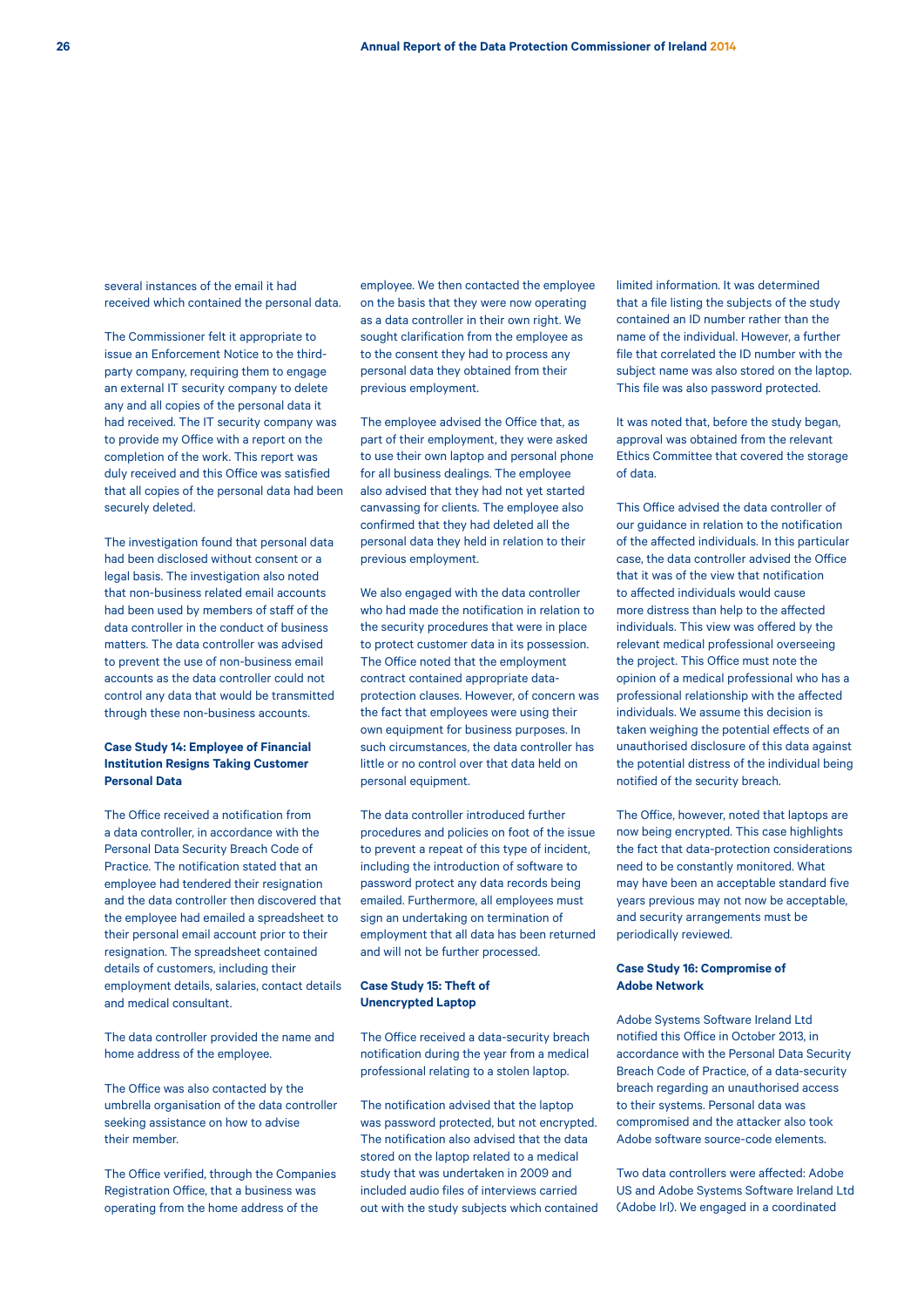investigation with the Office of the Privacy Commissioner of Canada and we were cojoined in our investigation by the Office of the Australian Information Commissioner.

#### Nature of Data Compromised

Adobe Irl created three classifications of individuals affected:

- Payment-card users, i.e. those whose encrypted payment-card numbers were accessed during the breach. The data involved was encrypted paymentcard data – approximately 3.65 million payment cards (1 million controlled by Adobe Irl) relating to approximately 3.1 million individuals.
- Active users, i.e. those who had logged in to Adobe systems at least once in the two years prior to the discovery of the breach. The data involved was: email address and current encrypted password – 41 million (reduces to 33 million, as 8 million email notifications were undeliverable) (20.5 million controlled by Adobe Irl).
- Non-active users, i.e. those who had not logged in to Adobe in the two years prior to the discovery of the breach. The data involved was: email address and current encrypted password – 71 million (reduces to 46.5 million due to 25 million email notifications undeliverable) (28.5 million controlled by Adobe Irl).

#### How the Breach Occurred

The attack was a sophisticated and sustained intrusion of Adobe's computer systems. Attackers identified and removed data from a backup server that stored the compromised data described above. Adobe states it has no evidence to show that unencrypted card details were taken. Forensic consultants engaged by Adobe supported this conclusion.

When Adobe learned of the security breach, they began an investigation of the cause of the issue and also initiated a series of measures including the following:

- Disconnected the impacted database server from the network
- Blacklisted IP addresses from which the attacker accessed their systems
- Reset passwords for all potentially affected users (including active, non-active)
- Changed passwords for relevant administrator accounts
- Notified the banks processing customer payments for Adobe, so they could work to protect customers' accounts
- Reported the breach to lawenforcement authorities
- Employed a third-party company to conduct an investigation of the cause of the security breach of its systems and to identify what data may have been compromised
- Took actions to reduce the risks related to the theft of certain source-code elements
- Issued notifications to affected individuals, beginning on 3 October 2013, which alerted customers to the security breach

#### Passwords

At risk: the attacker posted some data that was exfiltrated on a website and included the email address and encrypted password of certain Adobe users. A number of research articles have demonstrated that some passwords have been deciphered by reference to password hints and repeated passwords (i.e., the same password used by more than one user). One article highlighted an organisation that had checked the compromised usernames and deciphered passwords against its own platform and found a significant number of these credentials would have worked on its own platform. The organisation contacted some of its affected users, alerting them to the issue, and also confirmed the scenario to this office. At issue here is that while Adobe enforced a password change on its own site and advised users to change their passwords elsewhere, it is evident that not all users followed such advice.

Hints: Parts of the data exfiltrated by the attacker were the password hints of a small percentage of users. These hints were stored in clear text and associated with the username (email address). This information, along with an analysis of the encrypted passwords, will allow for the identification of certain simple passwords. However,

as previously noted, Adobe reset the passwords for all impacted users.

Storage: The Office queried why passwords were stored in one system in an encrypted manner rather that hashed and salted. Encrypted passwords can be unencrypted, which would allow a data controller to see the passwords of users, or attackers, if they gained access. Adobe stated it was actually hashing and salting passwords within a new system for a number of years prior to the discovery of the security breach, but decided to also keep the database in the old system as a backup measure in case of issues with the new system. Passwords in the old system's database had been encrypted.

### Retention of Card Data with Customer Records

Customers who used payment cards to purchase Adobe products or services had their card details (encrypted) stored with the customer account within one particular system. Card numbers have now been replaced with a token system. This process began prior to the discovery of the security breach and was completed shortly thereafter. The token, which is encrypted, represents the payment-card number within the customer record and Adobe systems transmits the encrypted token to a third-party service provider, whose systems are located outside Adobe's network, for payment processing.

Notifications to Affected Individuals Adobe provided the Office with a list of when they notified each class of affected individuals and the relevant notification. In addition, Adobe publicly announced the 2013 breach in posts on its website, which included discussion of the theft of source code. The various notifications did advise individuals to monitor their credit-card statements and change their password if it was used on another site.

When we queried why notifications did not issue to those individuals where only contact details were compromised and did not include password or payment-card data, Adobe replied that it believed that notice in this scenario would lead to over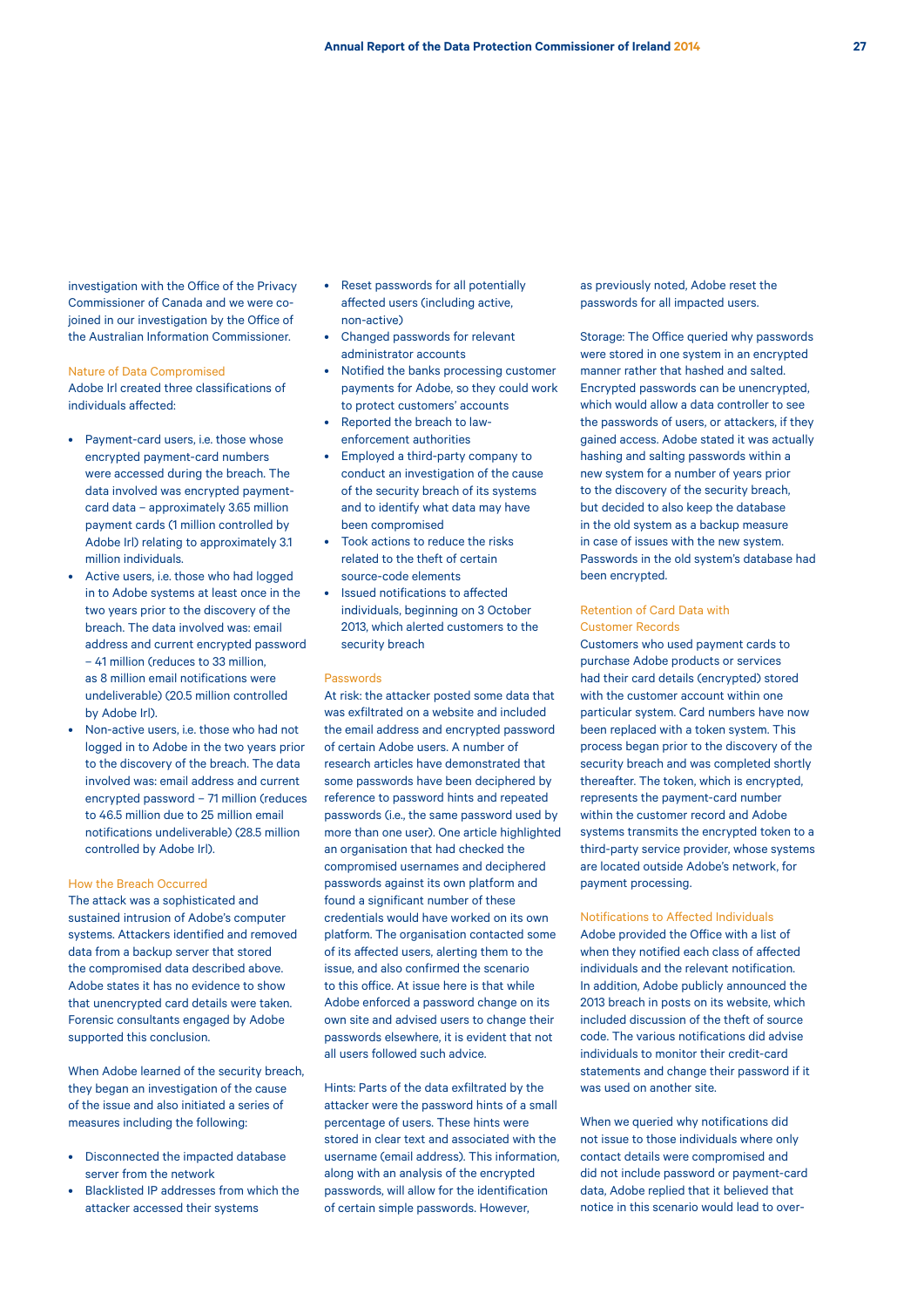notification and notification fatigue and that there is not a significant risk of harm with respect to a compromise of this type of data element. The Code of Practice recommends that affected users are notified, so that each affected individual can consider the consequences for themselves and take appropriate measures.

This Office would expect that if a similar incident were to occur in the future, Adobe, or any other data controller, would automatically include all individuals for whom personal data had been compromised in its notification process.

### Conclusion and Findings

Adobe fully cooperated with our investigation of the security breach reported to us on 2 October 2013. Adobe took appropriate action on discovery of the attack to prevent further access to their systems as required under Section 2(1)(d) of the Data Protection Acts 1988 and 2003. It also enforced a password change for its users to protect against unauthorised access to account data. Adobe's quick reaction on learning of the security breach prevented the attacker from exfiltrating unencrypted payment-card details.

Adobe's transitioning from the use of encrypted passwords in the old system to the use of hashed and salted passwords in the new system could have been achieved more effectively and expeditiously than was the case. Of concern to those users who provided password hints, Adobe stored these in plain text rather than in an encrypted format, some of which have been compromised.

This Office is cognisant of the fact that data controllers such as Adobe will always be a target for attackers and new attack methods are constantly being devised.

This Office found that Adobe was in breach of Section 2(1)(d) of the Acts by failing to have in place appropriate security measures to protect the data under its control, despite its documented security programme. It was also recommended that Adobe engages a third party to carry out an independent review of its systems.

Adobe has since put in place substantial improvements in its security protocols, practices and procedures, and this Office is satisfied that it now has appropriate procedures in place to minimise the possibility of a similar security breach in the future.

## PRESENTATIONS

During 2014 the Commissioner and staff of the Office gave presentations to the following organisations:

#### **Educational**

Árdscoil na Tríonóide, Athy x 2 Athy College x 2 Árdscoil na Tríonóide, Athy x 5 National Council for Special Education Student Legal Convention School of Computer Science and Statistics National Induction Programme for Teachers (NIPT) x 2 St Pauls Secondary School Monasterevin x 2 Gael-Choláiste Chill Dara x 3 **NCSE** Waterford Institute of Technology

## **Voluntary**

Cork Deaf Society

## **Commercial**

Institute of Chartered Secretaries and Administrators Irish Computer Society Irish Security Industry Association

#### **Telecommunications**

Telecommunications Industry Federation

#### **Insurance**

PIAB

#### **Health Sector**

RCSI-Clinical Research Nurses Course Irish Dental Association Occupational Health Nurses Association of Ireland

#### **International**

#### **Legal**

Matheson Solicitors IBEC Employment Law Conference Bar Council of Ireland

### **Financial**

Comhar Creidmheasa Cholm Cille Teo

#### **Mixed Seminars**

| <b>MBA Organisation</b>                      |
|----------------------------------------------|
| <b>TAIEX Brussels</b>                        |
| Taking Care of Business x 4                  |
| <b>US Embassy Annual Economic Conference</b> |
| <b>Fingal Senior Citizens Forum</b>          |
| C & I Privacy Forum UK                       |
| Institute of International and               |
| <b>European Affairs</b>                      |
| <b>Iron Mountain</b>                         |

#### **Government/Agency**

| <b>Industrial Development Authority</b>          |
|--------------------------------------------------|
| <b>Civil Service Employee Assistance Service</b> |
| Institute of Public Administration               |
| <b>Adoption Authority of Ireland</b>             |
| <b>Defence Forces Headquarters</b>               |
| <b>Public Appointments Service (PAS)</b>         |
| Department of Public Expenditure                 |
| <b>Department of Foreign Affairs</b>             |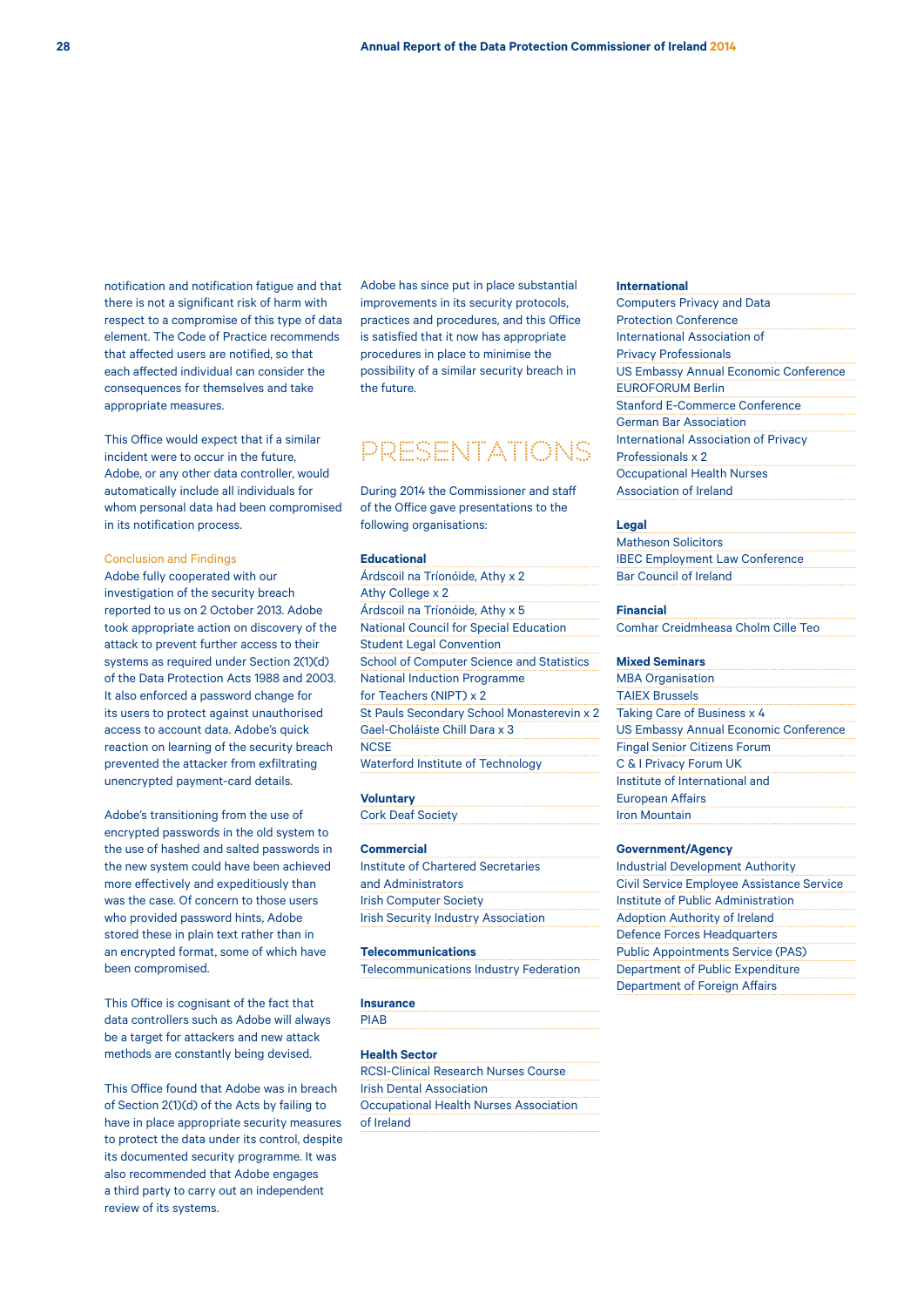## REGISTRATIONS **STATISTICS**

Certain categories of data controllers (major holders of personal data) are legally bound to register with the Data Protection Commissioner on an annual basis. However, every data controller, regardless of whether they are required to register with this Office, are bound by the data-protection responsibilities set out in the Data Protection Acts 1988 and 2003. Equally, registration with this Office is a separate legal process and should not be interpreted as automatically deeming an organisation to be fully data-protection compliant by virtue of having their registration entry up to date.

The total number of register entries in 2014 was 6,196. This figure can be broken down into the following categories:

| <b>Financial and credit institutions</b> | 544   |
|------------------------------------------|-------|
| Insurance organisations                  | 333   |
| Persons whose business                   | 94    |
| consists wholly or mainly in             |       |
| direct marketing, providing              |       |
| credit references or                     |       |
| collecting debts                         |       |
| Telecommunications/                      | 47    |
| internet providers                       |       |
| <b>Health sector</b>                     | 1.941 |
| Pharmacists                              | 1.130 |
| Miscellaneous                            | 952   |
| Data processors                          | 1.155 |
|                                          |       |

| Total number of registration entries |       |       |  |
|--------------------------------------|-------|-------|--|
| 2012                                 | 2013  | 2014  |  |
| 5.338                                | 5.778 | 6.196 |  |

In 2014, the number of organisations registered increased by 418, approximately 7%. This increase arose due to a targeted awareness campaign on credit unions and physiotherapists.

## ACCOUNT OF INCOME AND EXPENDITURE

## **Account of receipts and payments in the year ended 31 December 2014**

|                                         | 2014      | 2013      |
|-----------------------------------------|-----------|-----------|
| <b>Receipts</b>                         | €         | €         |
| Moneys provided by the Oireachtas       | 2,274,438 | 1,960,999 |
| Fees                                    | 714.697   | 647.997   |
| Other receipts                          | Nil       | Nil       |
| <b>Receipts total</b>                   | 2,989,135 | 2,608,996 |
| <b>Payments</b>                         |           |           |
| Staff costs                             | 1,654,900 | 1,627,911 |
| <b>Establishment costs</b>              | 73,115    | 131,630   |
| Legal and professional fees             | 522,145   | 179,050   |
| Audit fees                              | 4.117     | Nil       |
| Miscellaneous expenses                  | 20,161    | 22,408    |
| <b>Payments total</b>                   | 2,274,438 | 1,960,999 |
| Actual payment of receipts for the year |           |           |
| to the Vote for the Office of the       |           |           |
| Minister for Justice and Equality       | 414,347   | 626,536   |
| Receipts payable to the Vote for the    |           |           |
| Office of the Minister for Justice      |           |           |
| and Equality at year end                | 300,350   | 21,461    |
| Total                                   | 2.989.135 | 2.608.996 |

\*The figures for 2014 outlined above are still subject to audit by the Comptroller and Auditor General. The final audited accounts will be presented to the Minister for Justice and Equality for presentation to the Oireachtas.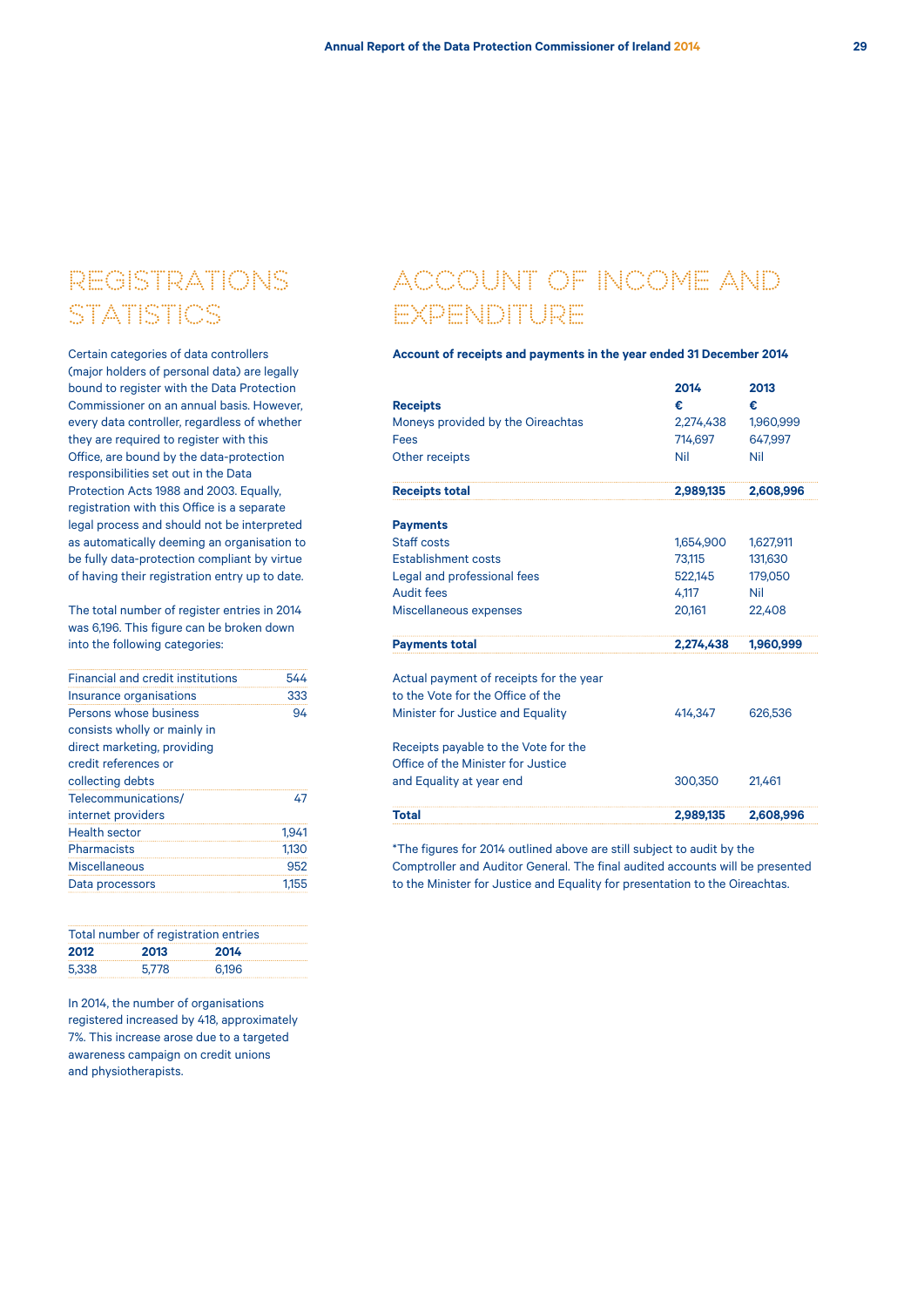## ENERGY REPORT

## **Overview**

The Data Protection Commissioner's Office is part of a building that was built in 2006. We occupy the first floor of the building, with a floor area of 13.38 square metres. Currently, 31 members of staff are accommodated in this area.

In 2014, the sources of the main usage of energy in the Office were gas and electricity for heating, lighting and other uses.

In 2014 the energy rating for the building was C1.

### Actions Undertaken

The Office has participated in the SEAI online system in 2014 for the purpose of reporting our energy usage in compliance with the European Communities (Energy End-Use Efficiency and Energy Services) Regulations 2009 (SI 542 of 2009).

The annual energy usage for the Office for 2014:

| <b>Usage</b>   | 80.574    |
|----------------|-----------|
| Non-Electrical | 33.124kWh |
| Electrical     | 47.450kWh |

The Office has continued its efforts to minimise energy usage by ensuring that all electrical equipment and lighting are switched off at close of business each day.

During 2014, the office concluded the process of introducing an extension to our existing permanent gas-heating system; this has obviated the need to use portable heaters. All light bulbs have now been replaced with energy-saving bulbs throughout the Office. We will continue to explore further ways of reducing energy usage.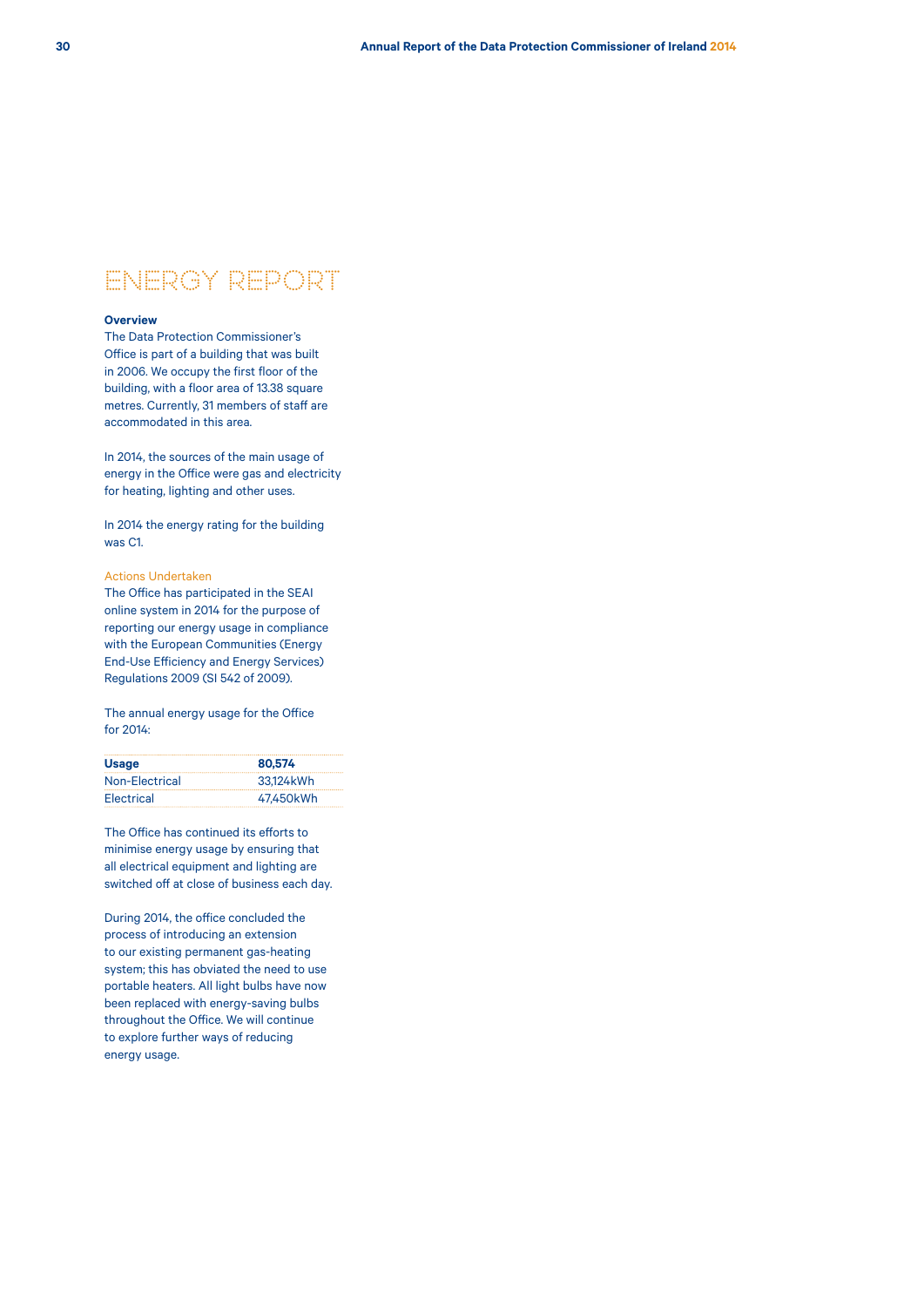## Notes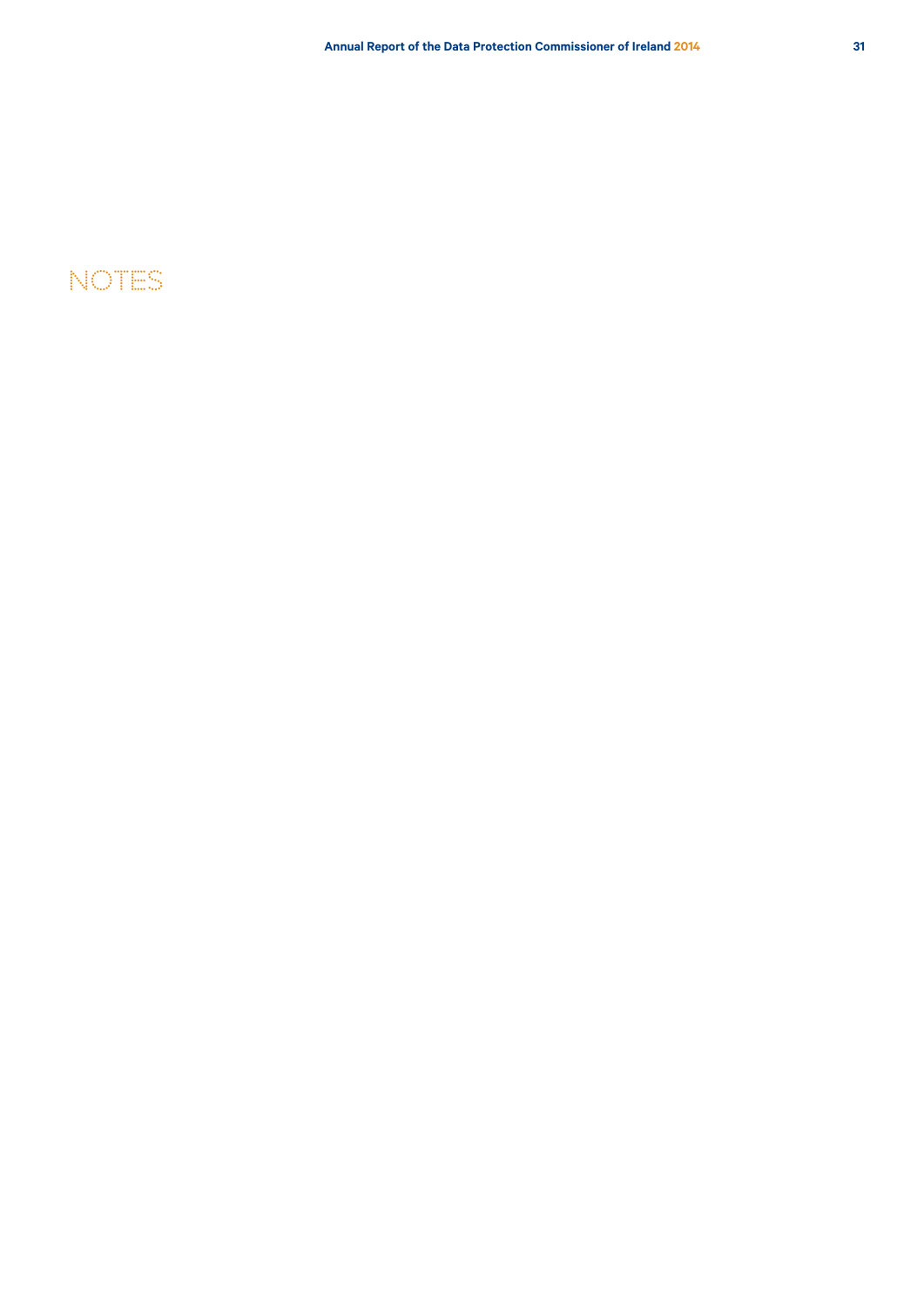## Notes